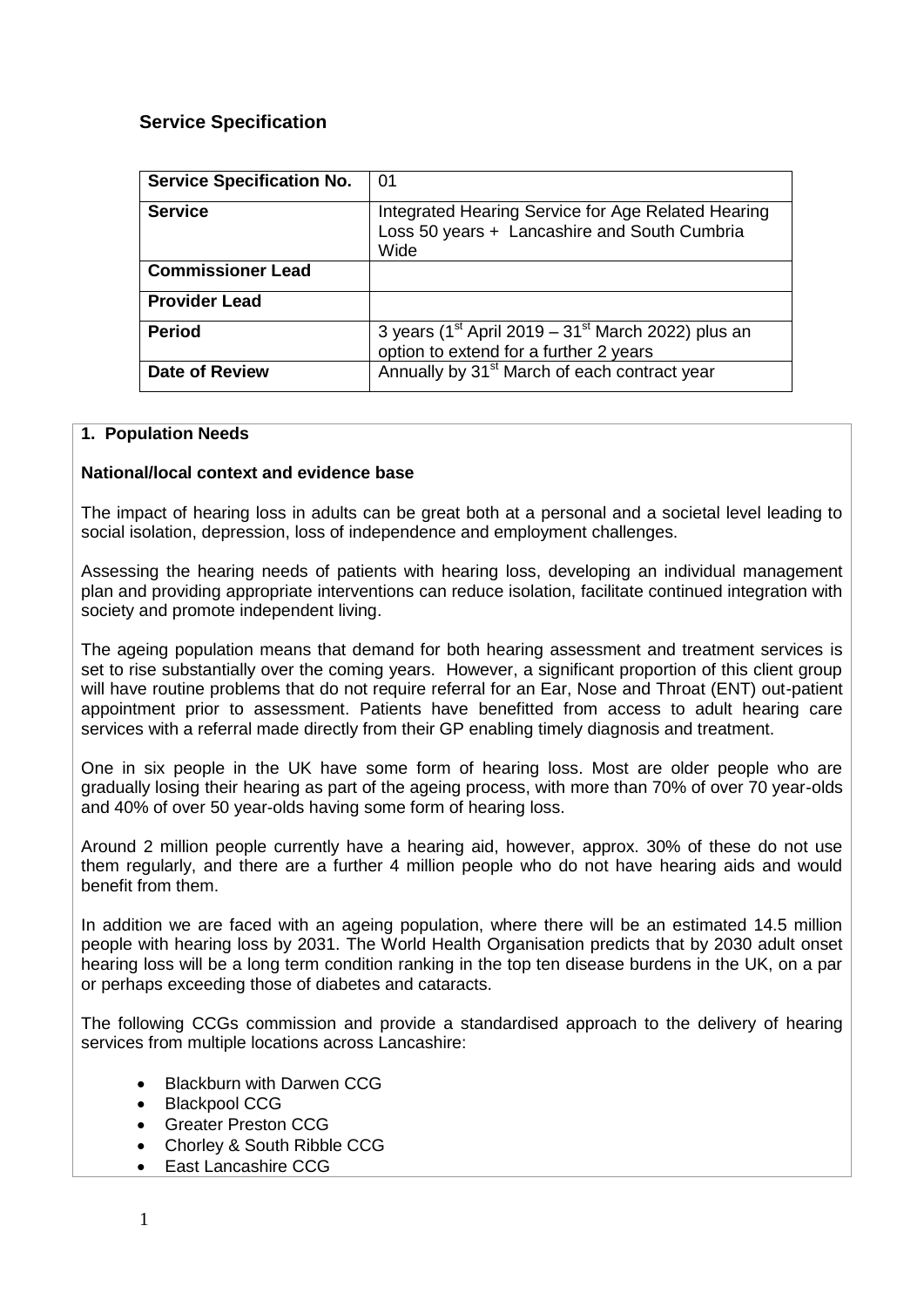- Fylde and Wyre CCG
- Morecambe Bay CCG
- West Lancashire CCG

There is a commitment to providing care closer to home by offering services in community settings which embraces the latest technology, maintains quality and strives to improve the patients experience and outcomes.

The vision is aligned with the Everyone Counts Planning for patients 2014/15 to 2018/19 guidance issued by NHS England in December 2013.

Evidence base:

- The Department of Health published Transforming Community Services: Ambition, Action, Achievement Transforming Services for Acute Care Closer to Home (2009) promoted removing services traditionally delivered in secondary care settings by placing them in the community. The aim was to improve access, reduce demand for secondary care services and consequently reduce overall waiting times for outpatient and inpatient hospital care.
- Commissioning Services for People with Hearing Loss: A framework for clinical commissioning groups (July 2016). This commissioning framework provides a clear guide to what good commissioning looks like for hearing loss services and meets one of the key recommendations of the Action Plan on Hearing Loss. This framework will ensure that clinical commissioning groups (CCGs) are properly supported to make informed decisions about what is good value for the populations they serve and provide more consistent, high quality, integrated care to meet the needs of local people with hearing loss across England. In turn, it will help reduce inequalities between access and outcomes from hearing.
- Action Plan on Hearing Loss (March 2015) NHS England and Department of Health report is to encourage action and promote change across all levels of public service. It identifies how hearing needs can be met and improved for children and adults.
- Action on Hearing Loss (2011) Hearing Matters, NHS England outlines the latest evidence and sets out what actions needs to be taken to improve the lives of people with hearing loss and to remove barriers in their way.
- Transforming Integrated Hearing Services for Patients with Hearing Difficulty, Department of Health (June 2007) this document provides good practice and evidence to help commissioners and service providers to make changes to the way that Integrated Hearing Services are delivered, in particular, to reduce waits of patients with the most common hearing difficulties.

The demand for hearing services both nationally and locally is set to increase as the population ages which will result in rising costs and the need for more efficient and effective services to be provided. The Commissioner is committed to the provision of high quality, dedicated and professional hearing services for patients with hearing conditions, centred on clinical assessment and treatment via the most appropriate management pathway.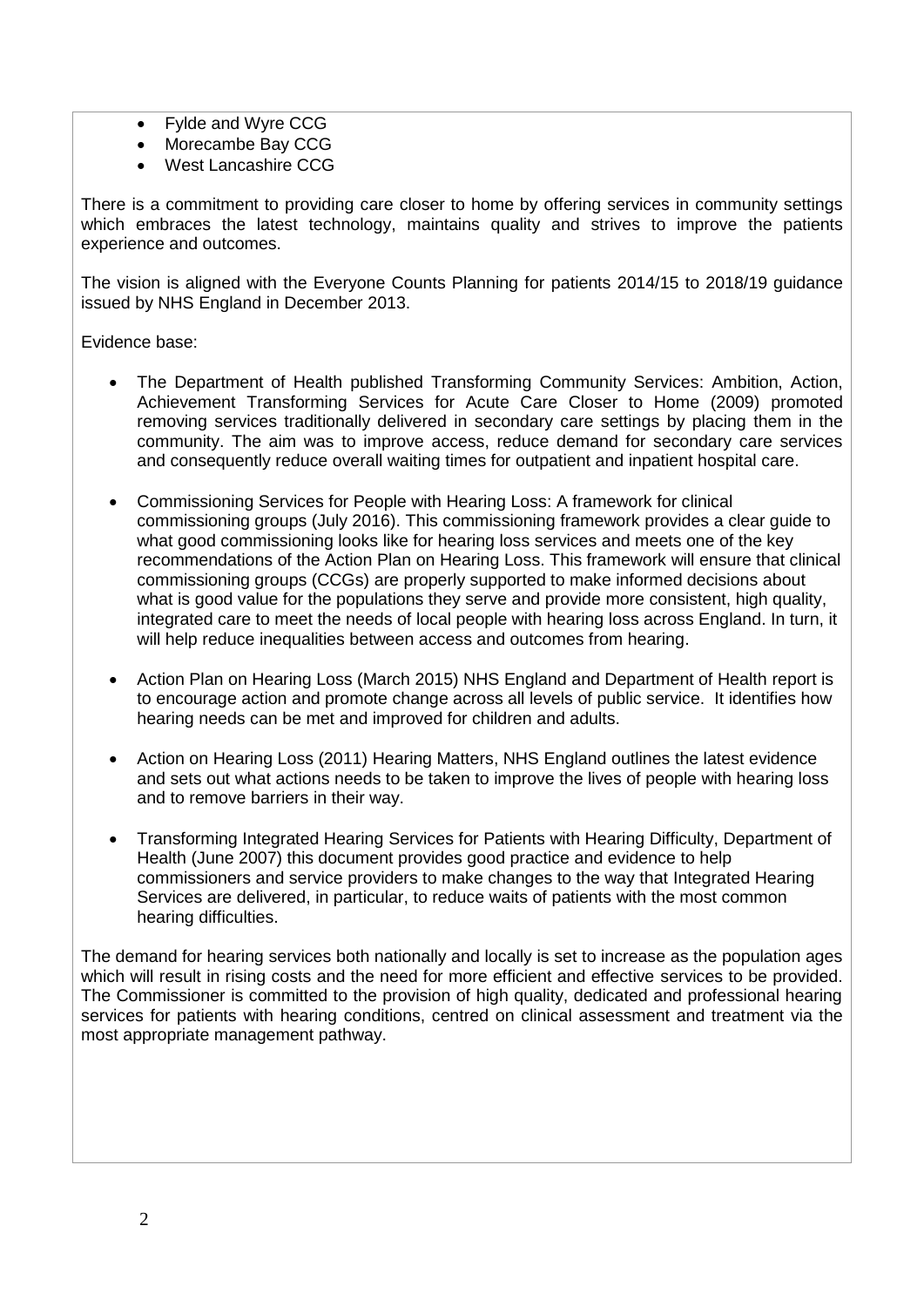#### **2. Outcomes**

#### **2.1 NHS Outcomes Framework Domains & Indicators**

| Domain 1 | Preventing people from dying prematurely                                                               | N            |
|----------|--------------------------------------------------------------------------------------------------------|--------------|
| Domain 2 | Enhancing quality of life for people with long-<br>term conditions                                     | $\checkmark$ |
| Domain 3 | Helping people to recover from episodes of ill- $\vert$ N<br>health or following injury                |              |
| Domain 4 | Ensuring people have a positive experience of<br>care                                                  |              |
| Domain 5 | Treating<br>and caring for<br>people in safe<br>environment and protecting them from avoidable<br>harm |              |

#### **Service overview**

The services set out in this specification, its annexes and appendices are commissioned by the following organisations: Blackburn with Darwen CCG, Blackpool CCG, Greater Preston CCG, Chorley & South Ribble CCG, East Lancashire CCG, Fylde and Wyre CCG, Morecambe Bay CCG and West Lancashire CCG.

The service is for the registered population of the NHS commissioning organisations and is open for patients aged 50 years and over. The service will include an assessment, hearing aid fitting (where required), rehabilitative support, follow-up and aftercare services for adults with no contraindications, who have suspected or diagnosed age related hearing loss. The service will be delivered 6 days per week.

Patients are excluded from this specification if they are under 50 years (49 years and 364 days) or require access to specialist services (for patients who meet the contra-indications detailed in Appendix 1). These patients should continue to be accessed by GP referral to the appropriate service. Commissioners reserve the right to review the age threshold for this service and will work collaboratively with all providers and patients affected by this change to agree changes to the service and contract.

Providers need to ensure clear and formal accountability processes and structures are in place to ensure a safe, effective and integrated continuity of clinical care for all patients.

The provider will ensure the following are available and implemented:

- Hearing test and needs assessment including provision for urgent appointments and drop in sessions
- Residual Wax removal-micro-suction (using a vacuum to suck the wax out) not syringing (flushing the wax out using water),
- Development of an Individual Management Plan (IMP) inclusive of a long term conditions management approach
- Provision and fitting of hearing aids and moulds where required in a suitable environment (quiet, confidential, private, and permits the patient to retain dignity) as appropriate
- Appropriate hearing rehabilitation e.g. patient education, self-care and advice on equipment availability and local support groups
- Information on and signposting to any relevant communication/social support services
- Annual follow up appointments initiated by the provider at the end of years 1, 2 and 3 should be made via the patients preferred preference e.g. telephone, electronically or face to face. Should either of these, methods prove unsuccessful then the provider should make a face to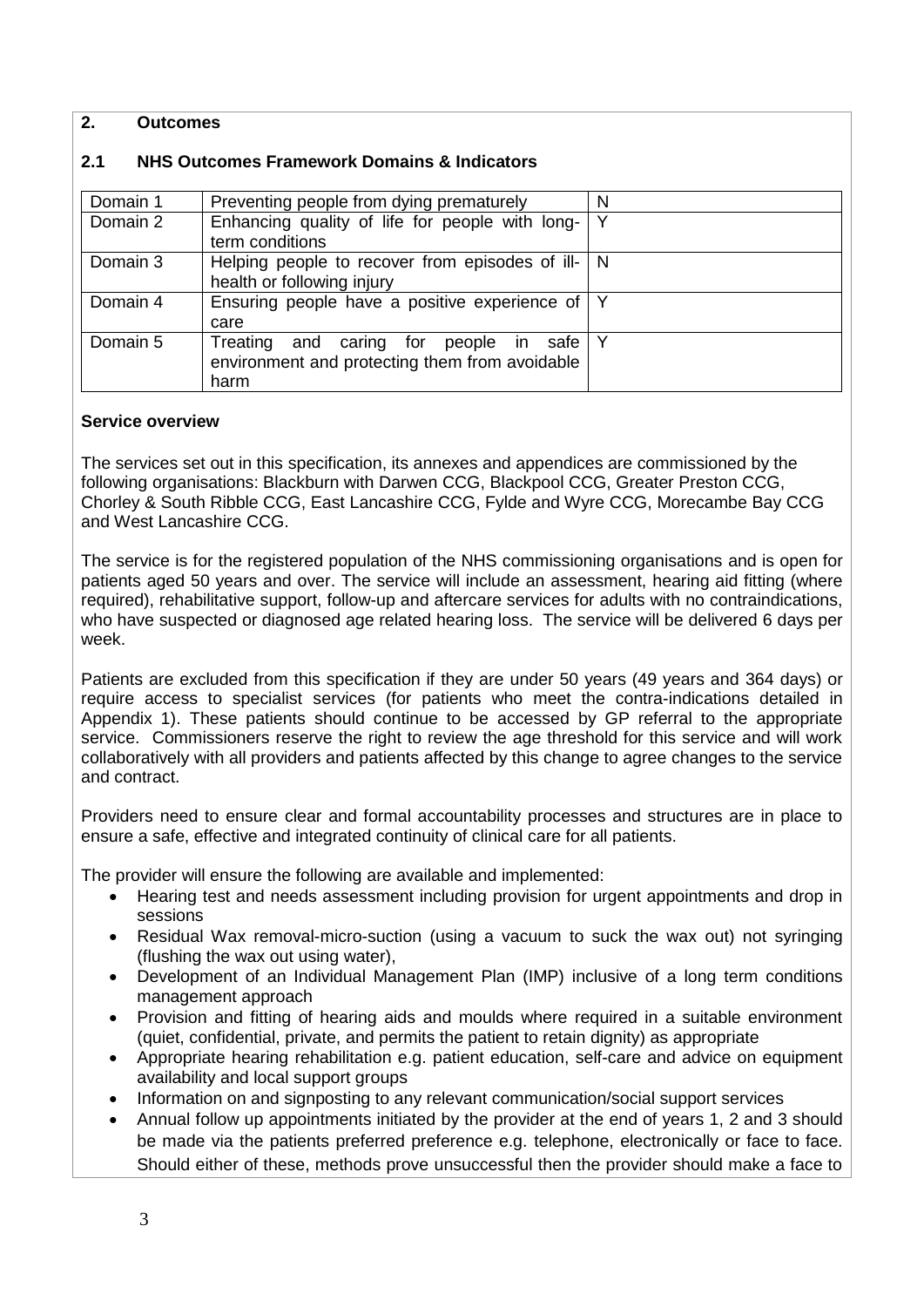face appointment for the patient should they have any issues. At year 3 all appointments should be face to face to determine whether or not the hearing aids are still providing the outcomes identified within the IMP.

- Working towards direct referral pathways to other appropriate locally determined or specialist services
- All patients referred to the service are eligible for **ONE** single (monaural) or pair (binaural) of hearing aid/s as part of the patients full 3 year pathway delivered by the provider. Any exceptions to this are if there is change in hearing (following assessment, in line with local assessment of change criteria, see section 2.3) when a replacement aid should be provided to the patient.
- During the third year assessment, if the patients' hearing has no significant change and wishes to remain with the current provider, the patient does not require a re-referral and will be provided with on-going aftercare with the same provider. Providers should ensure the patient is aware of choice and should ensure the form within 3.4.2 is completed and stored within the patients' medical records.
- Should the patient wish to change providers at the end of the 3 year the patient must be discharged back to the patients GP with a discharge letter stating reason for discharge.

The overall service will be carried out in accordance with best practice and guidelines listed in Appendix 2. Details of the service model can be found in section 3.4.

See full definition of first, follow up and aftercare available in appendix 6.

# **2.2 Local defined outcomes**

As outlined in the British Society of Audiology, Practice Guidance Common Principles of Rehabilitation for Adults in Audiology Services (Oct 2016) the UK National Health Service embraces a client-centred model of health care (DH 2011). This model is based on the Picker principles of patient-centred care [\(www.pickereurope.org\)](http://www.pickereurope.org/). In keeping with this, the provider is expected to work within the below guiding principles which should be central to all forms of practice and aligned to the patient being central to the delivery of the integrated hearing service and aligned to outcomes.

- 1. Identifying individual needs
- 2. Setting joint goals
- 3. Making shared, informed decisions
- 4. Supporting self-management strategies.

The broad service outcomes are specified below:

- Increased choice and control for patients as to where and when their treatment is delivered – providing on-going care closer to home;
- Personalised care for all patients accessing the service;
- Timely access to hearing assessment, and a range of support services including hearing aid fitting, follow-up and on-going aftercare;
- All patients contacted to discuss utilisation and satisfaction of the hearing aids at specified times following first follow up appointment
- Reduced communication difficulties for patients with poor hearing;
- Timely referral or signposting to other local services for support and equipment, including social services and voluntary services;
- Access to clear guidance and information for patients and their families about the important role of hearing in maintaining effective communication and active engagement in a range of social and work settings, including advice on the range of support available;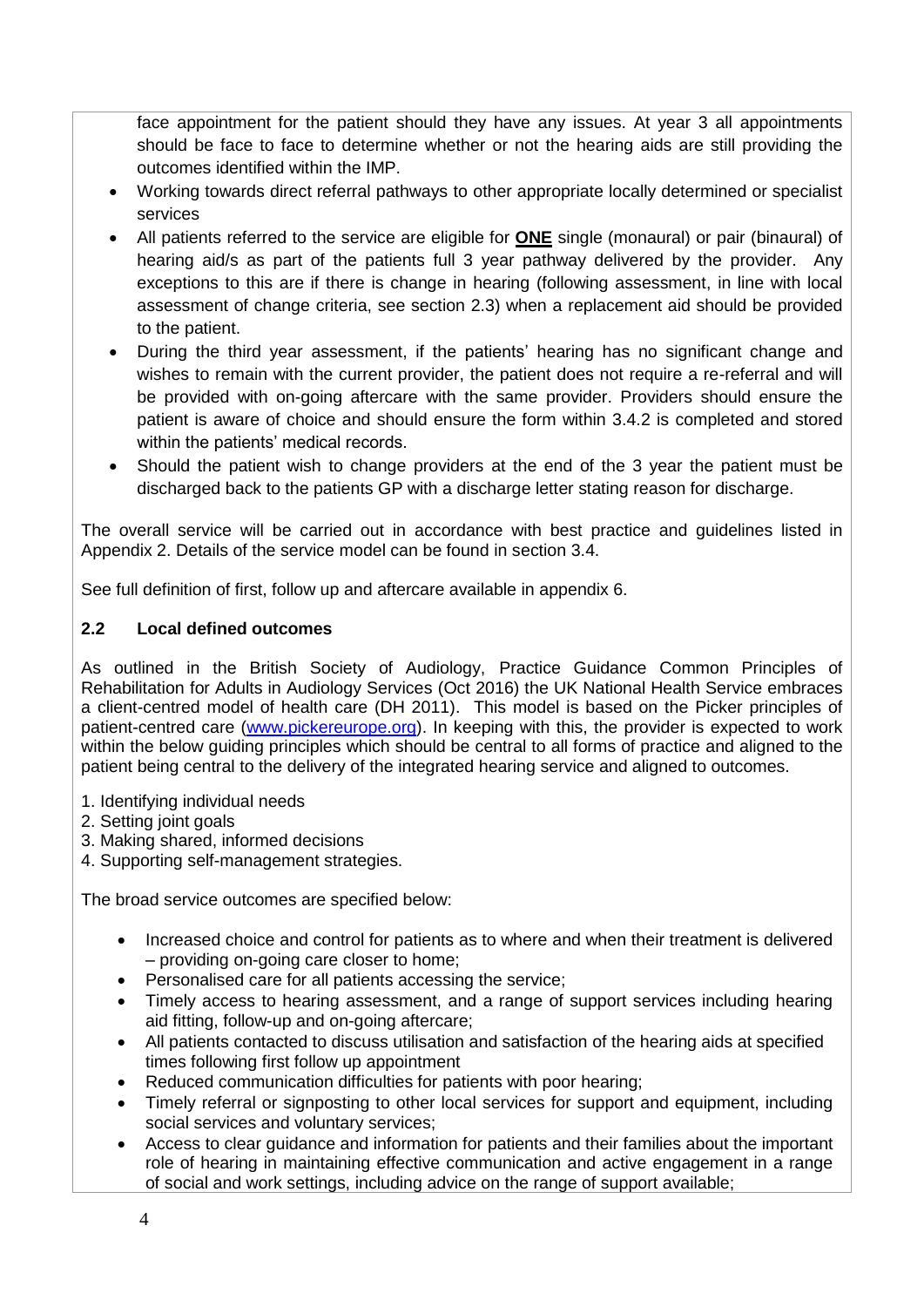- High levels of satisfaction from patients accessing the service;
- Improved quality of life for patients, their families/carers and communication partners.

Applicable measures relating to the above outcomes are set out in Quality Schedule 4.

The purpose of the Integrated Hearing Service is to ensure:

- Equitable access to a high and consistent quality care for all patients using the service
- A safe hearing service for patients that conforms to a recognised quality assurance tool e.g. the Improving Quality In Physiological Diagnostic Services - Self Assessment and Improvement Tool (Traffic Light Ready system (TLR)) and is UKAS accreditation
- Assurance to patients that if hospital specialist care/treatment is required that this will be appropriately provided.

The service should also recognise and utilise the most up to date published clinical guidelines/good practice (as set out in Appendix 2).

# **2.3 Assessment of change criteria**

The hearing threshold levels of an individual ear are often described in general terms rather than in terms of the actual numbers at different frequencies on a pure-tone audiogram. Recommendations are made below to associate particular descriptors with bands of average hearing impairment.

Four audiometric descriptors are outlined below:

Mild hearing loss 20-40 Moderate hearing loss 41-70 Severe hearing loss 71-95 Profound hearing loss In excess of 95

These are based on the average of the pure-tone hearing threshold levels at 250, 500, 1000, 2000 and 4000 Hz. Averages do not imply any particular configuration of hearing loss and do not exclude additional terms (e.g. profound high-frequency hearing loss) being used. Descriptor Average hearing threshold levels (dB HL).

All new patients who are supplied with a hearing aid must meet the mild to profound criteria as outlined above and are eligible to be supported by the service and provided with ONE bi/monaural hearing aid/s as required by the patient. The provider is also responsible for understanding the selfperceived activity limitations that may impact on the patient's long term management and these additional factors will be considered.

Patients who are assessed throughout the 3 year pathway who have had a significant change in hearing assessment and where the hearing aid is unable to be tuned to the required dB are eligible to be supplied with a new hearing aid to meet the patients hearing needs.

## **3.Scope**

# **3.1 Service aims**

The aim of the service is to provide a comprehensive patient-centred Integrated Hearing Service which will include the provision of hearing aids for age related hearing loss (non complex) in line with national guidance and local requirements for the registered population of the NHS commissioning organisation aged 50 years and over.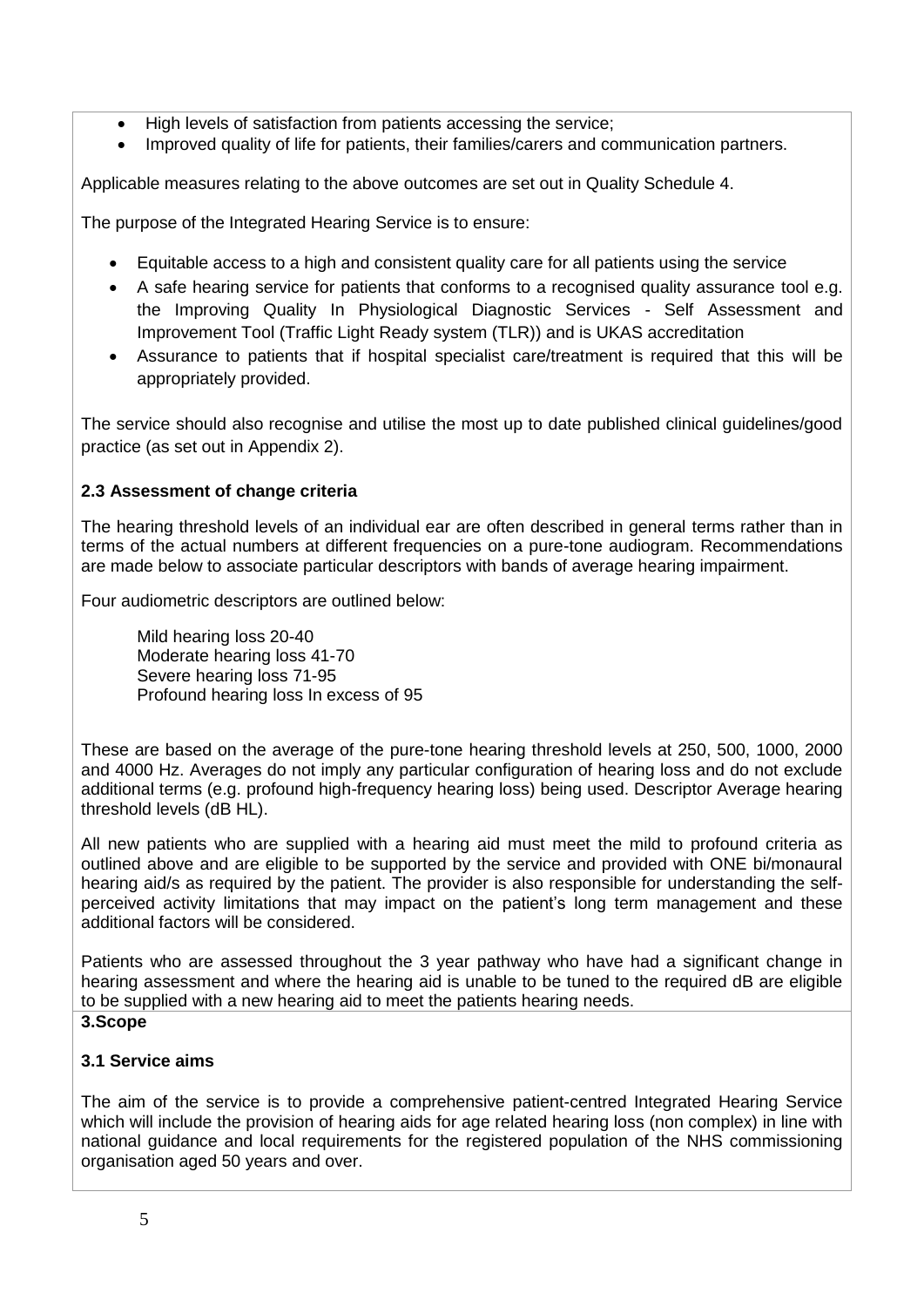The vision for people with age related hearing problems is for them to receive, high quality, efficient services delivered closer to home, with short waiting times and high responsiveness to the needs of local communities, free at the point of access.

Key principles within which the Integrated Hearing Service operates:

- Contribute to improving public health and occupational health focus on hearing loss
- Contribute to reducing the prevalence of avoidable permanent hearing loss
- Encourage early identification, diagnosis and management of hearing loss through improved patient and professional education
- Provide person-centred care, responding to information and the patient's psychosocial needs
- Support communication needs by providing timely signposting to appropriate services e.g. Assistive technologies.
- Promote inclusion and participation of people who are hard of hearing and to make reasonable adjustments for patients who have learning and development disorders, dementia and mental health conditions.
- Compliance with clinical guidance and good practice
- Ensure services are available to all who are eligible without regard to gender, sexuality, religion, ethnicity, social or cultural determinants. However, where it is deemed clinically appropriate, alternative services may be established that meet the specific needs of one or more groups within a community. Such services will enhance rather than detract from the existing provision.
- Offer developmentally appropriate, co-produced information for those eligible for the services, any carers and referrers about the services provided and how they are accessed and about their care.
- Ensure compliance with locally agreed pathways to other services such as Ear Nose & Throat (ENT) as part of collaborative working as one healthcare system.
- To reduce duplication of services (one individual or set of hearing aids per patient, per provider), re-provision of lost hearing aids and multiple referrals to different providers.

The Integrated Hearing Service is for adults (over the age of 50) experiencing difficulties with their hearing and communication who feel they might benefit from hearing assessment and care, including the option of trying hearing aids to reduce these difficulties. All providers of Integrated Hearing Services must ensure that there are local arrangements for referral into more specialist medical services in line with British Academy of Audiology (BAA) Guidelines for *Direct Referral of Adults with Hearing Difficulty to Audiology Services* (2016) and British Society of Hearing Aid Audiologists (BSHAA) Protocol and Criteria for Referral for Medical or other Specialist Opinion (2011).

# **3.2 Service Objectives**

The objectives are outlined below and linked to the Local Quality Requirements set out in Quality Schedule 4 (appendix 3):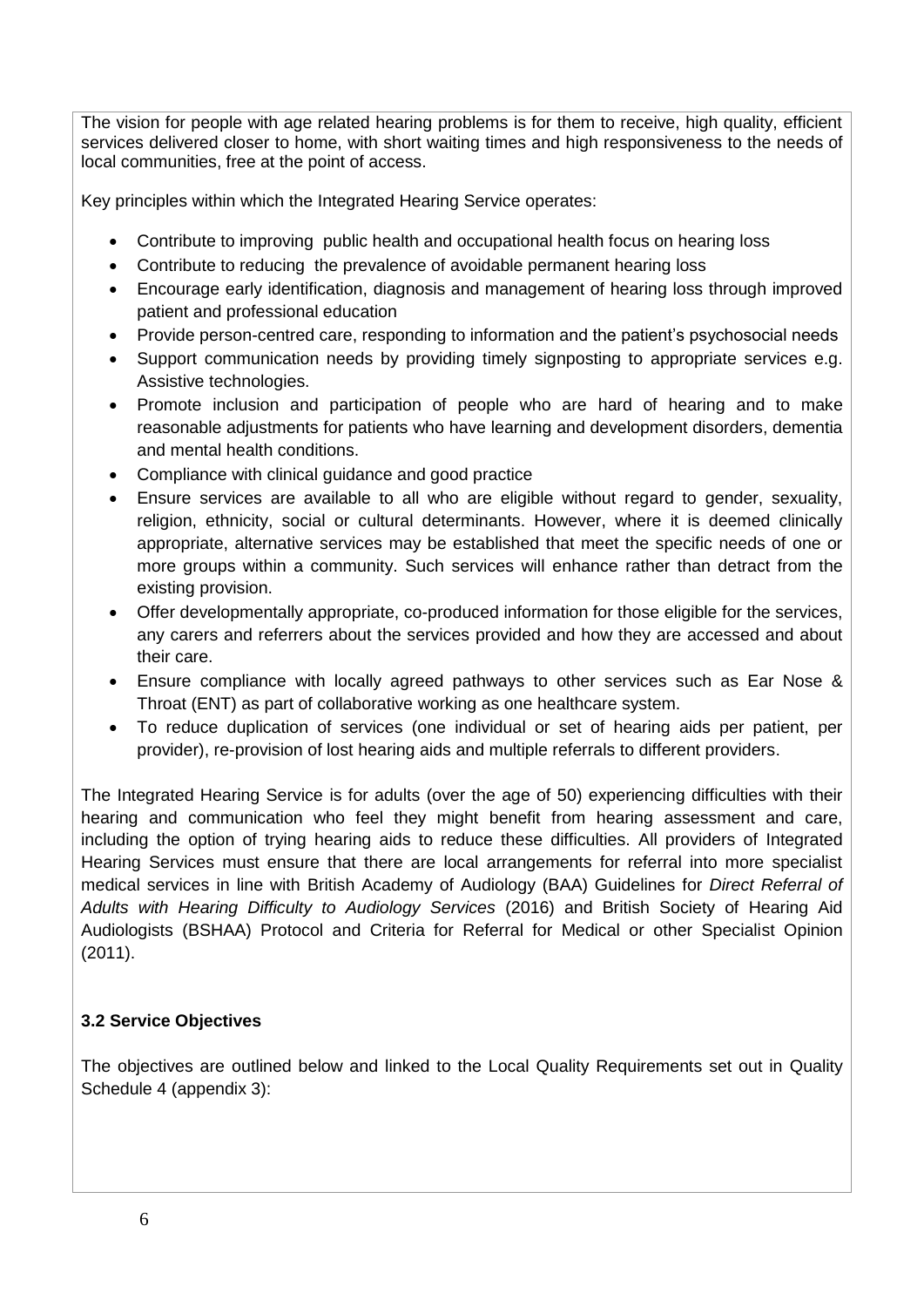#### **Patient outcome focussed:**

- Improving access through locally based services as close to patients' home or work as possible. (KPI number 1.1)
- Co-ordination of care via an integrated service so patients experience appropriate care, seamlessly and in a timely manner. (KPI number 1.2)
- Provision of active support for patients to adjust their condition. (KPI number 1.1 and 1.2)
- Increased patient choice and control as to where and when their treatment is deliveredproviding on-going care closer to home. (KPI numbers 1.1)
- Personalised care for all patients accessing the service that is characterised by the coproduction of an Individual Management Plan. (KPI number 1.1)
- Increased compliance and proportion of patients continuing to wear hearing aids. (KPI number 1.1. and data captured in Schedule 6)
- Increased reported levels of patients at the first review reporting improved hearing and health and wellbeing outcomes. (KPI number 1.1)
- To support a reduction in social isolation and consequent mental ill health (i.e. depression and onset of dementia). (KPI number 1.1)
- Reported increase in the quality of life for patients, their families/carers and communication partners by completion of either The Glasgow Hearing Aid Benefit Profile (GHABP) or Client-Orientated Scale of Improvement (COSI) or International Outcome Inventory for Hearing Aids (IOI-HA) at regular intervals to show an increase in continuity of care through the 3 year term. (KPI number 1.1)

#### **Evidence based:**

 Enhanced outcomes through provision of care that is evidence based and provided according to local and national guidance. (KPI number 1.7)

# **Efficient:**

- Ensuring efficient use of resources and avoidance of unnecessary appointments or services.(KPI number 1.2)
- Ensuring optimum use of available capacity through robust planning of clinics and minimizing of DNA rates.(KPI number 1.2)
- Provision of a high quality workforce with knowledge and skills to manage the care of audiology patients in the community wherever possible. (KPI number 1.4)
- Access to hearing assessment, fitting and follow-up within agreed timeframes with patients remaining with the provider for on-going support and monitoring. (KPI number 1.2)
- Increased reported levels of satisfaction from GPs referring into the service. (KPI number 1.1)

# **3.3 Service Overview**

The service is required for the registered population of the NHS commissioning organisations for a age range of 50 plus years adult hearing assessment service, including hearing aid fitting (where required), rehabilitative support, follow-up and aftercare services for adults with no contraindications, who have suspected or diagnosed hearing loss. The location(s) of the service will be agreed with each CCG via the procurement process.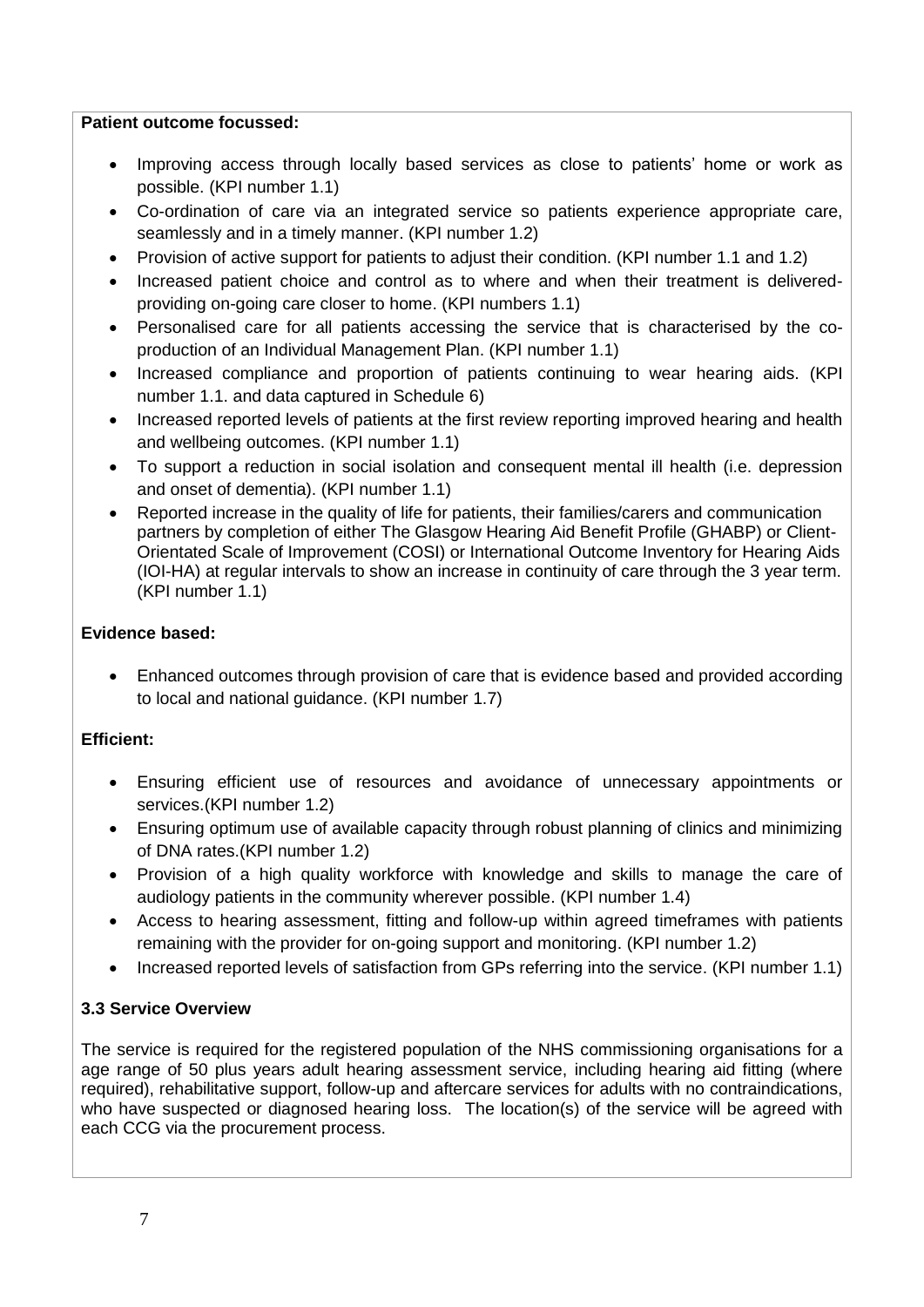Operating hours of the service across the geographic area covered by the NHS commissioning organisations, will be 6 days per week within the core hours of 8.00am – 6.00pm. However, the service should have the capacity to flex should the service require it.

Opening the service on statutory public holidays is for the discretion of the provider; however there will be a requirement for providers to ensure patients are notified in advance of closures and have access to an emergency service for the provision of batteries and tubing.

The service is commissioned to provide all GP and community referred patients (50 years plus) with **ONE** single (monaural) or one pair (binaural) of hearing aid/s as part of the patients NHS funded 3 year pathway. All patients should be made aware that should they lose their hearing aid(s) there will be a charge for a replacement of £68 per hearing aid, patients are exempt based on the agreed criteria of having a diagnosis of dementia, learning disabilities or registered blind in which case the cost will be borne by the Commissioner. A further exemption to this is if there is a moderate change in hearing, where further clinical assessment will be required in line with the assessment of change criteria (sec 2.3).

All patients fitted with a hearing aid(s) should have annual reviews to determine how patients are managing with wearing their hearing aids and to discuss any issues. At the start of the patient's pathway patients should be asked what their preferred method of communication is e.g. letter, telephone, electronic, face to face. At years 1 and 2 this should be the way in which their annual review is carried out unless this proves unsuccessful the patient should be offered a face to face appointment. The 3 year review must be a face to face appointment. If after 3 attempts the patient is unable to be contacted for the 3 year review, then the patients GP should be contacted.

For patients who meet the contra-indications detailed in Appendix and services for adults under 50 (49 years and 364 days) are not covered by this specification and should continue to be accessed by GP referral to the appropriate service in each relevant CCG area as they may require more specialist intervention.

Contract monitoring arrangements -

Providers need to ensure clear and formal accountability processes and structures are in place to ensure a safe, effective and integrated continuity of clinical care for all patients. Full service model outlined in section 3.4. The service will be delivered by a number of provider/s in line with local need and as agreed by each individual CCG as part of the procurement process outcome. Each CCG within the Pan Lancashire and South Cumbria area will act as a lead commissioner and will be responsible for managing single or multiple contracts on behalf of all Lancashire and south Cumbria CCG's and will be responsible for updating all relevant CCGs on performance and service delivery to inform a countywide picture of service delivery.

Consistent monitoring reports for both qualitative and quantitative information and data has been developed and implemented for this contract and each CCG will be responsible for managing and distributing this information to all CCGs as well as payment arrangements.

Each CCG will report and update on their lead contract to a Lancashire Audiology Contract Management Board (ACMB) who will be responsible for providing Countywide oversight and management of all Audiology services in the Lancashire Area.

Providers may be invited to attend and present to the ACMB in order to address any questions or queries relating to the delivery of the service.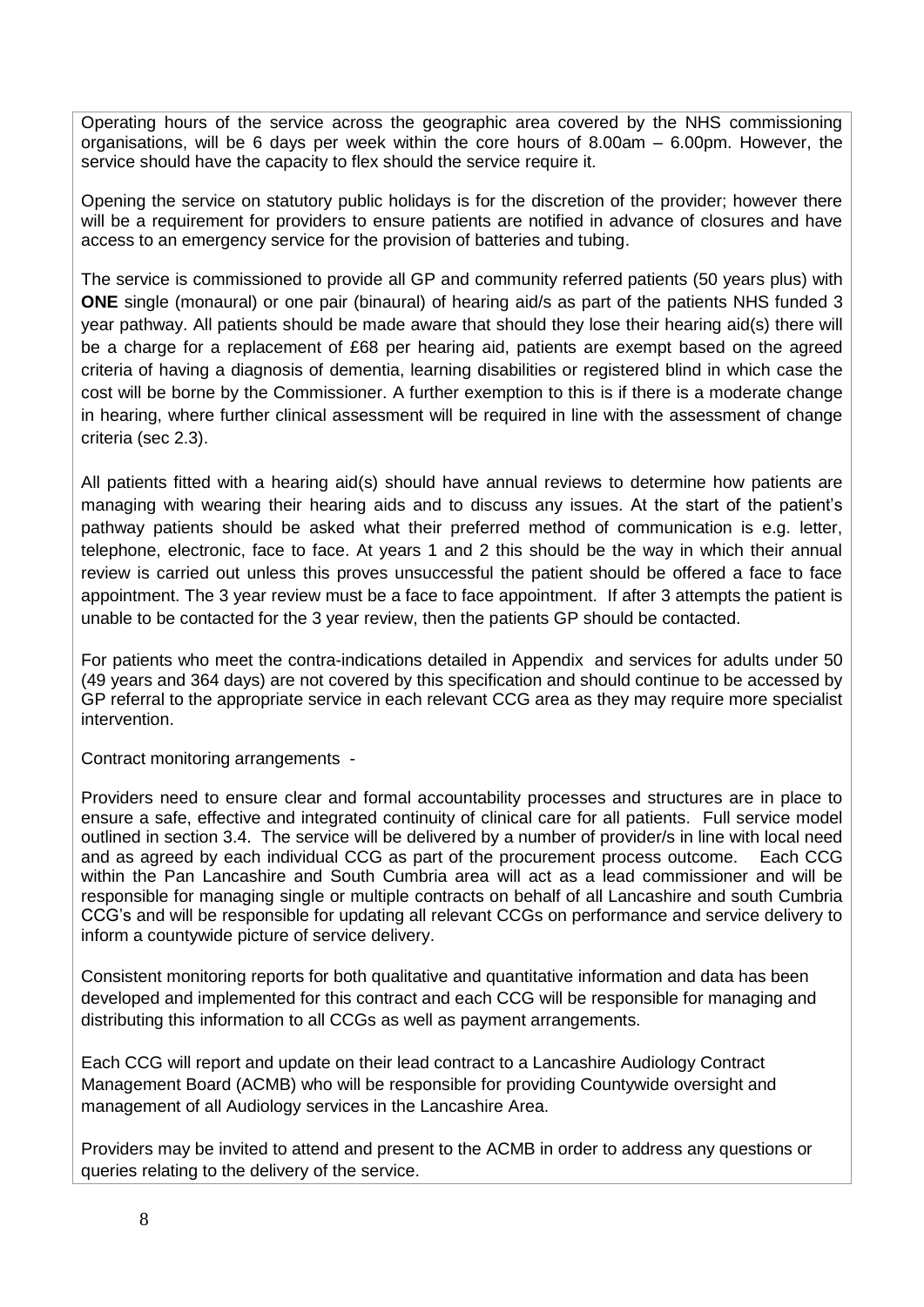## **3.4 Service model**

The service will be a community based model and reflect any specific local requirements as set out in appendix 7. All locations should be agreed with commissioners.

Should the provider wish to mobilise in additional areas outside of the original procurement process; the following criteria must be met prior to service implementation.

- Providers to meet with Commissioner/s to outline their service plans which will include :
	- o Information on how the provider will meet patient need and local requirements,
	- o what the likely demand may be,
	- o Agree location and opening times including timescales for implementation,
	- $\circ$  how the provider will comply with local pathway,
	- o communication and marketing plan.
- Provider to gain agreement with the Commissioner *prior* to implementation and provide as a minimum 8 weeks' notice.

The service will be provided by appropriately qualified professionals in line with the clinical management guidelines published by the British Society of Hearing Aid Audiologists 'Guidance on professional practice for Hearing Aid Audiologists' and locally agreed pathways and protocols approved by the CCGs.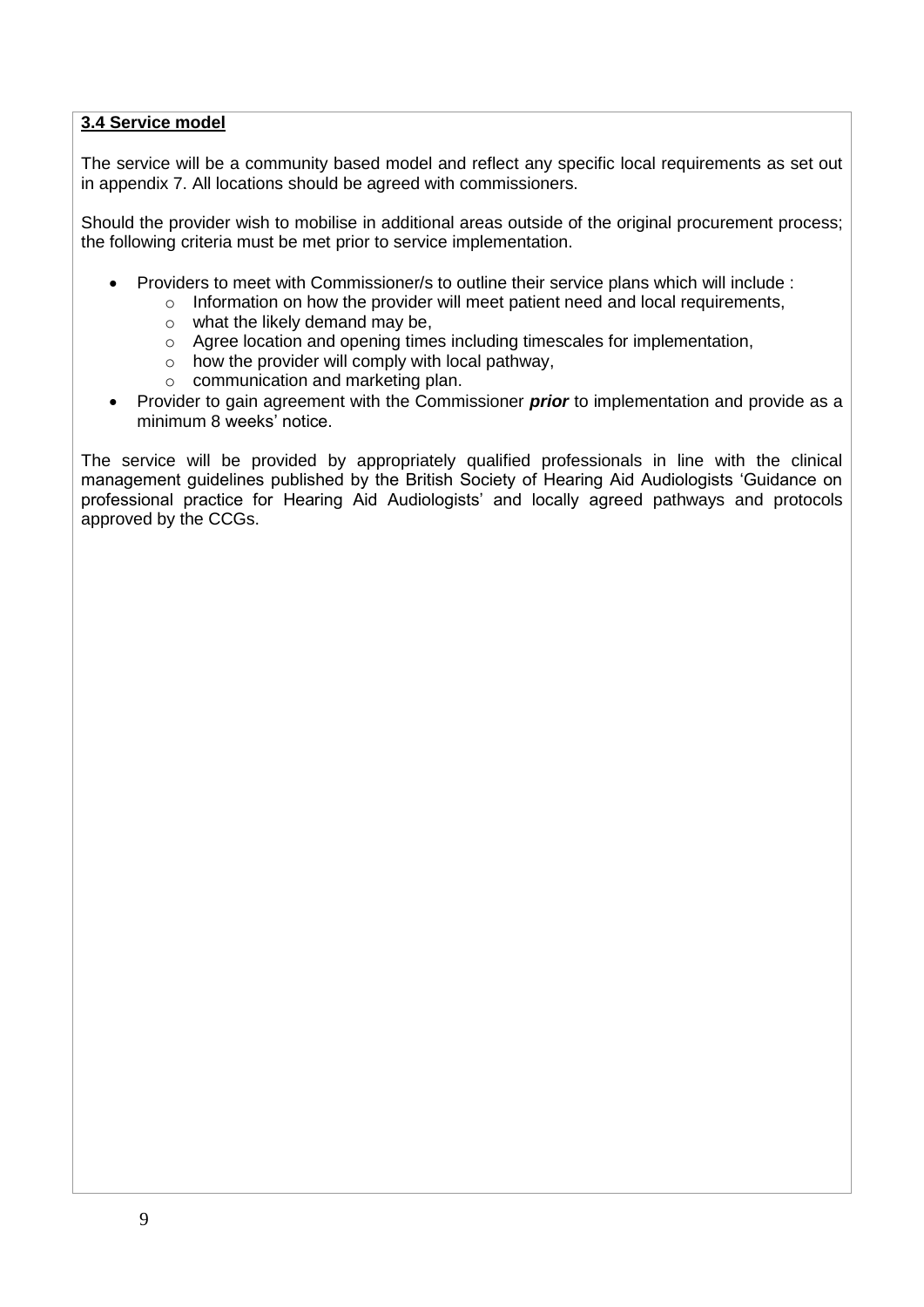#### **Care Pathway-**

Diagram 3.4 below shows the pathway. It is recognised that for a small number of patients more serious pathology may be found on examination by the provider and that the patient will require direct referral to secondary care for specialist opinion. Providers should be willing to work towards developing this referral pathway. Until this is established providers must telephone the GP within the same day to notify them of the findings in order for the GP to refer onto a more specialist service.

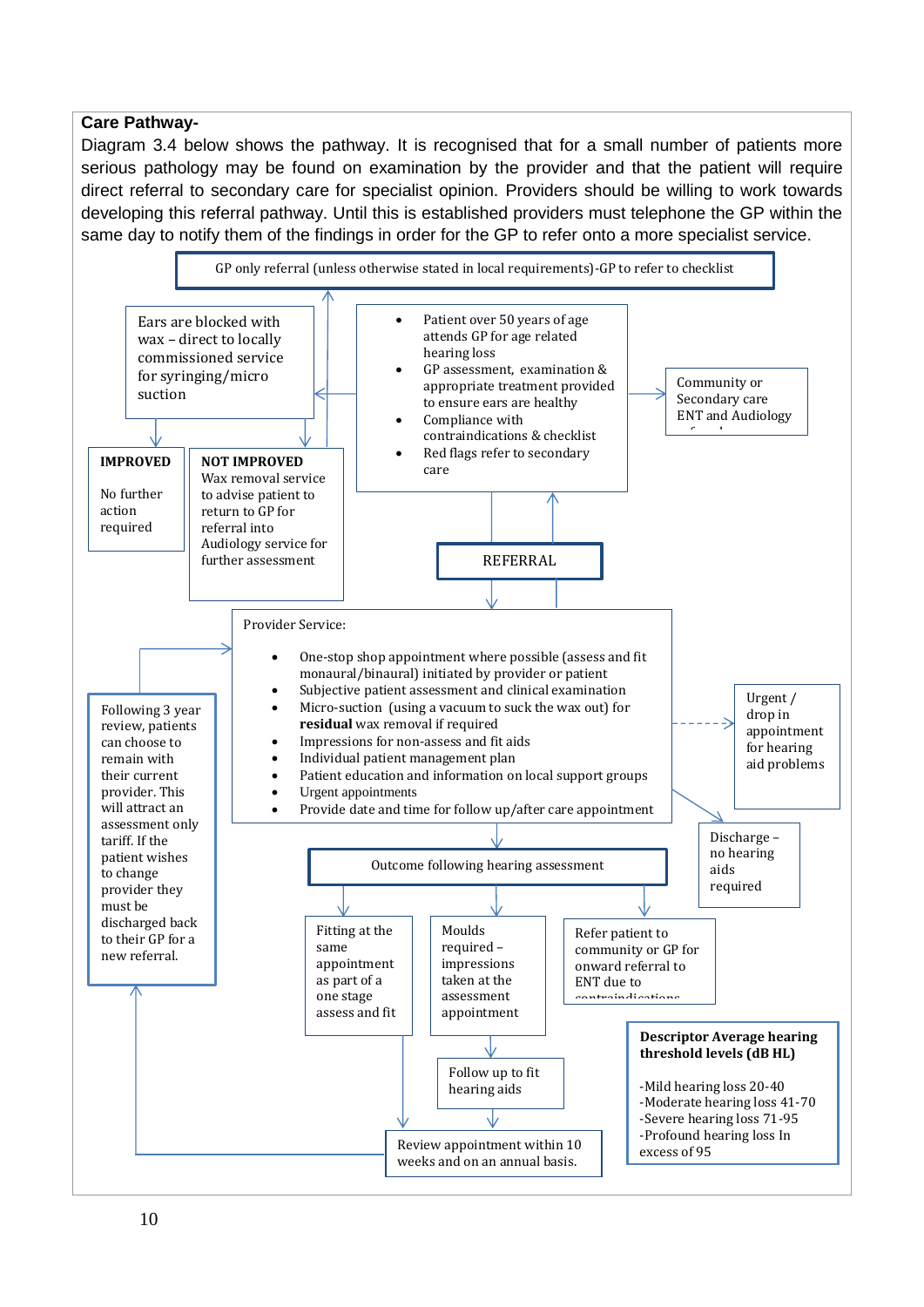#### **3.4.1 Referral processes**

The provider must be visible on eRS via a directly or indirectly bookable service.

**All referrals into the service will be received from the patient's own GP or community service should this be operational within CCGs area – please check local requirements as outlined in appendix 7. Referrers to comply with referral checklist in Appendix 5**

The patient assessment must highlight and document on the referral if the service user has additional needs for which the provider must make reasonable adjustments.

The provider is required to be diligent in assessing referrals received to ensure a fast response:

- The provider must ensure that contact is made the same day with the patients GP if any assessment results in suspected cancer.
- The provider will only offer services to patients where appropriate skills and equipment are available.

# **3.4.2 Accepting referrals**

Appointments will be booked and managed by the provider, once the patient has been referred. Operational standards must be applied to mitigate self-presenting patients that do not require the service. The provider is responsible for checking the patient pathway to reduce duplication between services in and out of CCG commissioned area/s and the CCGs being charged for unnecessary patient contacts.

Once the 3 year care pathway has ended, and the final 3 year assessment has taken place, patients have the right to remain with their current provider by completing the form below. This is applicable for patients that have no significant hearing changes, of which after the 3 year review will attract the aftercare tariff upon the patient receiving aftercare.

For patients that have moderate, severe or profound changes to their hearing (as outlined in sec 2.3) a new patient tariff is acceptable without the need for discharge and re-referral. The form below should be completed with the patient prior to starting the new assessment. This should be recorded as part of the KPIs.



# **3.4.3 Rejecting referrals**

The Provider must only accept referrals that meet the referral criteria covered by this specification. Should the Audiologist conducting the hearing test and discover any contra indications the patient should be discharged and referred back to either their GP or community service (as stated within local requirement information in appendix 7) for onward referral to specialist service as appropriate following locally agreed pathways, clearly stating reasons why the hearing assessment cannot be fulfilled.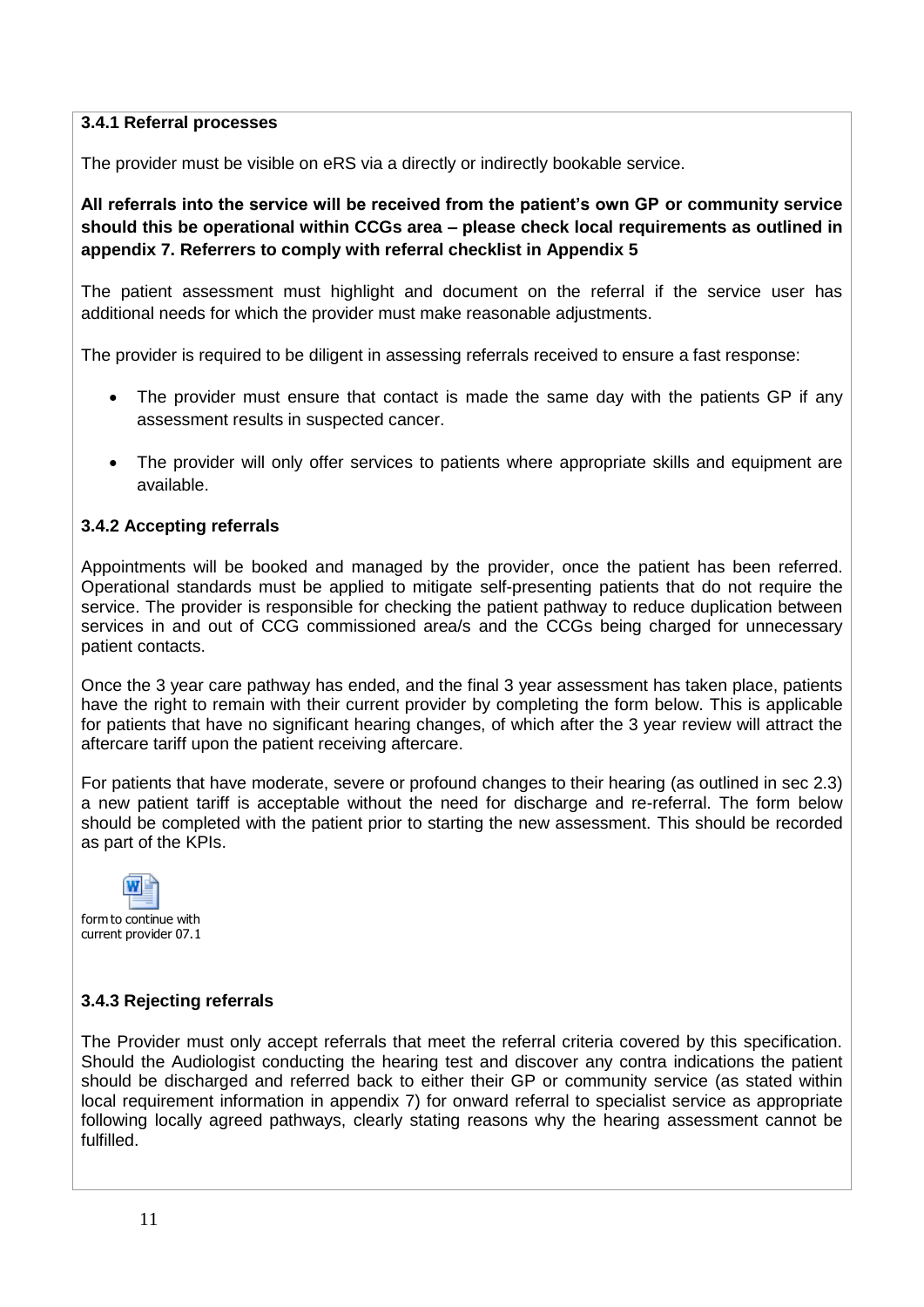The provider must satisfy the CCG that it maintains robust patient management processes to ensure onward referral to specialist service, in a timely fashion.

The provider will send a clinical letter to the GP detailing the reason for onward referral. If it is clinically appropriate to delay the fitting, the patient should be advised that their pathway has already started as the hearing assessment has already taken place. Once the onward referral is completed the patient must be accepted back (if appropriate) to the original provider and continue on their 3 year pathway. This activity will be captured in Schedule 6 to monitor the patients referred back to the provider.

**Prior to referral, an initial assessment should be undertaken by the GP of the patient presenting with hearing difficulties, see appendix 5 for GP Hearing Aid pathway and GP checklist. This is to ensure that they do not fall within the contraindications criteria (see Appendix 1) and that the ear(s) are free from wax (dependent on the local wax removal service arrangements in each CCG area).**

Any inappropriate referrals received (e.g. for patients who meet the exclusion criteria) must be rejected and returned back to the GP within 5 working days.

If a referral is received with insufficient information, the provider should liaise with the patient's GP to seek this information so as not to delay the patient's appointment. If it is not possible to get the necessary information then the provider will return the referral to the GP for re-referral once all the missing information is known – providing patients are informed of any cancellations to pre-booked appointments following the return of the referral to the referrer.

## **3.4.4 Did Not Attend (DNA)**

Should a patient not attend for a pre booked appointment then the provider must contact the patient within 2 calendar days and be given one further opportunity to attend. The Commissioner will not be charged for any non-attendance (DNAs).

#### **3.4.5 Residual Wax Removal**

Wax removal as part of the service is provided to support the fitting and monitoring of hearing aids and only provided as a means of residual wax removal. The purpose is to ensure any assessment for age related hearing loss is not affected by wax. All patients should have wax removed from their ears prior to the assessment appointment; this service is available from local wax removal services and in line with local agreed CCG pathways which are not part of this specification (but outlined in the local requirements in appendix 7) as per diagram 3.4.

If the patient has residual wax when attending for their hearing assessment then the provider should remove any visible residual wax as part of the 'one stop shop' model. All wax should be carried out through micro-suction (using a vacuum to suck the wax out) unless otherwise agreed with the commissioner. All wax removal should be removed prior to assessment and fitting of hearing aids to ensure patient is suitable for this service and accurate moulds etc. This service will not attract any additional payment but will help to complete the one stage assess and fit process.

This element of the service is only provided to support the fitting and ongoing monitoring and support services of hearing aids and not for general wax removal. If patients have any on-going issues with wax once their aids are fitted they should be directed to the local wax removal service/pathways and protocols available in each CCG area. The provider should liaise with your local CCG who will provide a copy of the local wax removal pathway and service/s.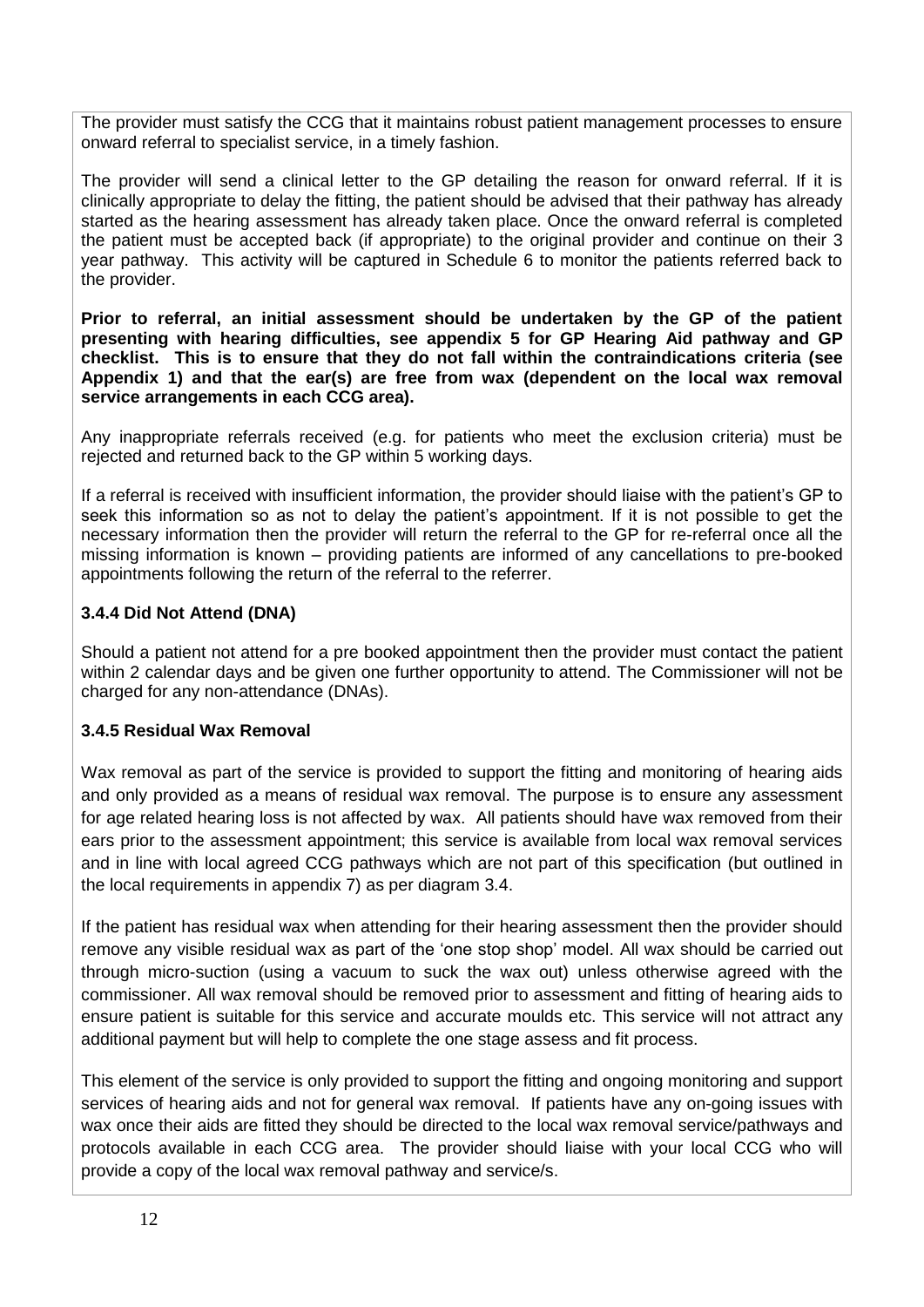# **3.4.6 One stage assessment and fit at the first appointment including Domiciliary This includes first appointment, assessment, provision of aids and fitting.**

The provider must ensure that two approaches are available to address the assessment and fitting requirements of the pathway following initial GP examination/referral.

# **Two stage pathway**

- A single 'assess and fit' pathway for patients to receive hearing aids at the initial assessment appointment (same day)- suitability depends on hearing loss, dexterity, cognitive ability, emotional readiness and patient choice of the most appropriate hearing aids
- A two stage pathway, only where an impression of the ear is taken at the first assessment appointment for an ear mould to be made and the patient return at an agreed date and time for the hearing aid fitting (or bilateral impressions for bilateral fittings). If patients choose to have two stage pathways by choice this is included within the tariff and not chargeable separately.

Pre-appointment information to the patient must mention the two options, to better prepare patients in advance of having to make this decision. To ensure equity of access all information made available should be in a range of formats.

# **3.4.7 Domiciliary Visits**

Domiciliary referrals must be made on an individual patient basis following GP examination and confirmation from the GP that the patient is house bound with confirmation that the patient has capacity and that consent is in place. Assessment by the provider, including domiciliary referrals, should be booked within 5 working days and undertaken within 16 working days of receipt of referral. If family member or responsible adult or guardian is required (due to a patient lacking capacity) or requested by the patient to be present at the assessment, an appointment must be secured within 28 days.

The requirement for a family member or responsible adult or guardian to be present needs to be established prior to making the appointment. This is done on the basis that the patient's mind is impaired and it is thought that a patient is unable to make decision if they cannot:

- Understand or remember the information about the decision
- Use that information to make a decision
- Communicate their decision by talking, using sign language or by any other means

Domiciliary provision will be delivered within the patient's place of permanent residence. This will only be offered to patients who are housebound. Hearing assessments must be conducted in appropriately sound treated rooms where possible, such that ambient noise levels are compliant with the 'BS EN ISO 8253-1:1998 standard. If this is not possible (care home or domiciliary visits, community premises etc.) the 35dBA standard will be required (as a minimum standard) before undertaking testing. This should be done in situ with a portable sound level meter and the evidence of this undertaking documented. If, in exceptional circumstances, the sound levels are over 35dBA but are clinically suitable then the clinician may be allowed to use their clinical judgement to make the decision and proceed to see the patient accordingly.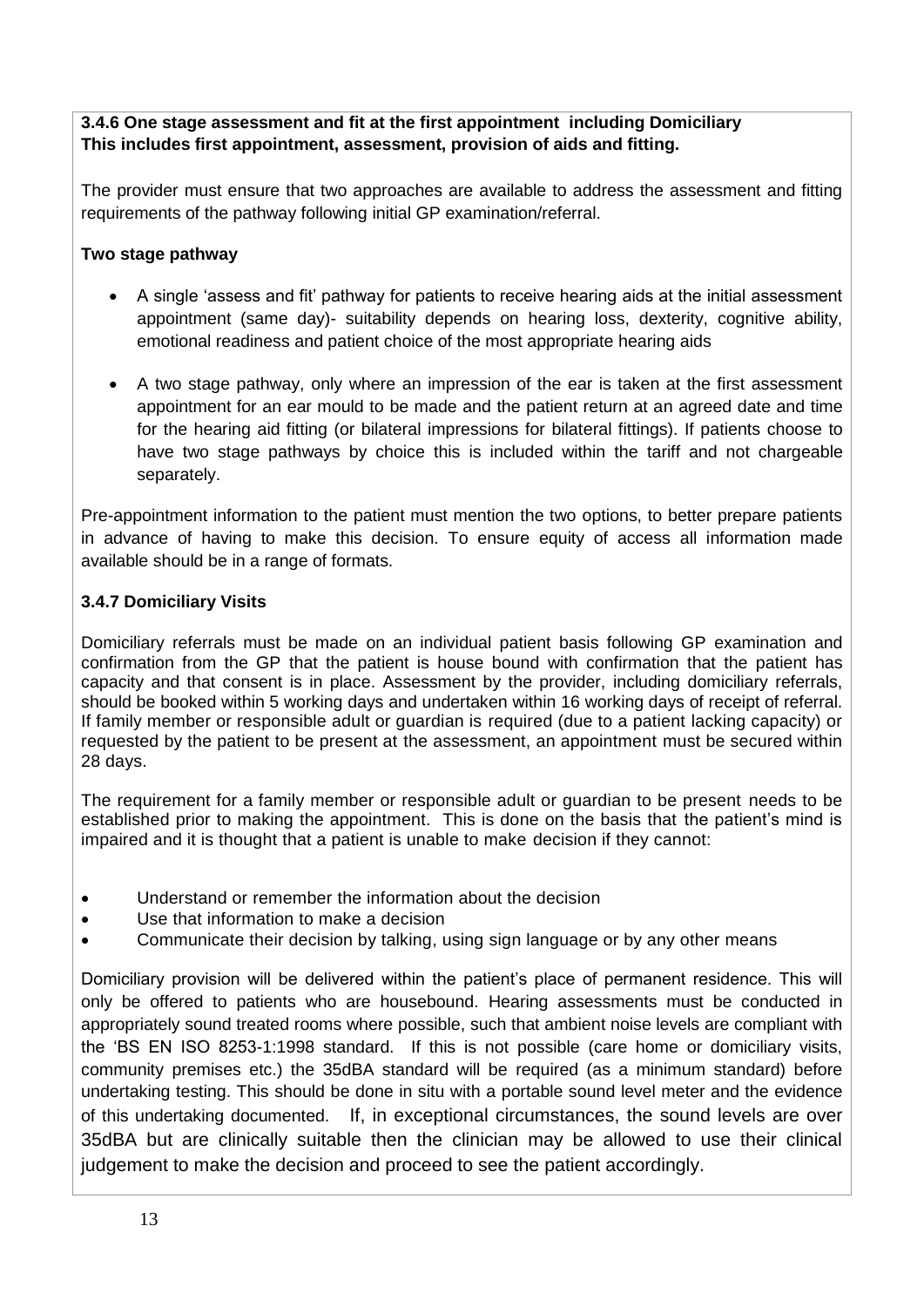#### **3.4.8 Patient consent and communication**

Consent must be obtained from the patient or obtained in line with the Mental Capacity Act regulations.

If a family member or responsible adult or guardian is required to attend the appointment (due to patient lacking capacity), or requested by the patient to be present at the assessment, the appointment must still take place within agreed timescales.

The provider must ensure patients have an adequate understanding of the hearing assessment process before the appointment by providing information (in a suitable language or format that accommodates those who have learning disabilities) in advance (either via the referrer or to be received by the patient at least 2 working days before the appointment) that explains the purpose of the assessment, what it involves and the possible outcomes e.g. being fit with hearing aids. The content of the letter should include information on how patients can request communication support such as a translator or chaperone for ethnic diverse cultures.

In addition, providers must supply details of which professional (job title and name where possible) will perform the test as well as a choice of when and where it will take place. Patients should be encouraged to bring a relative or significant other to the appointment for support if they wish.

During the assessment appointment, the practitioner must ensure that communication with the patient is appropriate with her/his needs and takes into account any additional needs the patient has including learning and communication difficulties and is effective enough to be able to work in partnership with the patient to reach jointly agreed goals/outcomes, undertaking the following:

- A clinical interview to assess hearing and communication needs this must establish relevant symptoms, co-morbidity, hearing needs, auditory ecology, dexterity, and cognitive ability, significant psycho-social issues, lifestyles (including driving, use of mobile phones, TV, etc.) expectations and motivations
- Full otoscopy
- Measurements of pure-tone air and bone conduction thresholds if there are contraindications to performing Pure Tone Audiogram (PTA) - for example, discharging ear, exposure to sustained loud sound in the 24 hours preceding test - the patient must be informed of the reason for non-completion and re-booked to the most appropriate service as part of their episode of care tariff.
- Wax removal (where appropriate) should be undertaken prior to the assessment and fitting process however if residual wax remains and prevents assessment and fitting this should be removed by this service as part of the one stop shop approach.
- Assessment of loudness discomfort levels where required.
- Integration of assessment findings with patient expectations to enable patients to decide on appropriate and suitable interventions (i.e. hearing aids, communication support, education etc.)

All patients should be provided with a 'patient pack' which includes the following information:

- What service will be provided to them including information on location, frequency of follow ups and after care appointments including confirmation of date and time of next appointment/s and how to access after care appointments if patents are experiencing issues with their hearing aid(s)
- Information on use of the hearing aid including care instructions, battery life information (e.g. warning noises), how the loops works, information on any extra facilities (e.g. volume adjustments) and how to clean the equipment.
- Clarity on replacement hearing aids and costs.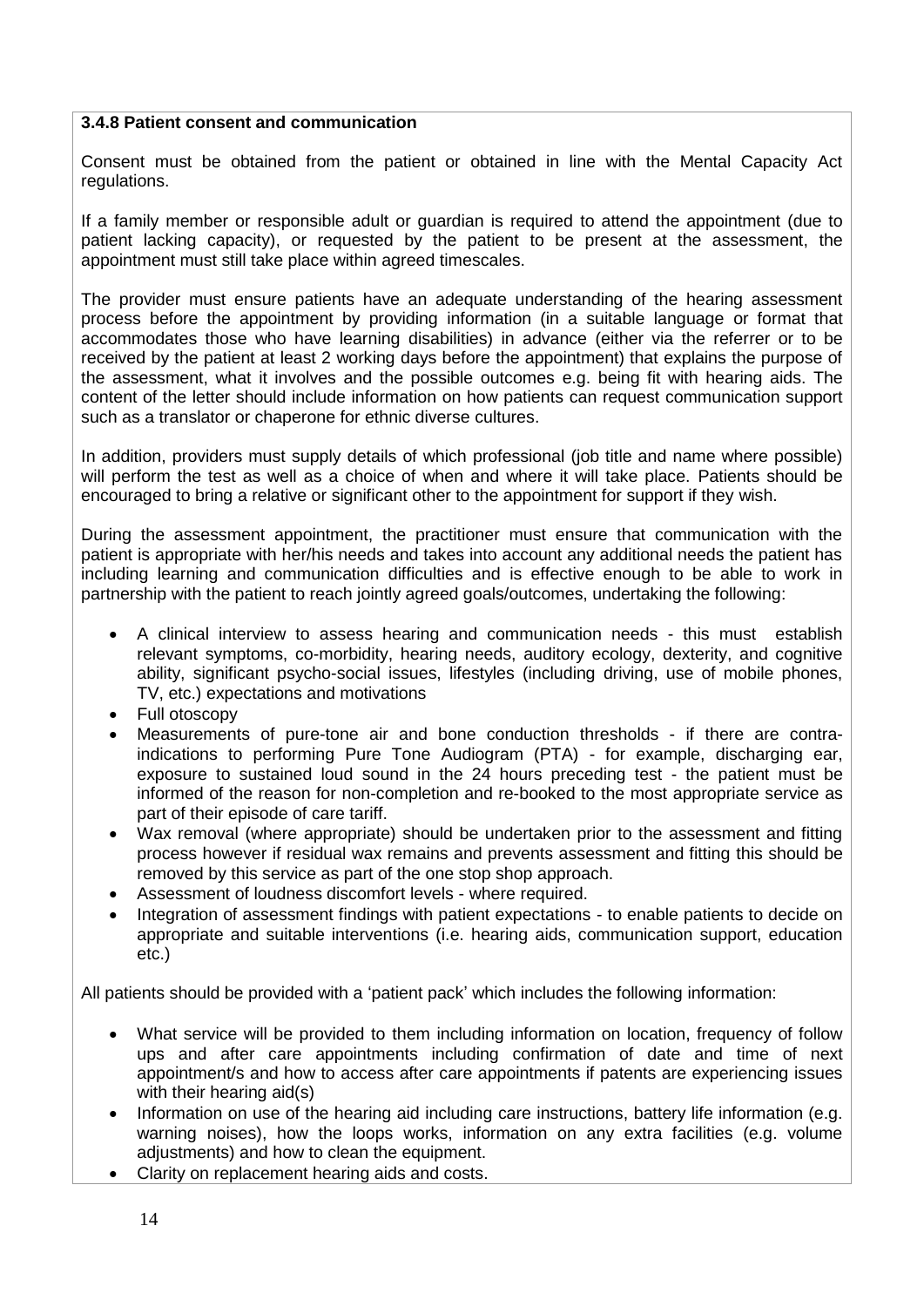- Any FAQ or do's and don'ts of the practical hearing aid(s).
- Clarity of the patient responsibility for hearing aids (e.g. keeping them clean and dry)
- Information on local hearing loss support/volunteer groups or information for carers/family support groups.
- Information on other useful equipment to aid hearing loss e.g. personalised loop.

# **3.4.9 Information Technology (IT) System**

In order to facilitate streamlined and co-ordination of care for a positive patient experience in a timely manner, providers are required to ensure that their local IT system/s is robust and providers are able to share patient information with GP's ( via ERS) and other audiology providers in order to reduce duplication of service. Providers must be compliant with one or more of the below IT systems:

- All clinical systems to be used must be able to integrate with the CCG's preferred system (EMIS Web) which has 100% coverage across all Lancashire practices.
- Use of Lancashire Person Record Exchange System (LPRES) local integration engine
- Use of NHS mail to transmit Patient Confidential Data
- Use of Medical Integration Gateway (MIG) Supplied by Healthcare Gateway
- Or various combinations of the above

The provider must be visible on eRS via a directly or indirectly bookable service.

# **All referrals into the service will be received from the patient's own GP or community service should this be operational within CCGs area – please check local requirements as outlined in appendix 7. Referrers to comply with referral checklist in Appendix 5**

The provider will need to provide evidence of their IG Toolkit and obtain access to the secure HSCN Network.

# **3.4.10 Following the assessment, the practitioner must:**

- Explain the assessment, including the extent, location, configuration and possible causes of any hearing loss and the impact hearing loss can have on communication, for example, poorer speech discrimination and sound localisation and the impact this can have on a personal and societal level.
- Discuss with the patient the management options available to address their hearing loss and whether a hearing aid would be beneficial, exploring the psycho-social aspects of the hearing loss, as well as the physical aspects (e.g. audibility of sounds and speech)
- Work collaboratively with the patient to establish realistic expectations for the management suggested providing all relevant literature (in a suitable language and format) to facilitate discussions
- Where hearing aids are expected to be beneficial and the patient wishes to accept provision of hearing aids, at the same appointment:
	- $\circ$  Undertake pre-fitting counselling, managing expectations as necessary
	- o Adopting the principles of co-production a written Individual Management Plan (IMP) will be developed with the patient, which defines the patient's goals and hearing needs and how they are going to be addressed.
	- $\circ$  Objective measurements (e.g. Real Ear Measurements (REM)) to verify fitting by agreed protocol (e.g. BAA/BSA recommended procedure and adjustment of hearing aid output to match target exceptions to be reported to the Individual Management Plan.
	- $\circ$  Discuss and document in the patient record the hearing aid options and agree types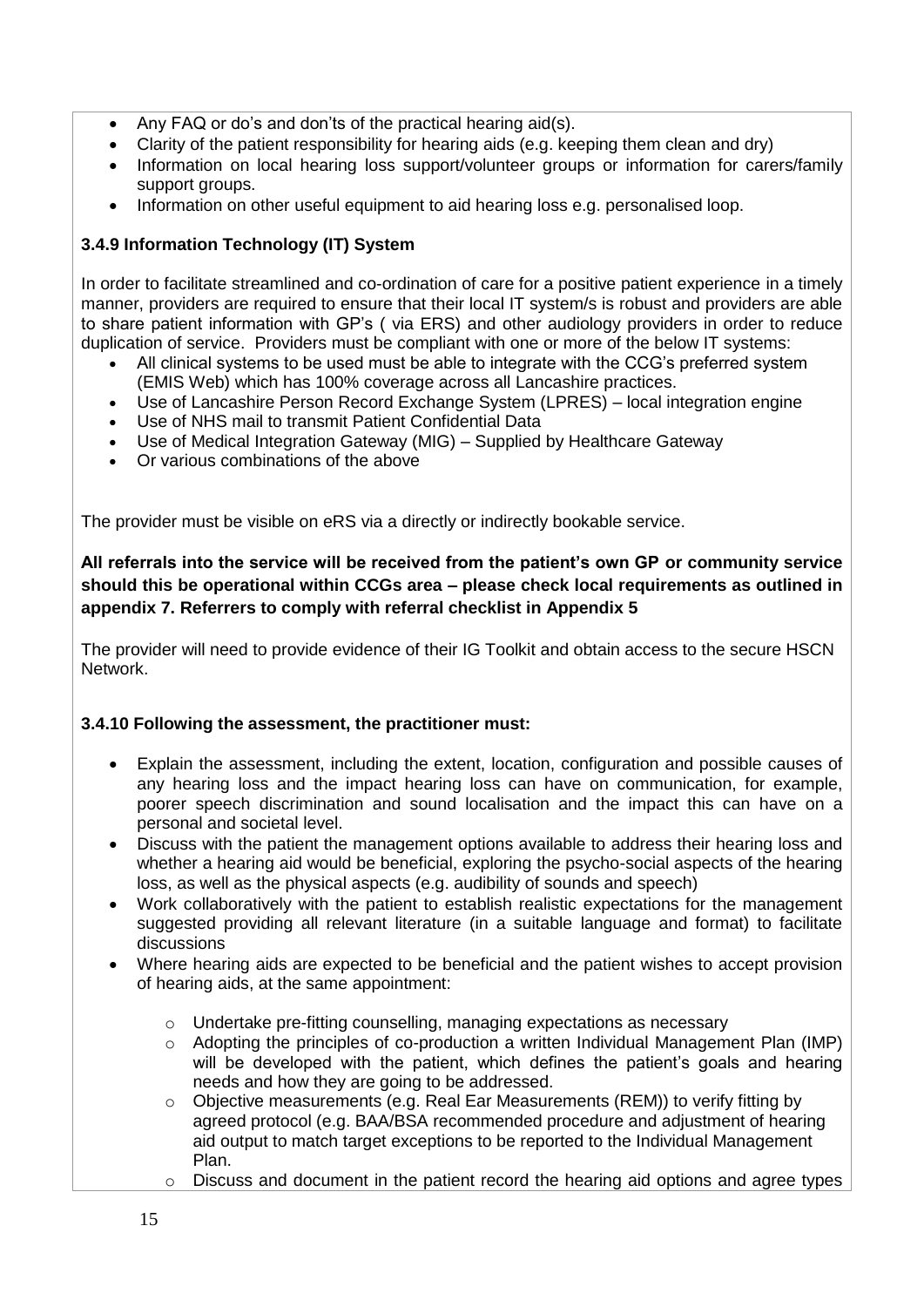and models with the patient based on their suitability to the patients' hearing loss

- o Provide the patient with a 'patient pack' (see sec 3.4.8).
- $\circ$  Provide patient information (in a suitable language and format ensuring that reasonable adjustments for those with learning disabilities are applied) and ensure that the patient has understood the major points arising from the assessment including details of the hearing aid(s) which have been, or will be, fitted and any follow-up arrangements.
- $\circ$  Discuss and document whether a unilateral or bilateral fitting is appropriate. Any decision in this respect must be based on clinical need and not financially driven.
- o Electronically record details of the assessment appointment, including any comments by the patient.
- o Inform patients of replacement hearing aid costs and criteria for exemption if appropriate.

Bilateral fittings are not clinically appropriate where:

- One ear is not sufficiently impaired to merit amplification.
- One ear is so impaired that amplification would not be beneficial and a referral should be made to an appropriate service.
- The patient declines bilateral aiding where offered as appropriate and this should be recorded on the patient records.
- The patient has other reasons (e.g. manipulative ability, otological, change of batteries etc.)
- Agree an appointment time and date for an annual review which must include reminder letter and or call.

The patient is asked to decide on choice of ear mould type and characteristics unless:

- $\circ$  A referral to a more specialist service is required, at which point providers should follow locally agreed pathways which may prevent fitting (exceptional circumstances)
- o The patient declines bilateral aiding (2 aids) where offered as clinically appropriate (this must be confirmed in a signed statement by the patient) and is part of their episode of care on where and when they may wish to return for the second fitting.

A full record of the consultation and any decisions/ agreements should be provided to the service user at the end of the consultation. British Society of Hearing Aid Audiologists guidance on record keeping is available at<http://www.bshaa.com/Publications/BSHAA>

#### **Note:**

- Where an NHS-qualified provider also provides private hearing aids and a patient expresses a personal preference around hearing aids that cannot be met by the NHS funded service, or enquires about privately prescribed hearing aids, providers must advise the patient that the appointment is exclusively for NHS services and any further dialogue or information concerning private hearing aids must be dealt with at a separate patient booked appointment outside of the NHS-funded service.
- Provision of NHS-funded hearing aid(s) will be of a minimum technical specification, as designated by the NHS, and obtained through the NHS Supply Chain. Supply Chain instruments/accessories must only be provided to patients seen in the NHS pathway. Should there be instances when Providers have to purchase items from other suppliers the items provided to patients seen in the NHS Pathway MUST meet NHS quality and technical standards as do those brands and models listed in the NHS Supply Chain catalogue. Providers should note they may have obligations under the Public Contracts Regulation 2006 \ EU Procurement Law if they make their own procurement arrangements rather than procure through NHS Supply Chain.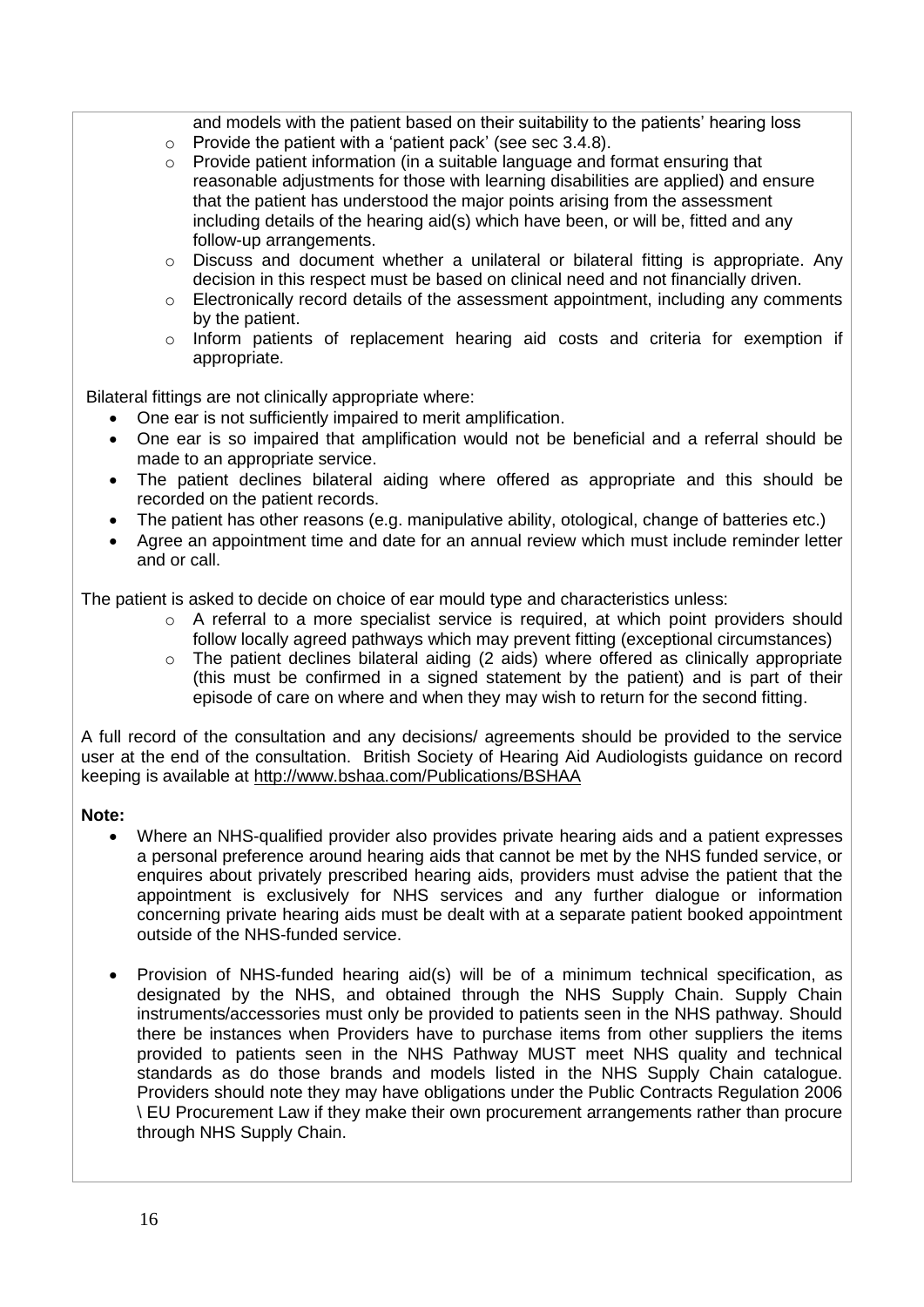- Providers must not promote their own private treatment service, or an organisation in which they have a commercial interest.
- Providers must not encourage patients to 'trade up' (i.e. to privately purchase more expensive hearing devices than is necessary).
- Where an enquiry is made because the patient is experiencing functional difficulty with an NHS provided device, every effort must be made to address this from within the NHS funded service. Where this is not possible, the Commissioner must be informed, providing details of what action the Provider is proposing to take to resolve the issue. Such notification must be supported with appropriate records
- Providers should issue patients with a maximum of 1 hearing aid for unilateral use or 2 hearing aids for bilateral use for the full 3 year period of this contract. Spare hearing aids are not part of standard NHS provision.
- Any marketing of the service and communication with potential patients must be agreed with the Commissioner in the first instance

All GPs and providers of Adult Hearing Care Services must co-ordinate patients' care and management to ensure that care continues to be provided to patients for a continuous 3 year period.

## **3.5 Exceptionality to criteria**

The reasons for any additional new hearing aids within the 3 year period (**only one individual or set is funded under this contract per patient for the full 3 year pathway**) including expected benefits must be explained to the patient and formally documented and sent to the GP.

- The change in threshold of the audiogram
- Details of both new hearing aid(s) issued and old aid(s) no longer in use.
- The Provider must ensure that hearing aids no longer required are disposed of in a safe and appropriate manner and in accordance with applicable legislation.
- Details of how the old hearing aids cannot meet the clinical needs.
- Details of how the new hearing aids will meet the clinical needs of the patient.

# **3.6 Review appointment –10 weeks after fitting and annually (included in the fitting tariff)**

Patients must be empowered to self-manage their hearing aids supported by receiving appropriate contact and support at every consultation. The communication can be face to face or via telephone, must be undertaken within 10 weeks of fitting (unless there are clear documented, clinical reasons to do otherwise, or if a patient chooses to wait beyond this period), in order to determine whether needs have been met and that continuous usage is evident. All current patients must be informed in writing e.g. patient leaflet that they have access to the Integrated Hearing Service (as part of their on-going treatment via their current provider) for support, advice and help with their aids as and when this is required to ensure there is no duplication of care.

Patients must be offered via face to face or non-face to face 'contacts' during years 1-3 of their care (e.g. electronic, telephone review or postal questionnaire) – the Provider must seek to meet the patient's preference where possible.

If the patient opts for a non-face to face follow up and this proves unsuitable (for either patient or Provider), a face to face appointment should then be undertaken within 7 working days of the nonface to face contact.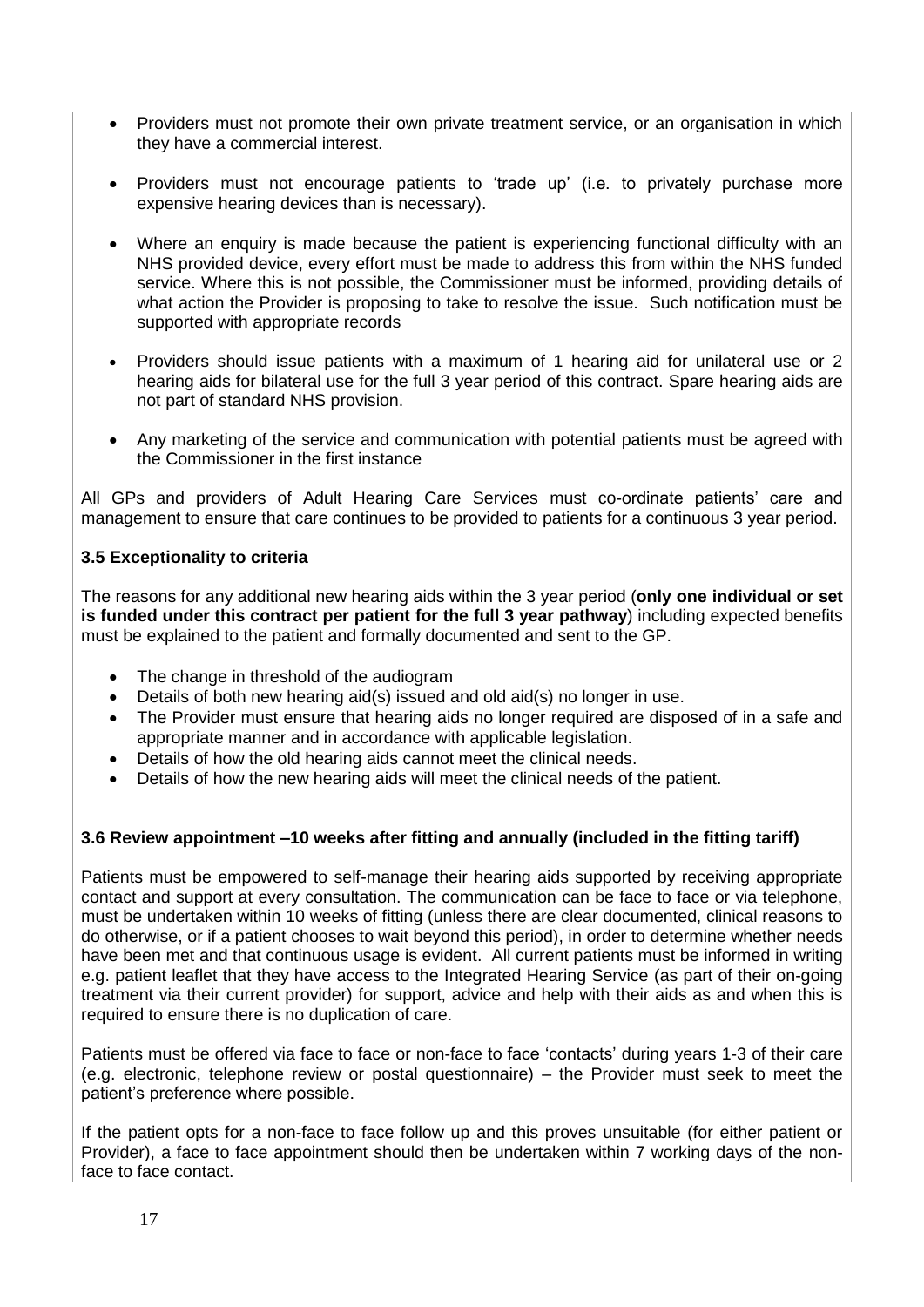A quicker follow-up appointment may be necessary in advance of the patient's pre-booked follow up appointment (e.g. if the patient is experiencing difficulty with their aids) and provision for on the day urgent appointments must be available.

The Provider must:

- Utilising principles of co-production update the IMP in conjunction with the patient to ensure that any residual need has a plan of action
- Maintain confidential electronic records of the follow up appointment including completed copies of the outcome tool, any adjustments made to the aid(s) and comments made by the patient.

The provider must ensure that they offer an annual review appointment/contact to the patient during the 3 years of their episode of care within the service. The annual review must include as a minimum:

- A discussion with the Audiologist on performance and satisfaction of the hearing aid (s)
- Re-programming of the aid(s) if required
- Replacement or modification of ear moulds (if required)
- Repair and modification of faulty hearing aid(s)
- Review of patients hearing where a patient has significant change in their hearing, replacement hearing aids can be provided should the patient wish to remain with the current provider. The Commissioner to be advised as per section 2.
- Continued usage of the preferred validated outcome measure (GHABP/COSI/IOI-HA) plus any additional measures used to assess the effectiveness of the intervention and respond to result
- To conduct objective measurements e.g. REM (if necessary)
- The provision of information (in language and formats to enable access for all) and signposting to any relevant communication/social/rehabilitation support services

# **3.7 Aftercare – minor maintenance/repair (included in the fitting tariff)**

The provider must provide on-going aftercare and equipment maintenance to patients following their fitting. Appointments must not be limited to an annual service and patients must be able to access the service as frequently as required as part of their service delivery, and without additional charge to the Commissioner (including quick access to on the day appointments).

Aftercare may be provided by any member of staff who is suitably trained and qualified for the task required e.g. BSHAA-approved Healthcare Assistant however, there must always be an experienced audiologist or hearing aid dispenser available in person or on request to provide further support if required. Part of the aftercare should include the following:

- Cleaning advice and cleaning aids for patients with limited dexterity
- Battery removal devices for those with limited dexterity
- Replacement of batteries, tips, domes, wax filters and tubing, where required
- Replacement or modification of ear moulds
- Repair or replacement of faulty hearing aids on a like for like basis, documented evidence must be provided as to the rationale for any replacements and associated costs be applied in line with the criteria and agreed exemptions.
- Re-programming if required
- Provision of information (in a suitable language and format) about wider support services for hearing loss. This should include all communication methods such as email, text message,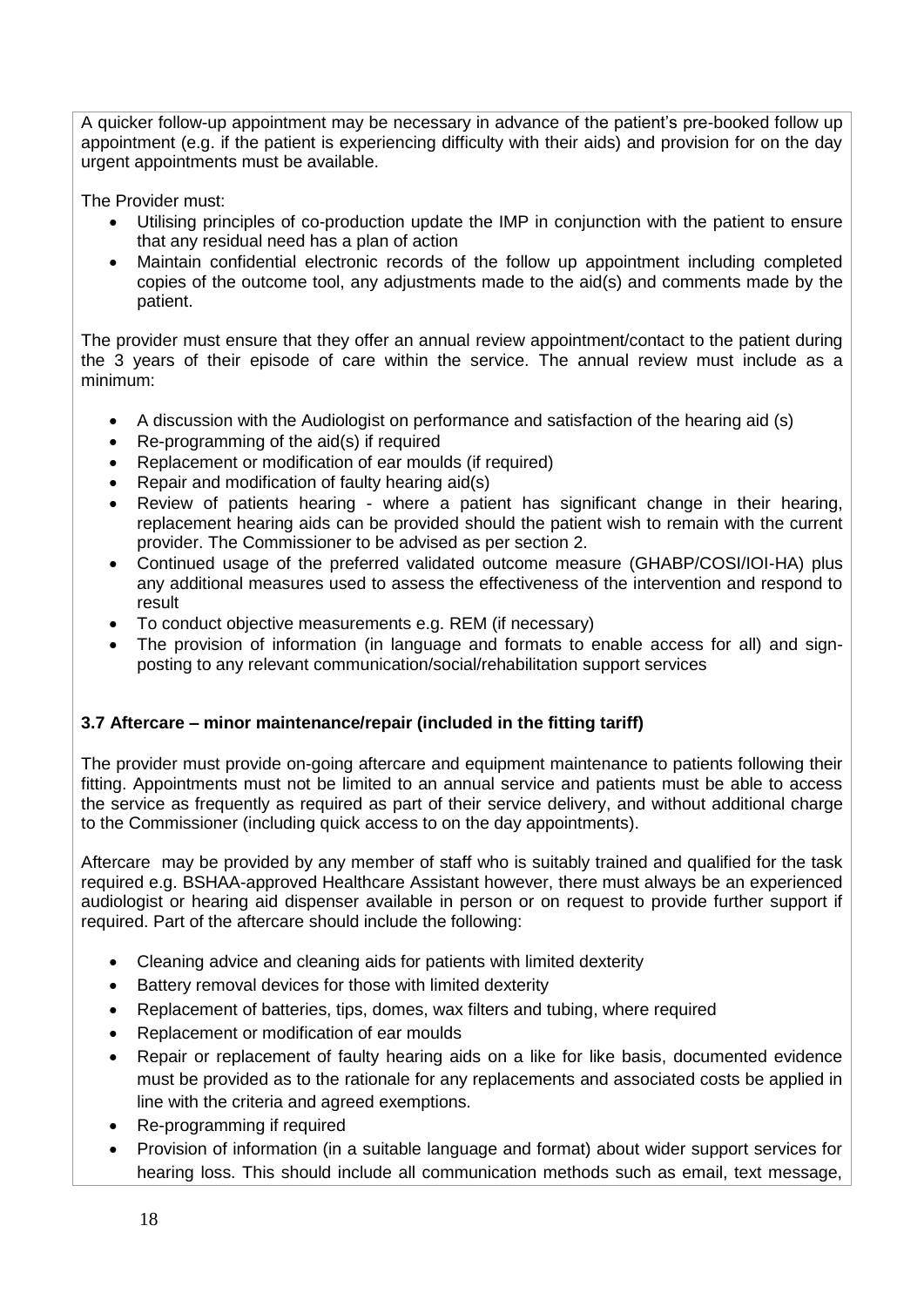letters and telephone

Annual appointment to assess any changes in hearing.

Patients must be able to access routine (2-5 days) and urgent (on the day) appointments must be made available within the Integrated Hearing Service. A postal repair service must also be available to patients for returns within 7 working days, at the provider's expense.

Patients must be provided with hard copies of the information on this service detailing the following as a minimum:

- Which provider they are currently with
- Where they can access the service including address and telephone number
- How they can access the service
- What the service provides e.g. replacement tubes, rectifying of certain issues such as whistling etc.
- What they can do if they are not happy with the service

## **3.8 Battery replacement Service**

Batteries for hearing aids provided through an NHS qualified provider must be provided free of charge to NHS patients as part of the aftercare service with the patients current provider, not an alternative provider, and must be of a designated specification according to the NHS Supply Chain.

Options for battery replacement include:

- Collection from the provider's service
- Via local supply points (e.g. a network of GP practices/health centres) supplied with stocks of good quality batteries in all commonly used sizes free of charge by the provider.

The provider is responsible for the purchase, provision and replacement of batteries to NHS patients and must supply the brand as designated by NHS Supply Chain.

#### **4. Population covered**

The provider should deliver the service to the registered population within each CCG only. This is determined by patient being registered at a GP practice within the boundaries of the responsible commissioning CCG. Please see appendix 7 for breakdown of each CCG local information/requirements.

#### **5. Location(s) of service delivery**

The service will be provided from various community locations or a hospital setting should it serve a locality within a CCG. All venues should be accessible, DDA compliant premises within the responsible commissioning organisations localities and accessible to patients throughout the geographical area for the standard days/hours of operation detailed in section 3.3.1.

#### **6. Any acceptance and exclusion criteria**

#### **6.1 Acceptance criteria**

The Integrated Hearing Service is for adults over the age of 50 with suspected or diagnosed age related hearing loss. The Integrated Hearing Service is for adults experiencing hearing and communication difficulties who feel they might benefit from a hearing assessment and rehabilitation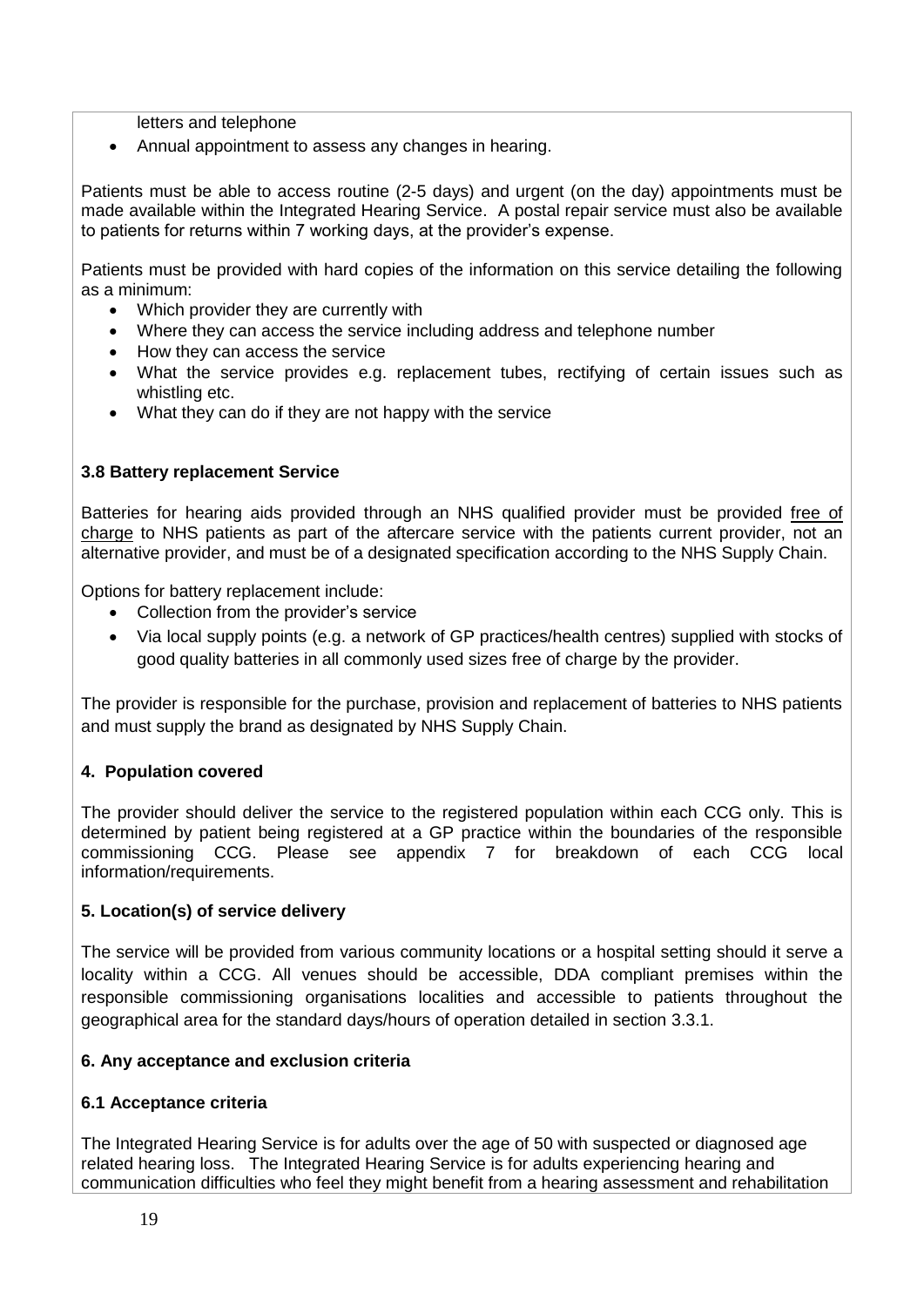including the option of trying hearing aids with onward aftercare and support.

The referral criteria are based on the BAA Guidance for Audiologists: Onward referral of adults with hearing difficulty directly referred to audiology services (Nov 2016) and BSHAA Referral guidelines for HCPC registered hearing aid dispensers ( updated September 2017) for the Direct Referral of Adults with Hearing Difficulty to Audiology Services.

Eligible patients must be referred to provider by a **GP or community service only.**

The provider will need to have systems in place to accommodate patients who:

- Have sight loss/dual sensory loss.
- Require translation services including language.
- Have learning disabilities as special test facilities and techniques are required.
- Have dementia as additional support arrangements are required
- Require domiciliary care the Provider should provide all parts of the service at the patient's domicile (including residential or nursing homes) where this is requested in writing by a GP following an initial GP assessment and examination to rule out exclusions in Appendix 1 and accompanied by the required checklist.

Routine adult hearing services for hearing loss may be provided to people as long as they do not meet the contra-indications as detailed in appendix 1.

# **6.2 Exclusion criteria**

The following patients should not be referred to, or received into the Integrated Hearing Service:

- Children and adults under 50 years of age (i.e. 49 and 364 days)
- Patients not registered with a GP within the CCG locality
- If the provider receives a referral for an out of area patient that they are not contracted to deliver activity for.
- Patients with post-operative or post-traumatic complications
- Patients who require a surgical opinion
- Cases where cancer is suspected based on agreed 2 week wait protocol
- Patients who require management or treatment outside the scope of the Integrated Hearing Service.
- For patients who have not already had wax removed at the earliest point of identification.
- Adult patients who meet the contra-indications and exclusions detailed in Appendix 1

The provider is not expected to undertake procedures not commissioned by the CCGs or specialist services already provided by existing acute specialist Providers.

Any of the services listed above (exclusion criteria) must NOT be undertaken by the provider.

#### **6.3 Interdependencies with other services**

The provider should be seen as part of the wider integrated adult health and social care hearing services working in partnership with GPs, Primary and Community Health Care teams, Ear Nose & Throat (ENT) departments, Audio-Vestibular Medicine (AVM) Audiology Departments, local authorities, the voluntary & community sector and independent providers.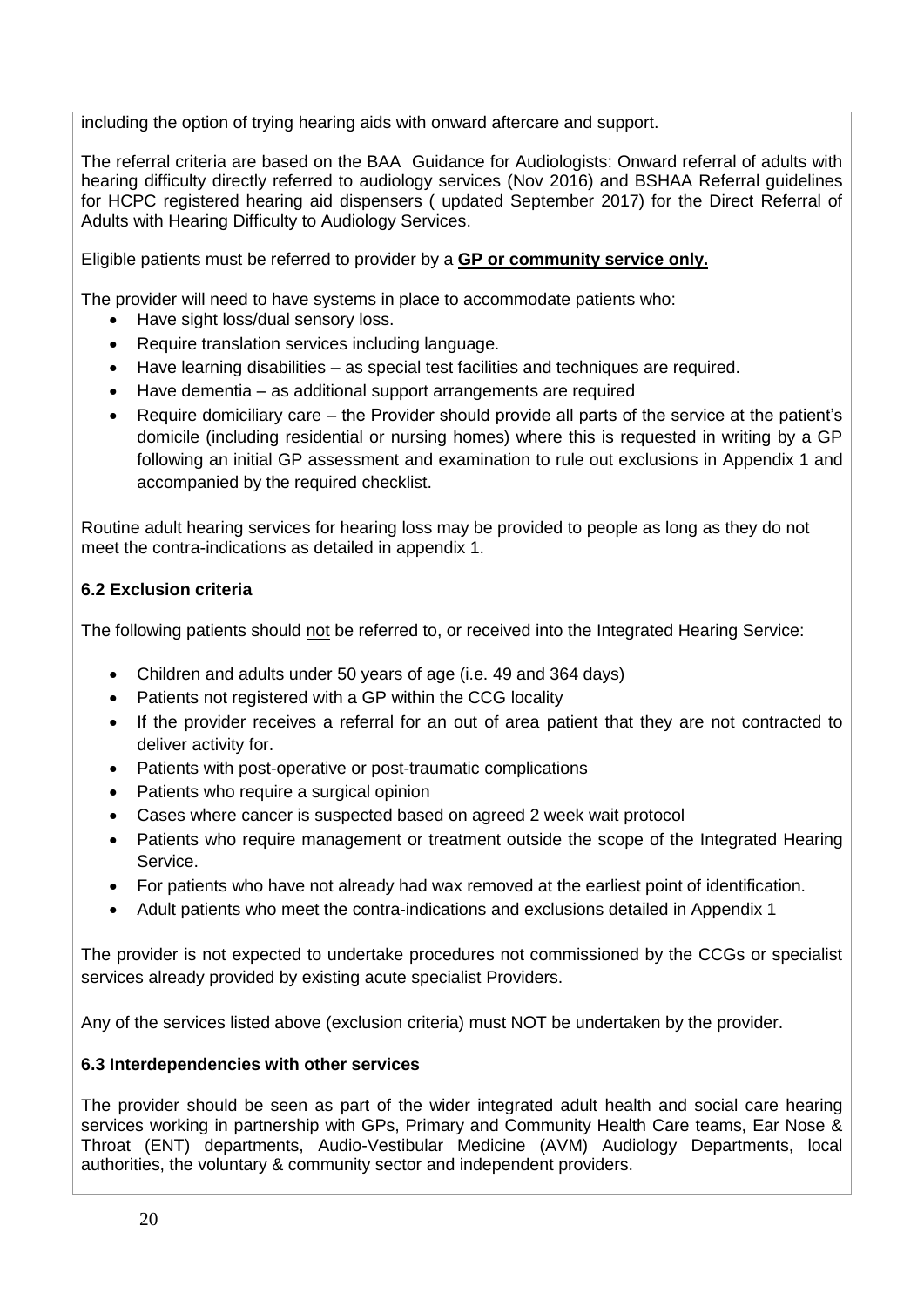The provider must demonstrate how collaborative arrangements with these other organisations will operate to support patients in successfully managing their hearing loss and promote independent living. Providers must have as a minimum a well-developed and audited pathway for communication with GPs and ensure seamless integration of the Integrated Hearing Service within the wider health, voluntary and social services environment e.g. equipment services etc.

For the avoidance of doubt services including lip reading, effective hearing programmes, differential diagnostics, hearing therapy, Tinnitus and balance clinics are excluded from this service specification. The provider will be required to provide advice and direct patients to appropriate support services and training as required including but not limited to translation and lip-reading services.

# **7. Applicable Service Standards**

# **7.1 Applicable national standards e.g. NICE, Royal College**

Please see below for applicable accreditation standards and guidelines including working towards IQIPS accreditation.

# **7.1.1 Facilities**

Hearing assessments must be conducted in appropriately sound treated rooms where possible, such that ambient noise levels are compliant with the 'BS EN ISO 8253-1:1998 standard, Acoustics-Audiometric Test Methods – Part 1: basic pure tone air and bone conduction threshold audiometry'. For further information on minimum requirements please refer to BSA guidance below:



All provider premises must meet national minimum standards within the 'British Society of Hearing Aid Audiologists (BSHAA) Guidance on professional practice for Hearing Aid Audiologists. All sites will be agreed as acceptable with the Commissioner as part of the mobilisation process.

Provider nominated facilities should be accessible both in terms of public transport links and parking facilities and have access to PTS services (where locally available) and compliant with all relevant local and national laws, regulations and service requirements including:

- The Equality Act 2010
- The Disability Discrimination Act 1995 and 2005
- Buildings must meet all statutory compliance regulations
- If relevant Acts or guidance is updated then Providers would be expected to comply with these updates.

Particular attention should be paid to the accessibility needs of people with sensory, physical and mental impairments, as well as those who may face, for instance, cultural or language barriers. The Provider must make adequate and reasonable provision for interpreters, carers and others from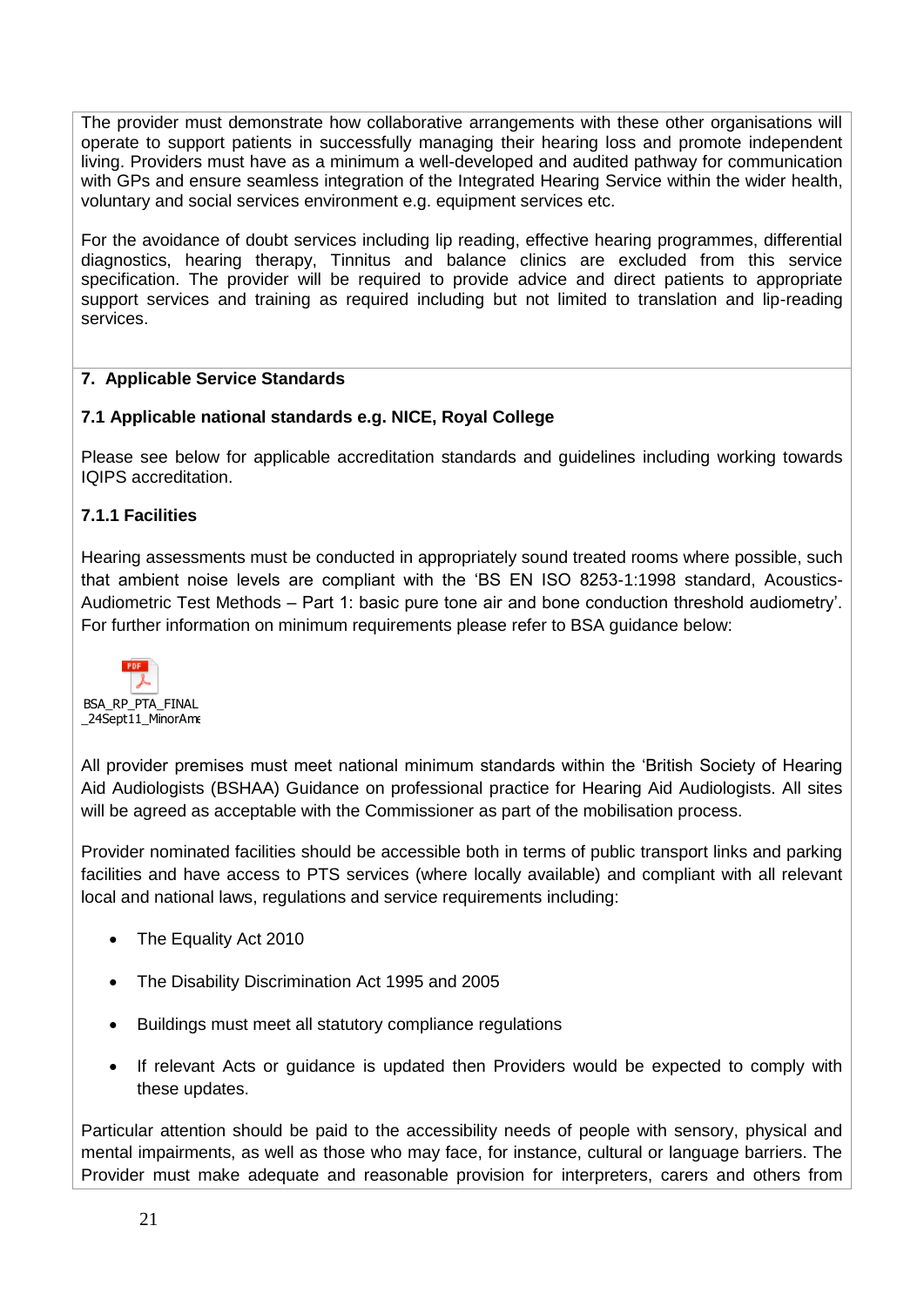whom the patient may require assistance, providing information and signage in a range of formats, media and languages, and ensuring service and customer care is delivered in an inclusive manner which respects the diversity of users.

The provider must adhere to all national and local decontamination procedures and guidelines (cleaning and disinfection) to ensure a safe environment for all staff and patients.

In the unlikely event of an emergency, the service provider must have procedures and processes in place to mitigate and reduce risk to the patient

All provider premises must meet the CCGs Infection Prevention and Control Policy.

# **7.1.2 Improving Quality in Physiological Services (IQIPS) Accreditation Standards**

[www.ukas.com/services/accreditation-services/physiological-services-accreditation-iqips/](file://///nsomerset.xswhealth.nhs.uk/ccg/Directorate/BNSSG%20Shared%20Area/BNSSG%20–%20Commissioning/Contract%20Commissioning/AQP%20Community%20Contracts/Audiology/Turnaround/Procurement/Specification/www.ukas.com/services/accreditation-services/physiological-services-accreditation-iqips/)

The delivery of all elements of the audiology services must participate in, and maintain accreditation to defined quality standards operating under the umbrella of the UKAS IQIPS Accreditation Scheme. In particular:

- As a minimum, the provider will be expected to have completed the IQIPS Traffic Light Ready system and have registered an application for accreditation with UKAS;
- Any additional sites must have IQIPS accreditation in order to be commissioned
- After the first 12 months of the contract, rolling audits will be carried out on all providers to determine IQIPS accreditation status. Any site found to be without IQIPS accreditation will be decommissioned from the E-Referral system and will be re-commissioned once evidence of accreditation is supplied.

# **Accessible Information Standard**

[www.england.nhs.uk/wp-content/uploads/2015/07/access-info-spec-fin.pdf](https://www.england.nhs.uk/ourwork/accessibleinfo/)

The provider must implement and demonstrate ongoing compliance with the Accessible Information Standards.

#### **7.1.3 Applicable standards set out in Guidance and/or issued by a competent body (eg Royal Colleges)**

Hearing assessment, fitting, follow-up and aftercare services should follow current best practice standards and recommendations as defined below:

- NHS Core principles
- National Institute for Health and Care Excellence Guidelines (NG98) and Quality Standards: Hearing loss in adults: assessment and management (2018)
- Care Quality Commission Standards
- Clinical protocols specified by British Society of Audiology and British Academy of Audiology and the British Society of Hearing Aid Audiologists
- British Society of Audiology guidelines on minimum training standards for otoscopy and impression taking 12
- British Society of Audiology and British Academy of Audiology guidance on the use of real ear measurement to verify the fitting of digital signal processing hearing aids 12 and 13
- Guidelines on the acoustics of sound field audiometry in clinical audiological applications
- Hearing Aid Handbook, Part 512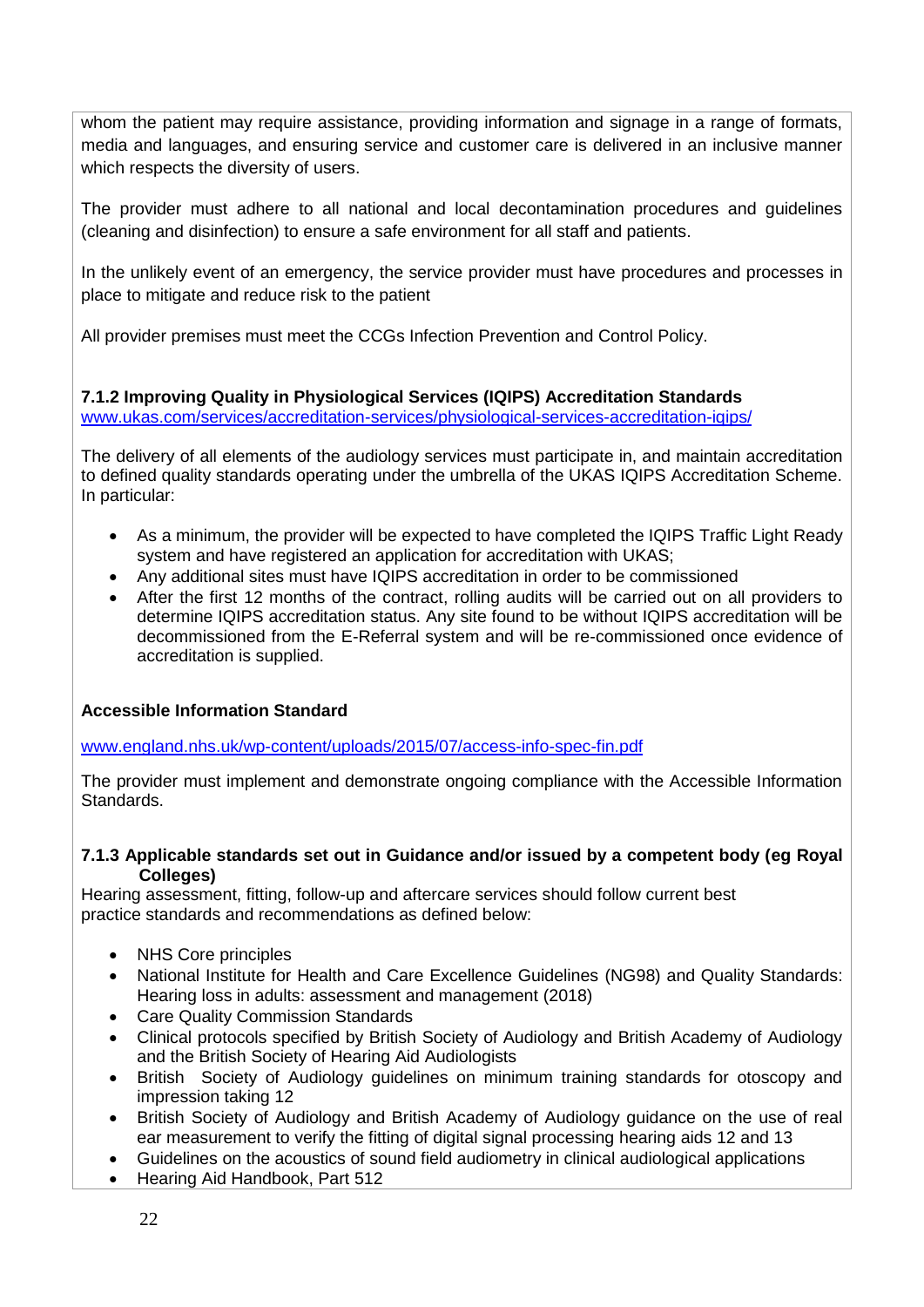- British Society of Audiology Pure Tone air and bone conduction threshold audiometry with and without masking and determination of uncomfortable loudness levels
- British Society of Audiology recommended procedure for taking an aural impression
- British Society of Audiology recommended procedure for tympanometry (when undertaken)
- Recommended standards for pre-hearing aid counselling (Best Practice Standards for Adult Audiology, RNID, 2002)
- Recommended standards for deaf awareness (Best Practice Standards for Adult Audiology, RNID, 2002)
- British Academy of Audiology Guidelines for Referral to Audiology of Adults with Hearing Difficulty (2009)
- Direct Referral of Adults with Hearing Difficulty to Audiology Services (Draft Guidelines 2016)
- Clegg, A. et al, (2010) The safety and effectiveness of different methods of earwax removal: a systematic review and economic evaluation. Health Technology Assessment 2010; Vol. 14: No. 28
- Guidance on Professional Practice for Hearing Aid Audiologists (British Society of Hearing Aid Audiologists, 2011)
- BSHAA Protocol and Criteria for Referral for Medical or other Specialist Opinion (2011)
- BSHAA Practice Manual for the use, supervision, training and approval of Hearing Care
- BSHAA Professional guidance: referral guideline for HCPC registered hearing aid dispensers (2017)
- Assistants, (British Society of Hearing Aid Audiologists 2013)
- Standards of Proficiency: Hearing Aid Audiologists (HCPC 2014)
- Guidance on Record Keeping (British Society of Hearing Aid Audiologists 2016)
- Health and Care Professions Council professional registration and training standards
- NHS England What works: Hearing loss and health ageing (2017)
- British Society of Audiology: Practice guidance Common principles of rehabilitation for adults in Audiology services (2016)

# **8. Other**

#### **8.1 Workforce**

The NHS hearing service is a clinically delivered service by qualified audiologists. The provider must ensure that all procedures are completed by a competent clinician and that the procedure is conducted in a way that ensures maximum comfort and minimum risk for the patient. The service will not administer any local/general anaesthesia.

The provider must have an appropriate skill mix within their team, in keeping with the recommendations set out in 'Transforming Integrated Hearing Services for Patients with Hearing Difficulty – A Good Practice Guide', DH, June 2007. Assessment and treatment must always be provided by members of staff that are either suitably registered or are supervised by a suitably registered practitioner and who are appropriately trained, qualified and experienced.

Audiologists, Registered Hearing Aid Dispensers and assistant/associate audiologists may provide a direct service to patients according to appropriate qualifications, skills and experience which are set out in Appendix 4.

In terms of training and development:

- All staff should be trained to identify the contra-indications detailed and undertake appropriate action according to defined protocols
- In order to work unsupervised, staff need to be able to evidence that they have undertaken a minimum of 50 assessments and fittings in the preceding 12 months with no untoward issues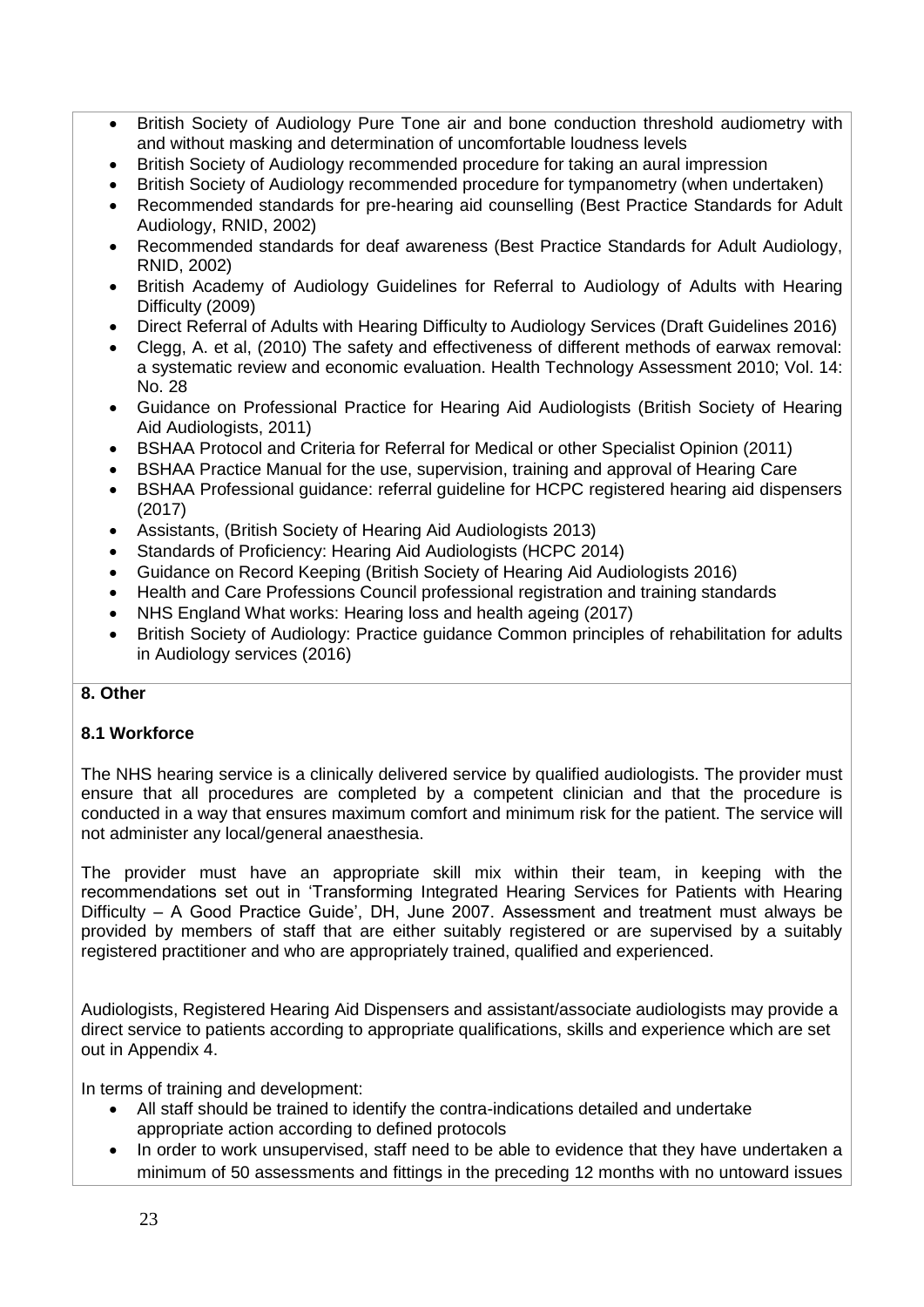or substantiated complaints.

- Newly qualified Audiologists need to spend a minimum of 2 weeks observing a qualified audiologist or dispenser, followed by 2 weeks working under the direct, full-time supervision of a senior audiologist Newly qualified staff undertaking this training period should have a portfolio/evidence to demonstrate competence
- Development of a skilled and modern audiology workforce should be supported by offering suitable clinical training placements to postgraduate, undergraduate and foundation degree students
- Evidence of Continuing Professional Development
- Evidence of regular safeguarding training

## **8.1.1 Consumables**

Consumables and operational costs are included within the NHS hearing service.

## **8.1.2 Governance, Accreditation and Quality Assurance**

The provider will undertake a quality audit by completing the IQIPS Traffic Light Ready system for Integrated Hearing Services before delivering NHS services under the contract and continue using quality audit on a regular basis to improve practice.

Providers MUST be registered on the IQIPS-Self Assessment and Improvement Tool and provide a date (within 12 months) by which any provider intends to become fully accredited before commencing the service. The CCG reserves the right to restrict any provider's continuation in the scheme should any provider fail to register or gain accreditation by the defined date.

The CCG reserves the right to retract or implement any quality improvement tools. Dispensation can be requested by a provider from the CCG if circumstances beyond the providers control prevent them from being accredited by the defined date are evidenced. The CCG will then undertake a risk assessment and make a decision regarding the provider being able to continue providing services under this contract, which could result in the provider's contract being terminated.

Once registered, assurance statements for Sections:

- Domain 1 Patient Experience PE1-5
- Domain 2 FRW 7 Managing Complaints
- Domain 3 Safety SA1 Managing the risk of infection
- Domain 4 Clinical CL7 Managing Clinical Records

Need to be submitted to the CCG for approval prior to the service commencing.

#### **8.1.3 Whole System Relationships**

The provider is responsible for ensuring that all service providers' work together to ensure that the care provided to the patients is well coordinated, high quality and safe and that the system as a whole is efficient and effective. This will involve:

- Agreeing and implementing integrated pathways and protocols
- Identifying boundaries of care between providers and accountabilities
- Developing and maintaining a directory of resources and capabilities provided by any choice of provider organisations
- Developing and implementing shared information/communication systems at the appropriate time (including the use of E-Referral Service ERS).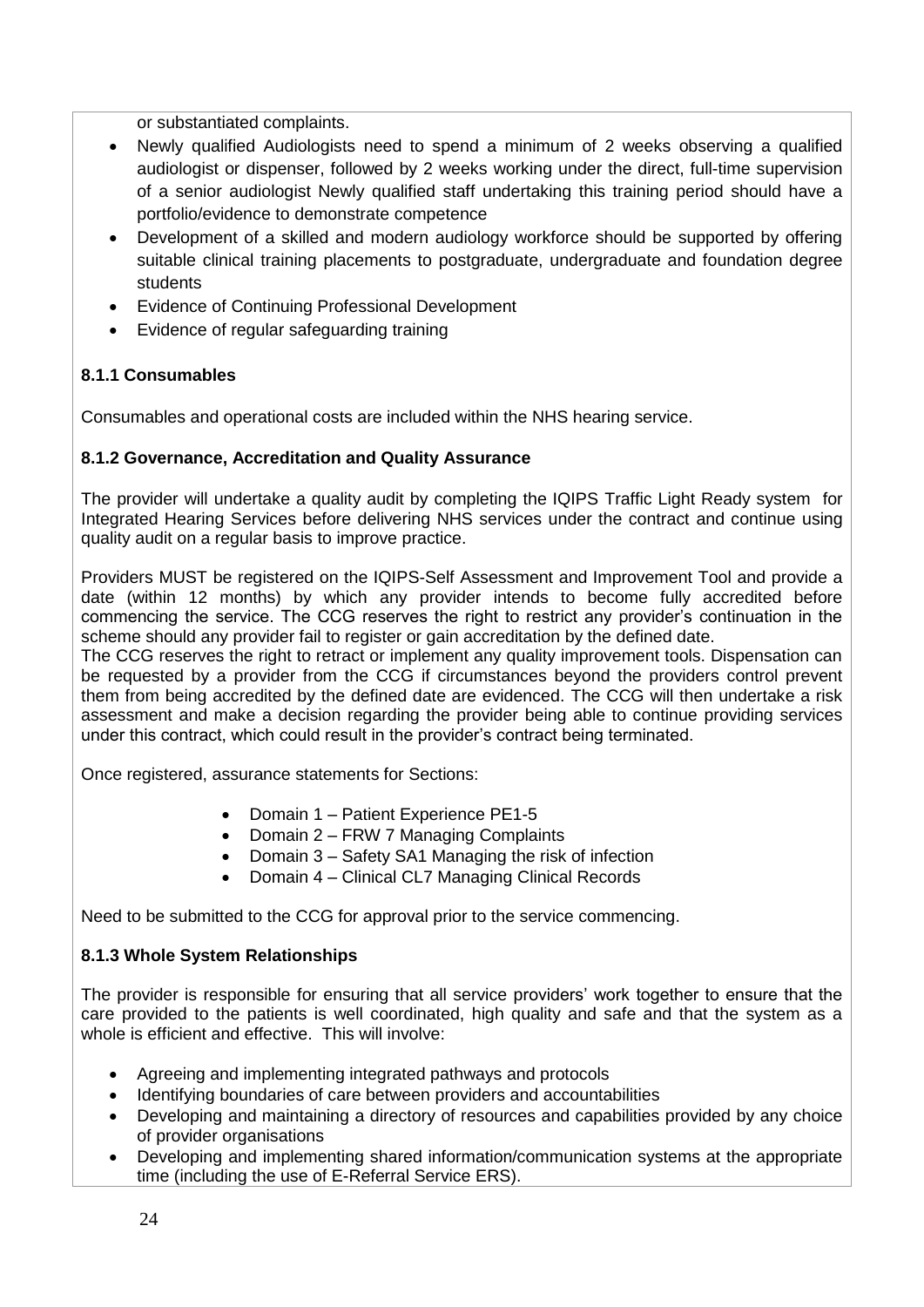- Develop and maintain a directory of services for all elements of the service and include a full list of conditions treated, procedures performed and service exclusions
- Developing and implementing systems for measuring outcomes
- Sharing outcomes data with Commissioners and all Providers involved in the pathway
- Sharing learning and proposing future developments
- Providing clinical leadership
- Linking with stakeholders including patients and the public, the voluntary sector, pharmacists, GPs, acute hospitals, local authority.
- Patients referred to the service who do not fulfill the criteria will be re-directed back to the referrer with an indication of the appropriate service.

The provider will ensure that a seamless service is offered and provided to patients at all times.

# **8.1.4 Marketing and Promotion of Services**

Providers marketing and promoting their NHS services should adhere to the NHS Identity Guidelines:<http://www.england.nhs.uk/nhsidentity/>

The provider will:

- Undertake communication activity and marketing campaigns in order to promote the NHS funded service. This will include producing marketing materials, information and literature relating to the service on a bi-annual basis. Both the Commissioner and the Provider has the right to approve content of such materials. Materials may include posters, information sheets or electronic media on accessing the service.
- Comply with NHS branding guidelines when producing communication, marketing and patient promotion literature.
- All providers must provide their appointment availability via the E-referral System.
- Any communication, marketing and promotional activity must be separate from other non-NHS funded services marketing and promotion activities.
- Not pro-actively promote non NHS-funded services, activities or products which could be considered to be an alternative option to NHS provision to NHS patients using the Integrated Hearing Service.
- Not market NHS products and services as inferior to other products or services they or any organisation in which they have an interest provide.
- Not use the term "Free" in relation to services. The term "NHS-funded" is permitted.
- Offer patients an opportunity to opt in and out of receiving marketing information, and not make future contact without the individual's explicit opt-in consent.
- Provide each patient with a 'patient pack' as outlined in section 3.4.8.

Where a patient is actively seeking alternative information about private purchase, providers must not act unprofessionally or make uninformed comments about alternatives, but refer to alternative unbiased sources of information, for example, the BSHAA find an Audiologist service: [http://www.bshaa.com/Find-an-Audiologist.](http://www.bshaa.com/Find-an-Audiologist) Where a patient may have to attend the provider for another health related issue, the provider is responsible for signposting the patient back to the GP or community service without marketing or providing referral forms for the Integrated Hearing Service.

# **8.1.5. Exit Planning**

Unless otherwise stated, the definitions that shall apply in this Schedule are those set out in the General Conditions.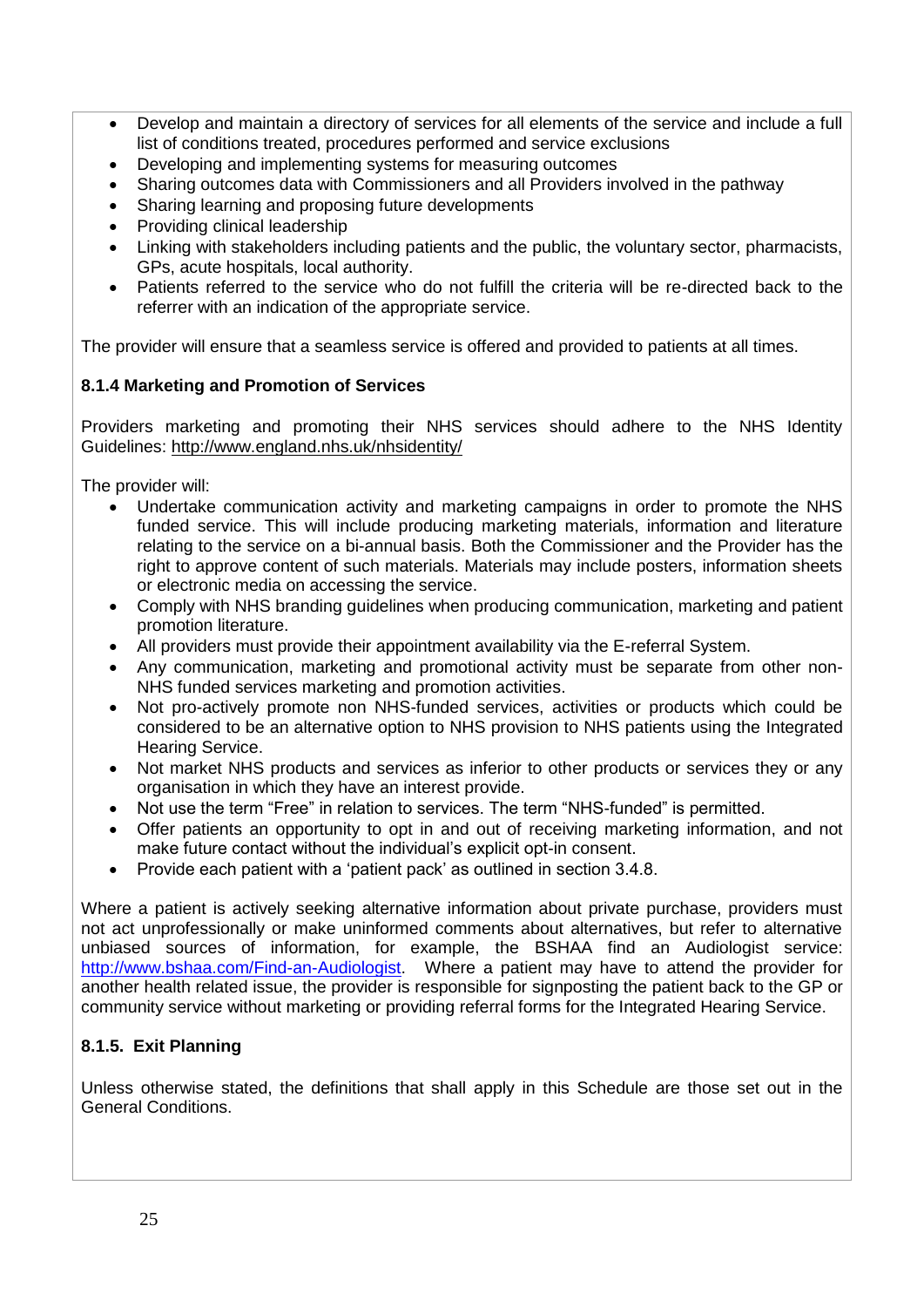#### **1. Provision of Information by the Provider**

- i) In addition to its obligations set out in General Conditions (GC)18 and GC5, in the event of the expiry or termination or the pending expiry of the Contract or any Service or upon any notice of termination, having been served, pursuant to GC17, the Provider agrees that it shall supply to the Commissioner, within 20 Operational Days of receipt of a written request from the Commissioner, such details of the Staff, Provider's Premises, Services Environment, Equipment and the Provider's costs actually incurred in delivering the relevant Services in such format as the Commissioner shall request.
- ii) The Provider agrees in relation to the information that it is required to provide, pursuant to paragraph 1(i) of Section 8.1.5 above, that:
- a) where required to do so by the Commissioner, it will provide the required information on an anonymous basis, directly to any provider who is identified by the Commissioner as a potential new provider of the Services;
- b) the Commissioner may share the information it receives, on an anonymous basis, with any potential new provider of the Services;
- c) should the details of any information already provided by the Provider, subsequently change, the Provider will update the Commissioner and/or new or potential new providers to whom it has provided that information, as soon as possible.
- iii) The Provider acknowledges that the Commissioner is relying on the accuracy and completeness of the information to be provided pursuant to paragraph 1(i) above in connection with any re-procurement or re-commissioning process it may carry out in respect of the Services and that the information will be required in order to enable any potential new providers of the Services to assess the likelihood of TUPE applying on a transfer of the Services, and more generally, in order to enable any potential provider to undertake an adequate pricing exercise in relation to its proposed assumption of provision of the Services.

# **2. Staff Information**

The Provider shall provide the following information:

- i) The organisational and management structure of the Services (including details of how the Services are provided and managed by the Staff and details of any vacant posts).
- ii) Whether the Services have dedicated employees (that is they **only** work on the Services) and if so:
	- How many of those employees are so dedicated (not whole time equivalents, actual numbers); and
		- Each job role/title.

iii) If employees undertake any or any part of provision of the Services, but are not dedicated to the Services, estimate for each individual, the percentage of their working time spent on the Services over the preceding 12 months and for each of these details of what other work they do.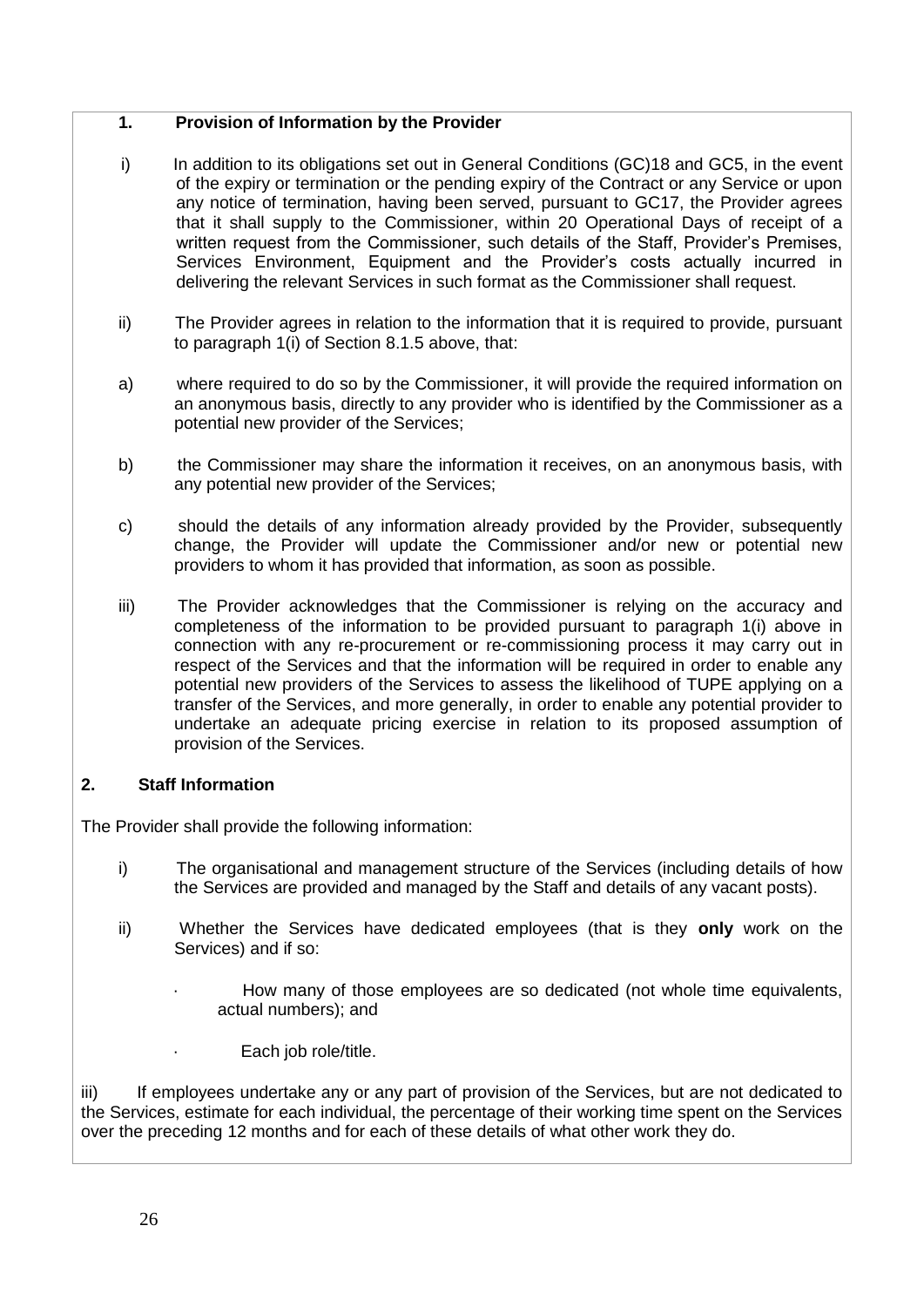- iv) For all employees identified at paragraphs 2ii) and 2iii), details of the following:
	- Payment method for wages
	- Pay day/date
	- Pay band and increment date
	- Pay and other remuneration along with any non-cash benefits
	- Pension scheme details
	- · Normal hours of work
	- · Overtime: whether undertaken, by which employees and whether compulsory or voluntary
	- Working time flexi scheme
	- Annual Leave entitlements
	- · How annual leave pay is calculated
	- · Whether any of the employees are mobile employees (a mobile employee means any employee who is not required to attend a particular dedicated place of work each day)
	- · How mileage claims are calculated for mobile employees
	- For non-mobile employees their normal place of work
	- Whether there is in place a contractual mobility clause
	- · Whether all required pre-employment checks (including DBS, entitlement to work in the UK etc.) have been undertaken/completed.
	- Whether there are any existing or contingent liabilities towards any of the employees, for example, but not limited to awards of damages or compensation for, or existing claims in respect of unfair dismissal, personal injury, discrimination, breach of contract, unlawful deductions, whistle-blowing.
	- · Any outstanding HR issues e.g. discipline, grievance, capability, ill-Health etc.
	- Numbers of employees not currently working and why, for example, but not limited to maternity leave, ill health, study leave, career break.
	- v) In addition to those employees identified at paragraphs 2ii) and 2iii), state what other Staff provide any of the Services and the basis upon which they do that, including bank staff, non-employed consultants, agency workers. Details of how much use has been made of those Staff over the previous 12 months.

#### **3. Costs, Provider's Premises, Services Environment and Equipment**

The Provider shall provide the following information:

- ii) Details of how the Services are funded by the Provider and the actual costs incurred by the Provider in providing the Services over the 12 months immediately preceding receipt by the Provider of the written information request from the Commissioner made pursuant to paragraph 1(i) of this Schedule 2I;
- iii) Details of and a description of any Equipment which is dedicated for use or partially dedicated for use in connection with the Services;
- iv) A description of all Provider's Premises utilised in connection with the Services, together with details of the basis on which the Provider owns or occupies those premises;
- v) A description of all of the Services Environment and an explanation of any relationship which those have to the Provider's Premises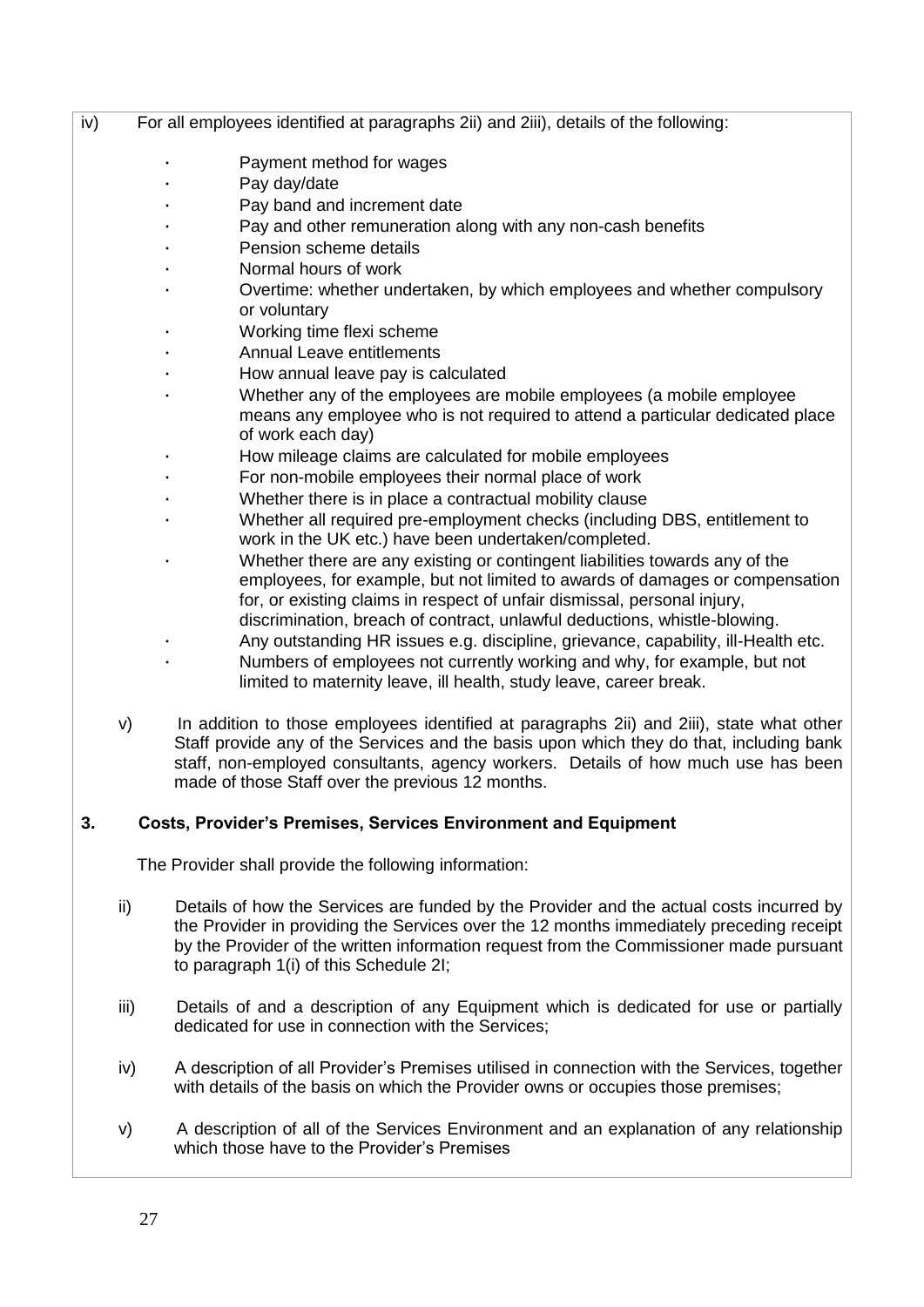## **4. Purchase of Services Equipment**

In this paragraph 4 of Schedule 2I, the following definitions shall apply in addition to those set out in the General Conditions:

"**Equipment Agreements**" means any third-party contracts or leases entered into by the Provider or a Sub-contractor which relate specifically to any Services Equipment that is to be sold or transferred to the Commissioner (or a third party nominated by the Commissioner).

"**Equipment Transfer Date**" means the date agreed by the Parties on which the Commissioner (or any third party nominated by the Commissioner), acquires any Services Equipment from the Provider.

"**Net Book Value**" means:

- (a) in respect of Provider Equipment which is shown in the Provider's accounts, the net book value at the time in question;
- (b) in respect of Provider Equipment which is available for use but which has been written off in the Provider's accounts, the net book value which the Provider Equipment would have had if the Provider Equipment had been capitalised which, for the avoidance of doubt, shall be calculated by applying the depreciation rate which the Provider Equipment would have had in the event that it had been capitalised on acquisition; and
- (c) in respect of consumables, the acquisition cost in respect of such consumables;

in each case, such amounts to be calculated in accordance with usual and consistent accounting principles.

"**Services Equipment**" means all that Equipment used predominantly in connection with the Services.

- i) The Provider agrees that in the event of the expiry or termination of this Contract or any Service, howsoever arising, the Commissioner shall have the first option (but not the obligation) to acquire the Services Equipment or any part thereof (or to facilitate that acquisition by a nominated third party) in accordance with the terms set out in this paragraph 4 of Schedule 2I.
- ii) No later than 3 months prior to the Expiry Date (or if the amount of notice of termination is less than 3 months, within a reasonable period of time following receipt of notice of termination), or in the event of the Contract or any Service being terminated under more immediate circumstances, as soon as reasonably practicable, the Provider shall provide to the Commissioner a list of the relevant Services Equipment, giving the Net Book Value of each item.
- iii) The Commissioner shall confirm in writing to the Provider as soon as reasonably practicable and in any event no later than 5 Operational Days following receipt of the Provider's list of Services Equipment, which items if any the Commissioner (or any nominated third party) is interested in acquiring and its agreement or otherwise to the Services Equipment valuations.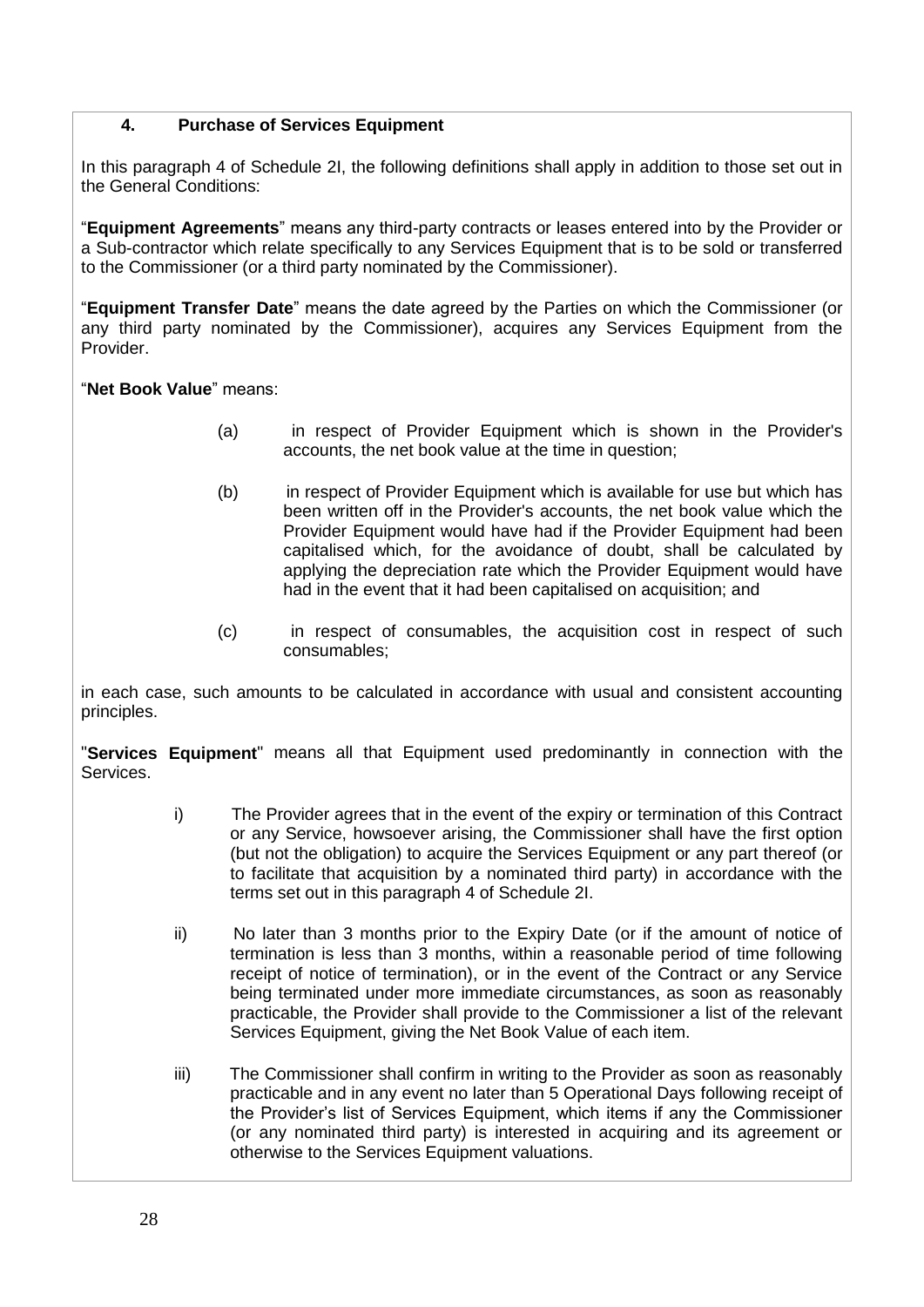- iv) Where the Parties are unable to agree the Services Equipment valuations, either Party shall be entitled to refer the matter for resolution by an accountant (either jointly appointed by the Commissioner and the Provider or, if the Parties cannot agree a joint appointment, appointed by the President of the Institute of Chartered Accountants on the application of the Commissioner or the Provider) who shall act as an expert in determining both the relevant Net Book Values and how the expert's costs shall be allocated between the Parties.
- v) No later than 5 Operational Days following:
	- a) agreement by the Parties of the amounts due in respect of the Services Equipment to be acquired; or
	- b) in the event that an expert is appointed pursuant to the provisions of paragraph 6(iv) above, determination of the amounts due;

the Provider shall issue an invoice to the Commissioner (or any third party nominated by the Commissioner) for the amount payable in respect of the Services Equipment, such invoice to be payable by the Commissioner (or any third party nominated by the Commissioner) by bank transfer in cleared funds within 30 days of the date of the invoice or, if agreed otherwise by the Parties, on a later date agreed between them.

## **Completion of Services Equipment Sale**

- vi) Where the Commissioner (or any third party nominated by the Commissioner) is acquiring Services Equipment pursuant to this paragraph 4 of Schedule 2H, the Provider shall use all reasonable endeavours to either:
	- (a) secure the novation to the Commissioner (or such other person as the Commissioner shall direct in writing) of the Equipment Agreements by the Equipment Transfer Date or as soon as possible thereafter (provided that the Provider shall not be required to bear any additional costs or fees in securing any such novation to the Commissioner); or
	- (b) where it is not appropriate to secure a novation of an Equipment Agreement, so far as it is reasonably practicable, assist the Commissioner (or such other person as the Commissioner shall direct in writing) to enter into a new agreement for the relevant Services Equipment on terms similar to those of the relevant Equipment Agreement (provided that the Provider shall not be required to bear any additional costs or fees in securing any such new agreement for the Commissioner).
- vii) Subject to payment having been made in accordance with sub-paragraph 4(v) above, title to the Services Equipment shall pass to the Commissioner (or such other person as the Commissioner may direct in writing) from the Provider, and deemed delivery of the Services Equipment shall occur on the Equipment Transfer Date.
- viii) In the event that an item of the Services Equipment shall have been in good working order but ceases to be in good working order as at the Equipment Transfer Date it shall (unless the Commissioner informs the Provider to the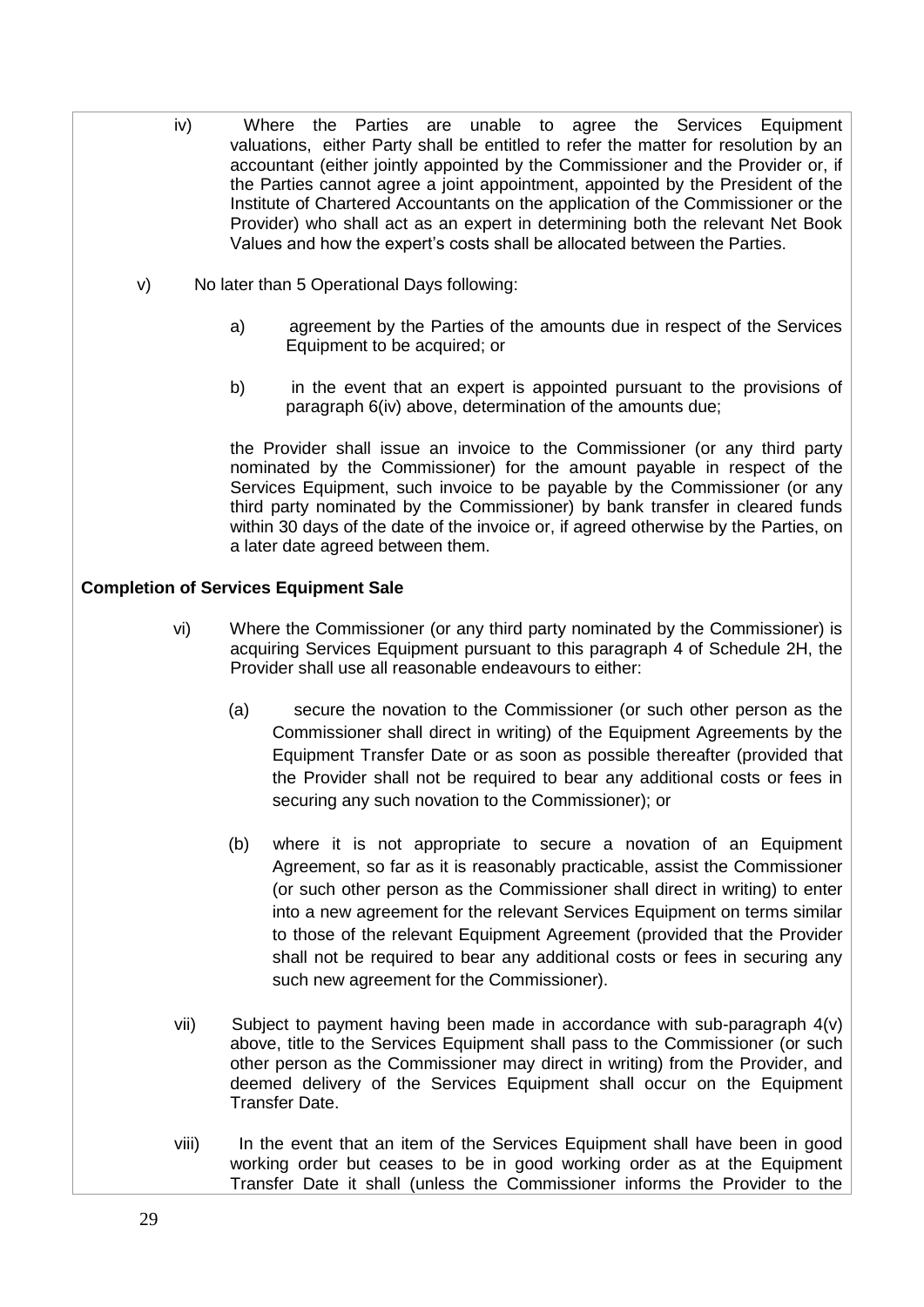contrary) be deemed to be excluded from the sale of Services Equipment and the amount payable by the Commissioner (or such other person as the Commissioner shall direct in writing) in respect of the Services Equipment shall be reduced by the Net Book Value of the relevant item and the Provider shall remove the relevant Services Equipment from the Services Environment forthwith. Any necessary adjustment to the Services Equipment sale price shall be made by the Parties and settled accordingly.

- viiii) The Provider shall indemnify and keep the Commissioner (or any person to whom the Equipment Agreements may be transferred) indemnified in full against all Losses relating to and payable in respect of the Equipment Agreements which are attributable to the period before the Equipment Transfer Date.
- x) If any of the Equipment Agreements are not novated by the date on which the Contract or Services terminates or expires (which may be because third-party consent to the novation of any of the Equipment Agreements is refused or otherwise not obtained, or where any of the Equipment Agreements are incapable of transfer to the Commissioner or such person as the Commissioner may direct by novation or other means):
	- (a) unless and until any such Equipment Agreement is novated, the Provider shall hold such Equipment Agreement and any monies, goods or other benefits received thereunder as trustee for the Commissioner and its successors in title absolutely;
	- (b) the Commissioner shall (or shall procure that such person as the Commissioner shall have directed to take the transfer or novation of the relevant agreement shall) (if such sub-contracting is permissible and lawful under the Equipment Agreement in question), as the Provider's sub-contractor(s), perform all the obligations of the Provider under such Equipment Agreement and, where sub-contracting is not permissible, the Commissioner shall perform such obligations as agents for the Provider;
	- (c) the Commissioner shall indemnify the Provider and keep it so indemnified in full and on demand from and against all demands of whatsoever nature relating to and payable in respect of the Equipment Agreements which are attributable to the period from and including the Equipment Transfer Date (except where the demand arose from any breach by the Provider of any Equipment Agreement which occurred without the authority or approval of the Commissioner); and
	- (d) unless and until any such Equipment Agreement is novated, the Provider shall (so far as it lawfully may) at the Commissioner's reasonable cost give all such assistance as the Commissioner may reasonably require to enable the Commissioner to enforce its rights under such Equipment Agreements and (without limitation) shall provide access to all relevant books, documents and other information in relation to such Equipment Agreement as the Commissioner may reasonably require from time to time.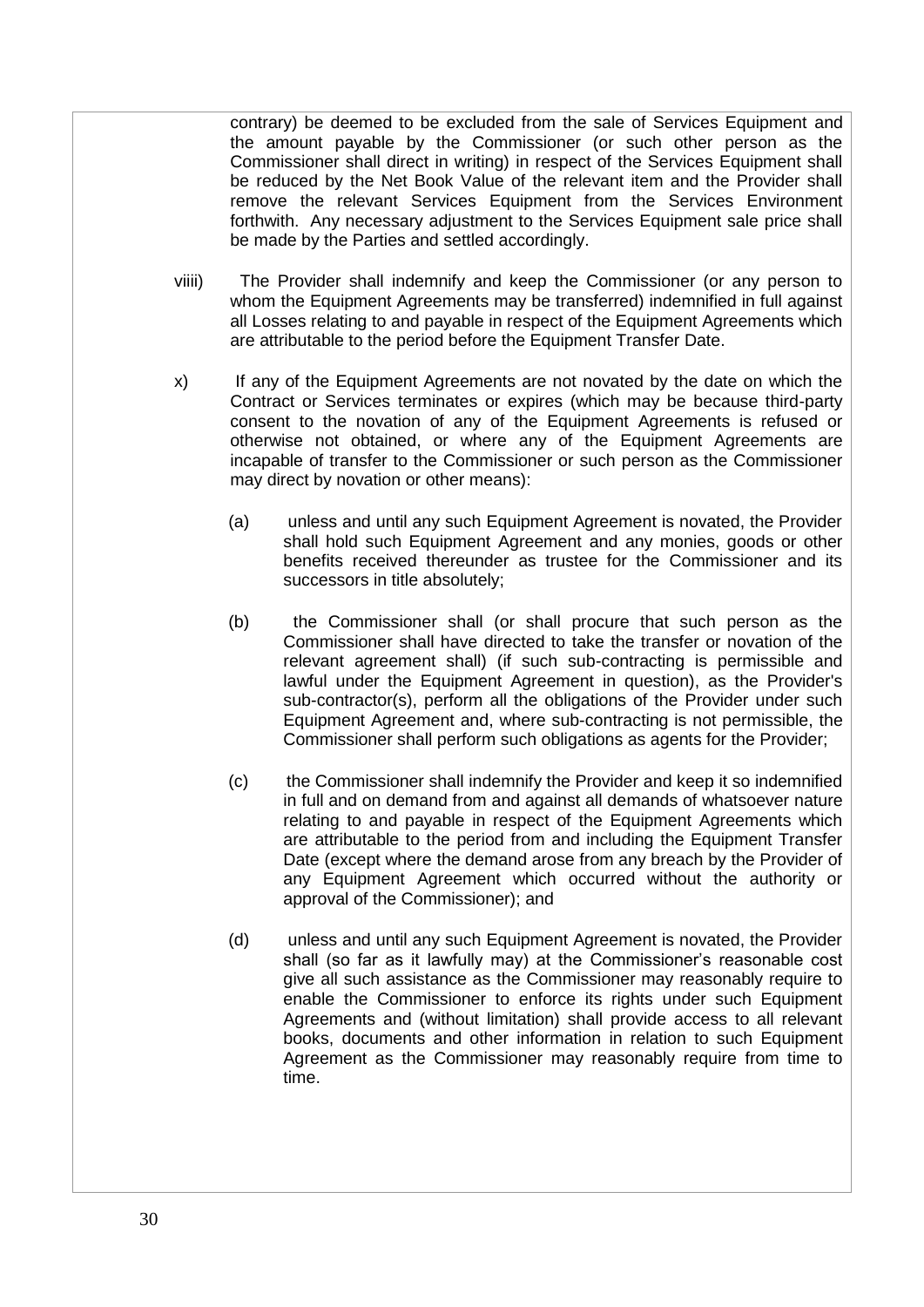#### **General**

1. In the below provisions of this Schedule 2I Exit Arrangements, the following definitions apply:

"**Actual Termination Date**" means the date on which the Contract terminates or expires howsoever arising;

"**Employed Staff**" means any Staff wholly or mainly employed in the provision of the Services;

"**Breakage Costs**" means amount(s) the Provider is required to pay to terminate (or, where commercially necessary, continue with until the Provider is reasonably able to novate to the New Provider or the Expiry Date is reached) any agreement(s) with premises provider(s), subcontractor(s) or supplier(s) engaged in connection with the Provider's provision of the Services;

"**Commissioner Termination Event**" means termination by the Commissioner of the whole or any part(s) of this Contract in accordance with General Condition 17.2;

"**Contingency Costs**" means such profits as set out in the Provider's Financial Mechanism Template for the 12 month period commencing on the Actual Termination Date; (such templates being embedded in Schedule 5A of this contract)

"**Expiry Date**" means the date on which the Contract is due to expire (including any extension period, where notice to extend has been served in accordance with Schedule 1C) without the operation of a provision to terminate the Contract;

"**Investment Expenses**" means such out of pocket expenses as the Provider has incurred through investment, exclusively in connection with its delivery of the Services, between the Effective Date and the Actual Termination Date;

"**New Provider**" means any individual or organisation (or where there is more than one, all of those individuals and organisations) that replace the Provider in the provision of the whole or part(s) of the Service (or equivalent service(s));

"**Procurement Losses**" means the reasonable costs and expenses of the Commissioner in procuring a New Provider (in addition to the costs and expenses to which the Commissioner is entitled, pursuant to General Condition 18.2);

"**Provider Termination Event**" means termination by the Provider of the whole or any part(s) of this Contract in accordance with General Conditions 17.3 or a termination by the Commissioner in accordance with General Conditions 17.8 which results in an Actual Termination Date being on or before the date which is 36 months after the Service Commencement Date;

"**Termination Losses**" means in respect of any part or parts of the Services under the Contract:

- a) Contingency Costs;
- b) Investment Expenses;
- c) Breakage Costs;

d) any costs reasonably and properly payable by the Provider in writing off equipment or items used exclusively in providing the Services including committed lease obligations up to the Expiry Date which shall not be greater than net book value less the actual realised value for such items; and

e) any additional costs actually incurred in relation to the NHS Pension Scheme, the Local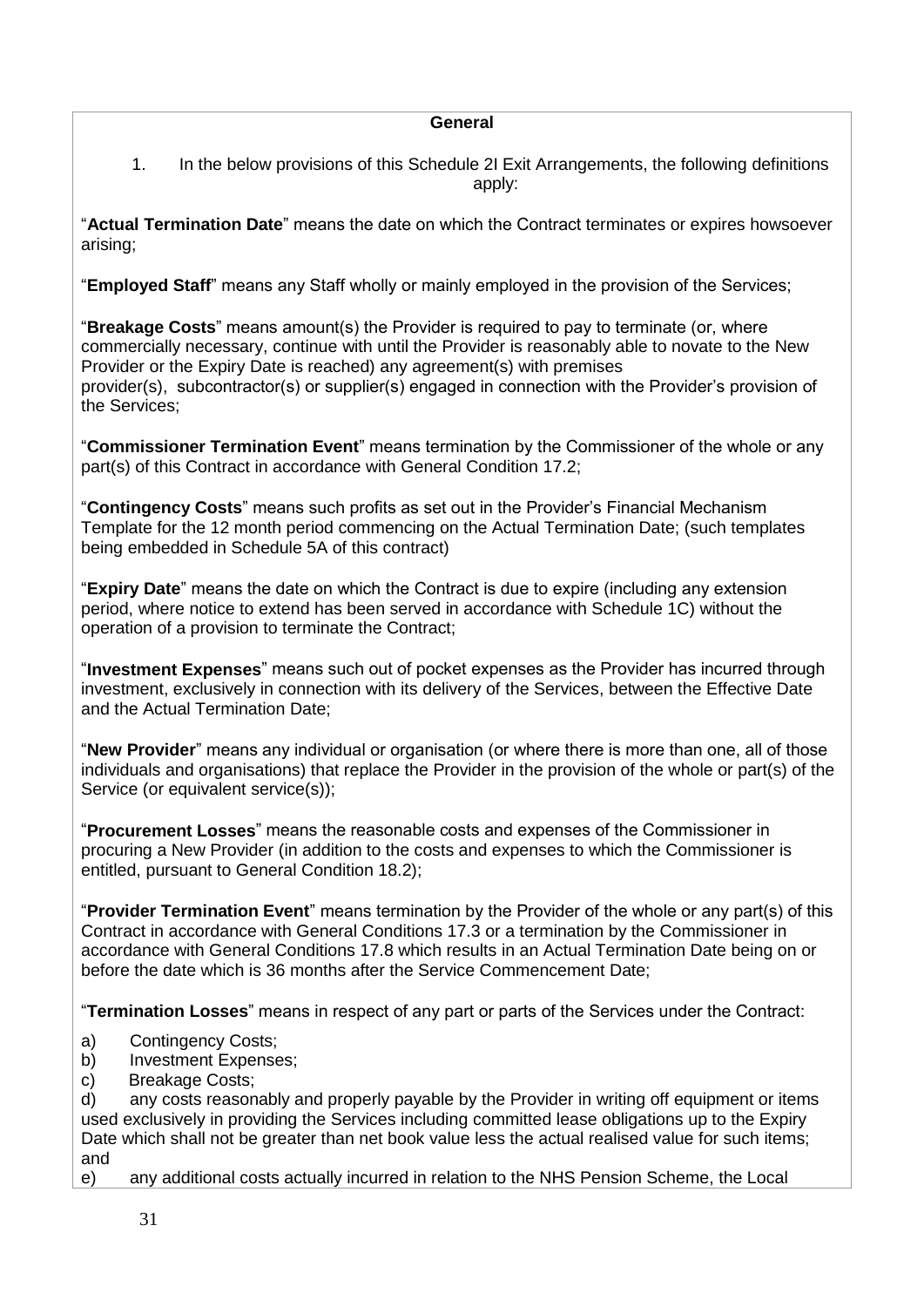Government Pension Scheme and/or the NEST scheme, including but not limited to any exit payments.

"**TUPE Transfer Event**" means the transfer of all Employed Staff from the Provider to any New Provider in accordance with the provisions of TUPE upon or immediately following the Actual Termination Date.

The provisions of this Schedule 2I Exit Arrangements shall survive termination of the Contract in accordance with GC19.

## **Provider Termination Event**

- Upon termination of the Contract due to a Provider Termination Event the Commissioner may invoice the Provider for the Procurement Losses (including any reasonable supporting documentation requested by the Provider) and the Provider shall pay to the Commissioner the amount(s) set out in that invoice (subject to the Commissioner Costs Cap below).
- The Commissioner shall use its reasonable endeavours to mitigate any effects of termination in respect of a Provider Termination Event.
- The maximum aggregate amount of Procurement Losses payable by the Provider to the Commissioner is £250,000 (the "**Commissioner Costs Cap**").

## **9. Key Service Outputs and Outcomes**

The Integrated Hearing Service will deliver the below Quality Key Performance Indicators as outlined in Schedule 4 (see embedded in appendix 3).

Any breaches of thresholds in respect of Operational Standards, National or Local Quality requirements which result in withholding of payment or repayment of sums paid and will be in line with the guidance in the NHS standard contract.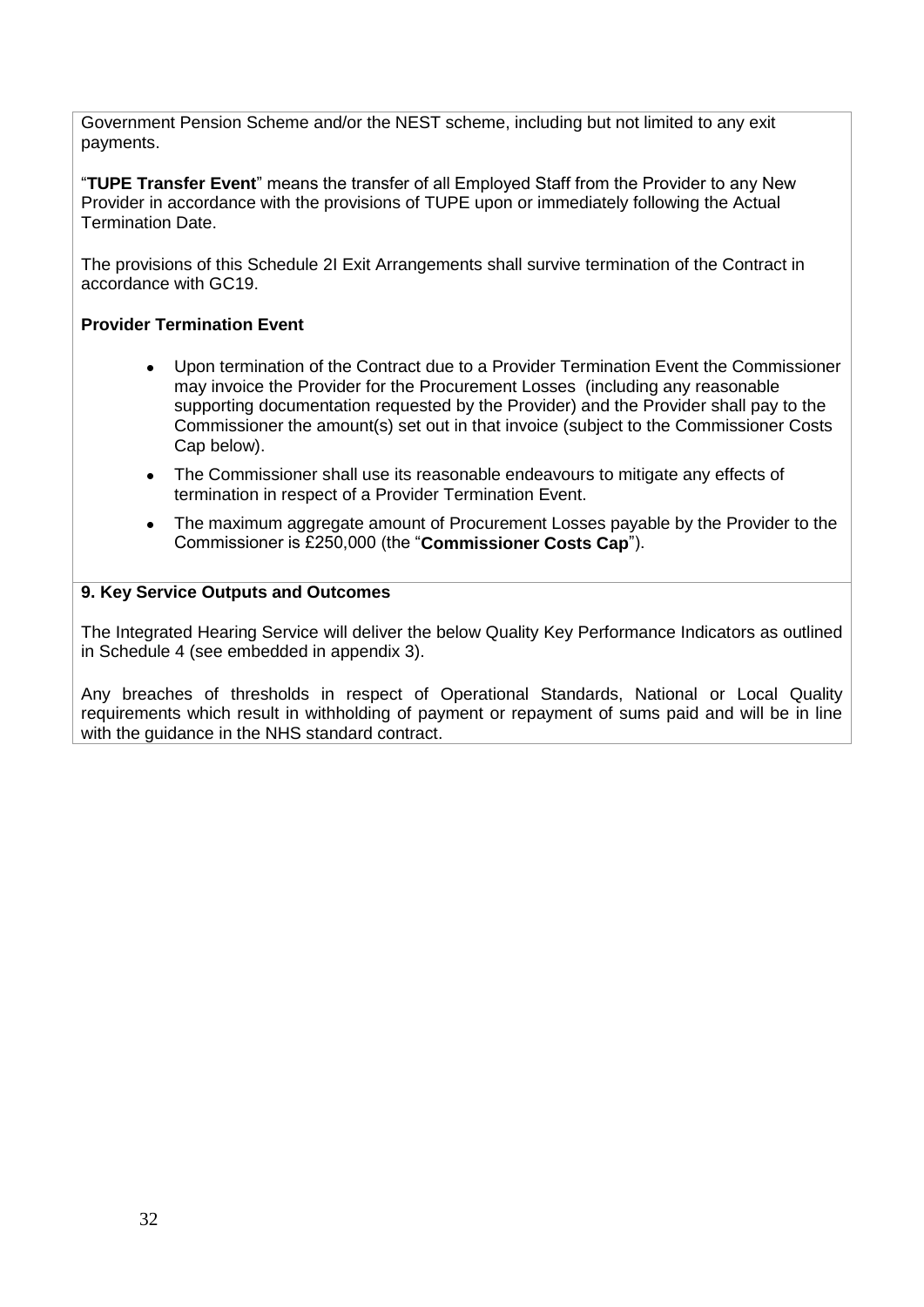## **Contraindications - APPENDIX 1**

This specification does not cover services for people with these contraindications who should continue to be referred by GP referral to the appropriate service as they may require more specialist intervention.

#### **Contra-indications which should not be referred into or treated by the Integrated Hearing Service**

#### History:

- Persistent pain affecting either ear (defined as pain in or around the ear lasting more than 7 days in the last 90 days and which has not resolved as a result of prescribed treatment);
- History of discharge (other than wax) from either ear within the last 90 days, which has not responded to prescribed treatment, or which is recurrent;
- Sudden loss or sudden deterioration of hearing (sudden=within 72 hours in which case refer via locally agreed urgent care pathways). Due to the variety of causes of sudden hearing loss, the treatment timescale should be decided locally by the medical team. Prompt treatment may increase the likelihood of recovery;
- Rapid loss or rapid deterioration of hearing (rapid=90 days or less);
- Fluctuating hearing loss, other than associated with colds;
- Unilateral or asymmetrical, or pulsatile or distressing tinnitus lasting more than 5 minutes at a time;
- Troublesome, tinnitus which may lead to sleep disturbance or be associated with symptoms of anxiety or depression;
- Abnormal auditory perceptions (dysacuses);
- Vertigo which has not fully resolved or which is recurrent. (Vertigo is classically described as a hallucination of movement, but here includes any dizziness or imbalance that may indicate otological, neurological or medical conditions. Examples include spinning, swaying or floating sensations and veering to the side when walking)
- .Normal peripheral hearing but with abnormal difficulty hearing in noisy backgrounds; possibly having problems with sound localization, or difficulty following complex auditory directions;
- Altered sensation or numbness in the face or observed facial droop

#### Ear examination:

- Complete or partial obstruction of the external auditory canal preventing full examination of the eardrum. If any wax is obscuring the view of the eardrum, the GP surgery should arrange wax removal before referring the patient to Audiology
- Abnormal appearance of the outer ear and/or the eardrum (examples include: inflammation of the external auditory canal, perforated eardrum, active discharge, eardrum retraction, growths, swelling of the outer ear or blood in the ear canal).

#### Audiometry:

- Conductive hearing loss, defined as 25 dB or greater air-bone gap present at two or more of the following frequencies: 500, 1000, 2000 or 4000 Hz;
- Unilateral or asymmetrical sensorineural hearing loss, defined as a difference between the left and right bone conduction thresholds of 20 dB or greater at two or more of the following frequencies: 500, 1000, 2000 or 4000 Hz;
- Evidence of deterioration of hearing by comparison with an audiogram taken in the last 24 months, defined as a deterioration of 15 dB or more in air conduction threshold readings at two or more of the following frequencies: 500, 1000, 2000 or 4000 Hz.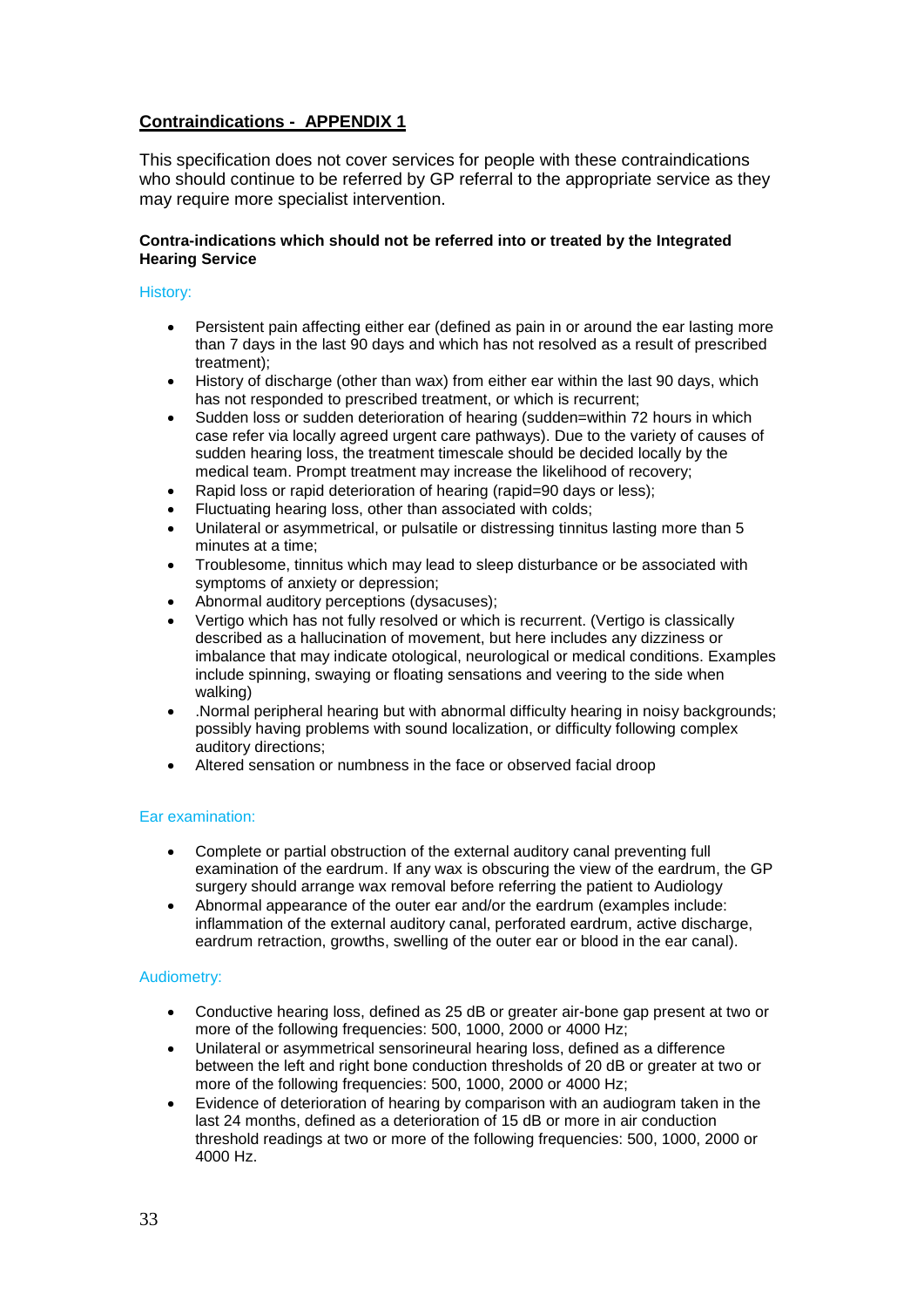#### **References:**

Draft Guidelines for the Direct Referral of Adults with Hearing Difficulty to Audiology Services, British Academy of Audiology (2016)

BSHAA Protocol and Criteria for Referral for Medical or other Specialist Opinion (2011 BSHAA Referral Guidelines for HCPC registered Hearing Aid Dispensers ( updated September 2017).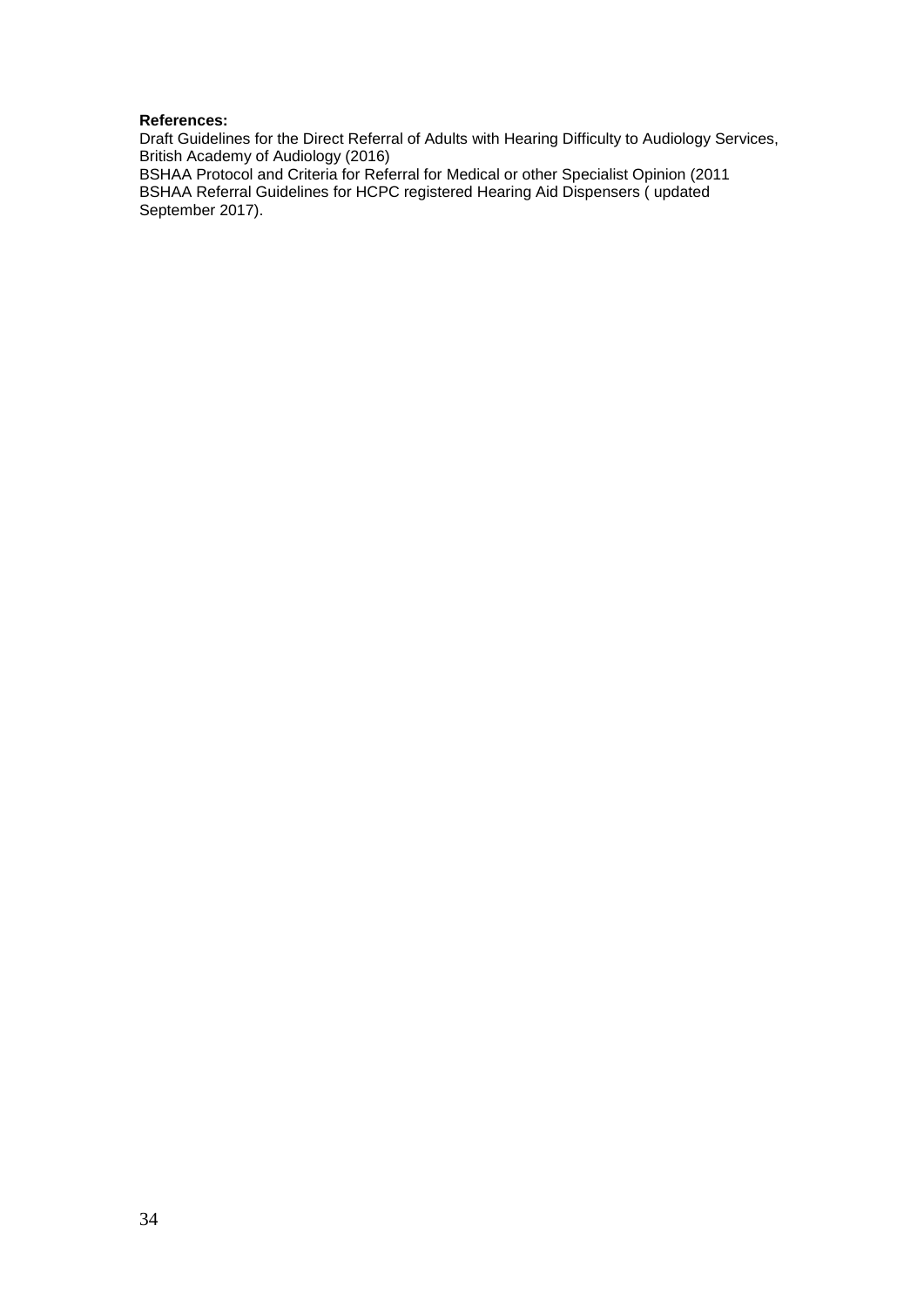# **Appendix 2**

## **Outcome Measures**

Glasgow Hearing Aid Benefit Profile:

[http://studentacademyofaudiology.com/sites/default/files/journal](http://studentacademyofaudiology.com/sites/default/files/journal/JAAA_10_02_03.pdf)

Improving Quality in Physiological diagnostic Services (IQIPS): [http://www.rcplondon.ac.uk/projects/iqips](http://www.rcplondon.ac.uk/sites/default/files/iqips-standards-and-criteria-03-06-11.pdf)

Client Orientated Scale of Improvement (COSI):

[http://www.nal.gov.au/outcome-measures\\_tab\\_cosi.shtml](http://www.nal.gov.au/outcome-measures_tab_cosi.shtml)

International Outcome Inventory for Hearing Aids (IOI-HA)

<http://www.harlmemphis.org/index.php/clinical-applications/ioi-ha/>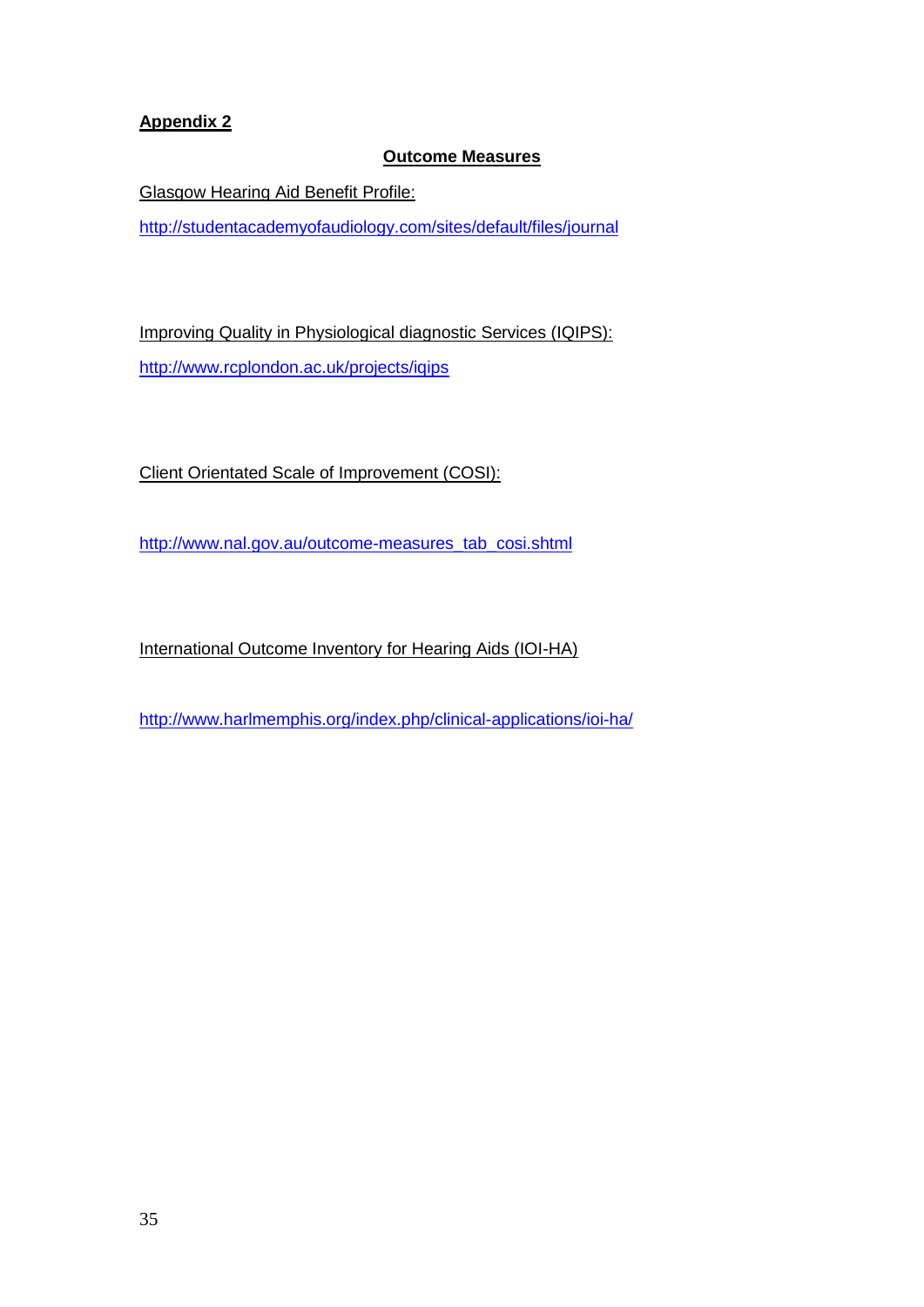# **Service Specification Appendix 3**

## **Data Return**

# **All communications must be undertaken via nhs secure e-mail and in line with schedule 4 and 6.**

Audiology Schedule 4 FINAL.docx

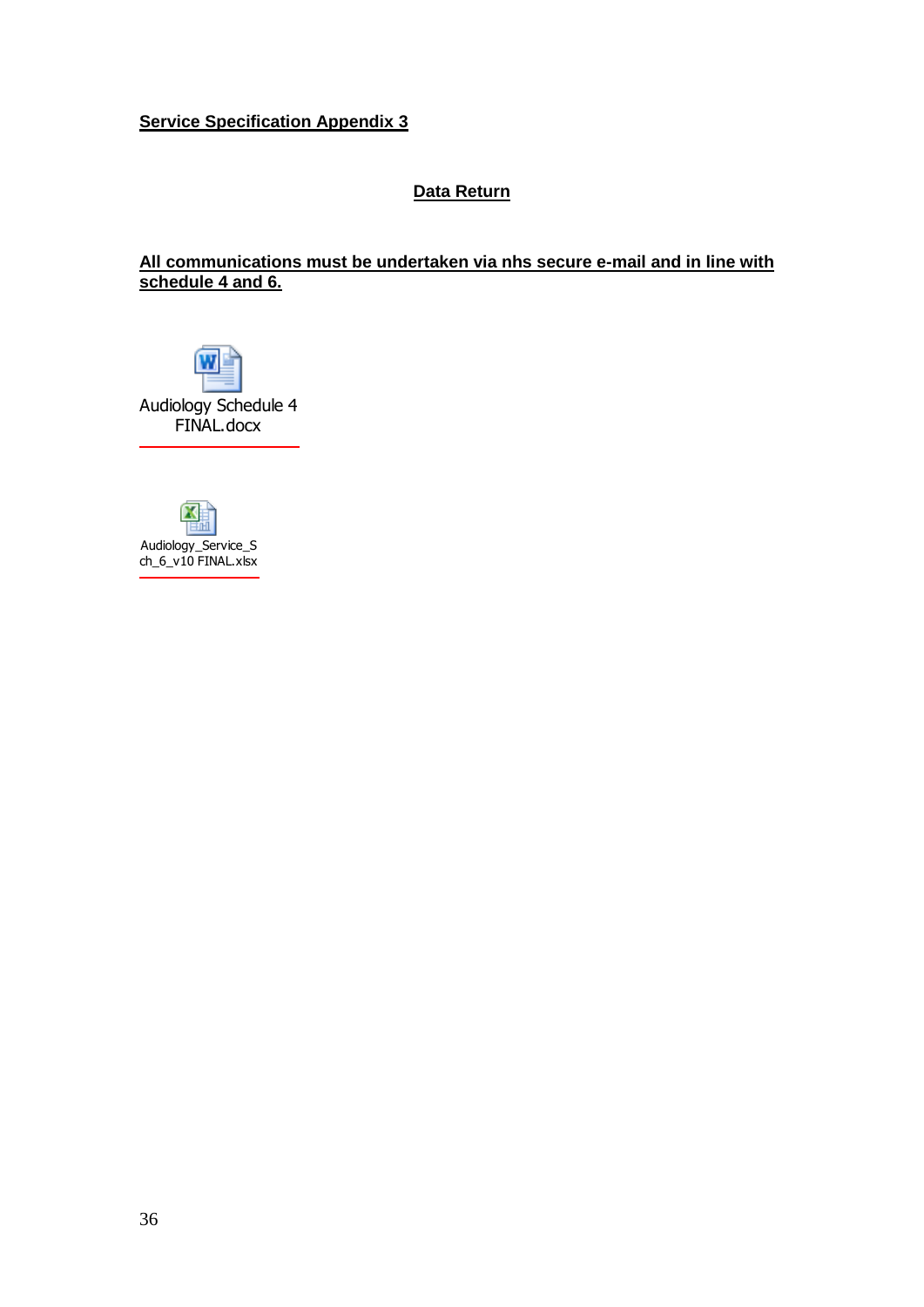# **Service Specification APPENDIX 4**

## **Minimum Qualifications and Skills of Clinical Staff**

#### **Professional Head of Service**

They must have as a minimum the following qualifications and skills (or equivalent):

- BSc Audiology (or equivalent e.g. Hearing Aid Council examination or Foundation Degree in Audiology) level of expertise in audiology, with a Certificate of Audiological Competence (or equivalent)
- Registered with the Health & Care Professions Council (HCPC) as a Clinical Scientist in Audiology or registered with the Registration Council for Clinical Physiologists (RCCP) voluntary register as an Audiologist.
- Where the Government's Modernising Scientific Careers (MSC) programme brings about changes to registration requirements, senior audiologists must be registered accordingly.
- Appropriate training, skills and experience in testing, assessing, prescribing, fitting digital hearing aids and providing aftercare.
- Relevant experience at a senior managerial level, including experience of team management in adult audiology and evidence of CPD including the provision of patient education related to hearing loss and hearing aids.

#### **Audiologists**

They must have as a minimum the following qualifications and skills (or equivalent):

- BSc Audiology or Post Graduate Diploma in Audiology or pre 2004, Medical Physics and Physiological Measurement (MPPM) B-TEC and British Association of Audiological Technicians (BAAT) parts I & II, with training in Clinical Certificate of Competency.
- Registered with the HCPC as a Clinical Scientist in Audiology or a Registered Hearing Aid Dispenser, or with the RCCP voluntary register. Where the Government's MSC programme brings about changes to registration requirements, audiologists must be registered accordingly.
- Evidence of appropriate and recognised training (including CPD) to conduct hearing assessments and rehabilitation, including the provision of patient education related to hearing loss and hearing aids.
- Appropriate training, skills and experience in objective measurements (e.g. REM) of digital signal processing (DSP) hearing aids.

#### **Registered Hearing Aid Dispensers**

They must have as a minimum the following qualifications and skills (or equivalent):

- Hearing Aid Council qualification or Foundation Degree in Hearing Aid Audiology
- Registered with the HCPC as a Hearing Aid Dispenser

#### **Assistant/Associate Audiologists**

 Assistant/associate audiologists must be trained to perform the functions for which they are employed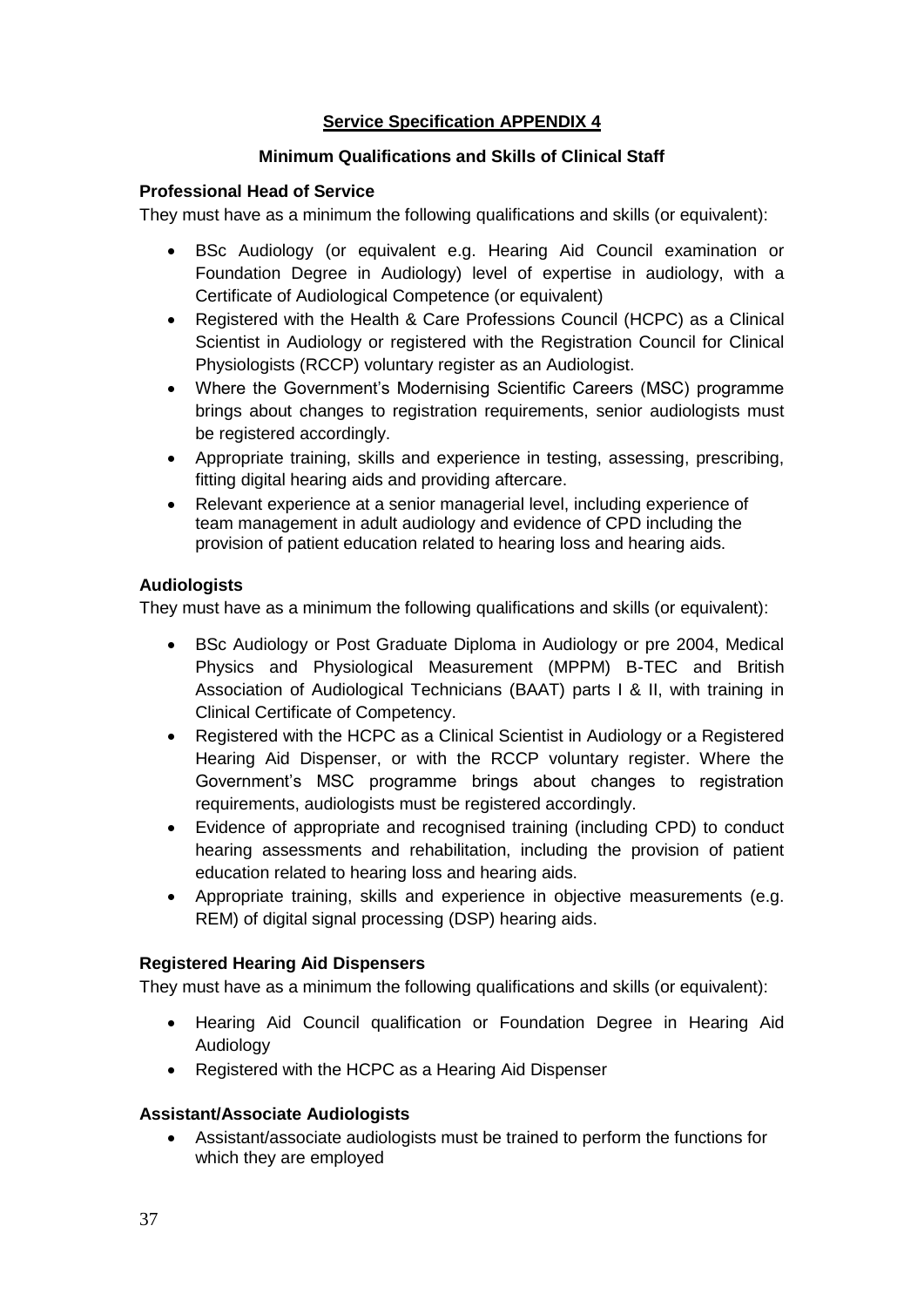- Such training maybe provided by BAA accredited training centres or national training courses for assistant audiologists, or specific topics such as the BSA course in otoscopy and impression taking or audiometry.
- Associate audiologists would be expected to have completed the Foundation Degree in Hearing Aid Audiology (or equivalent).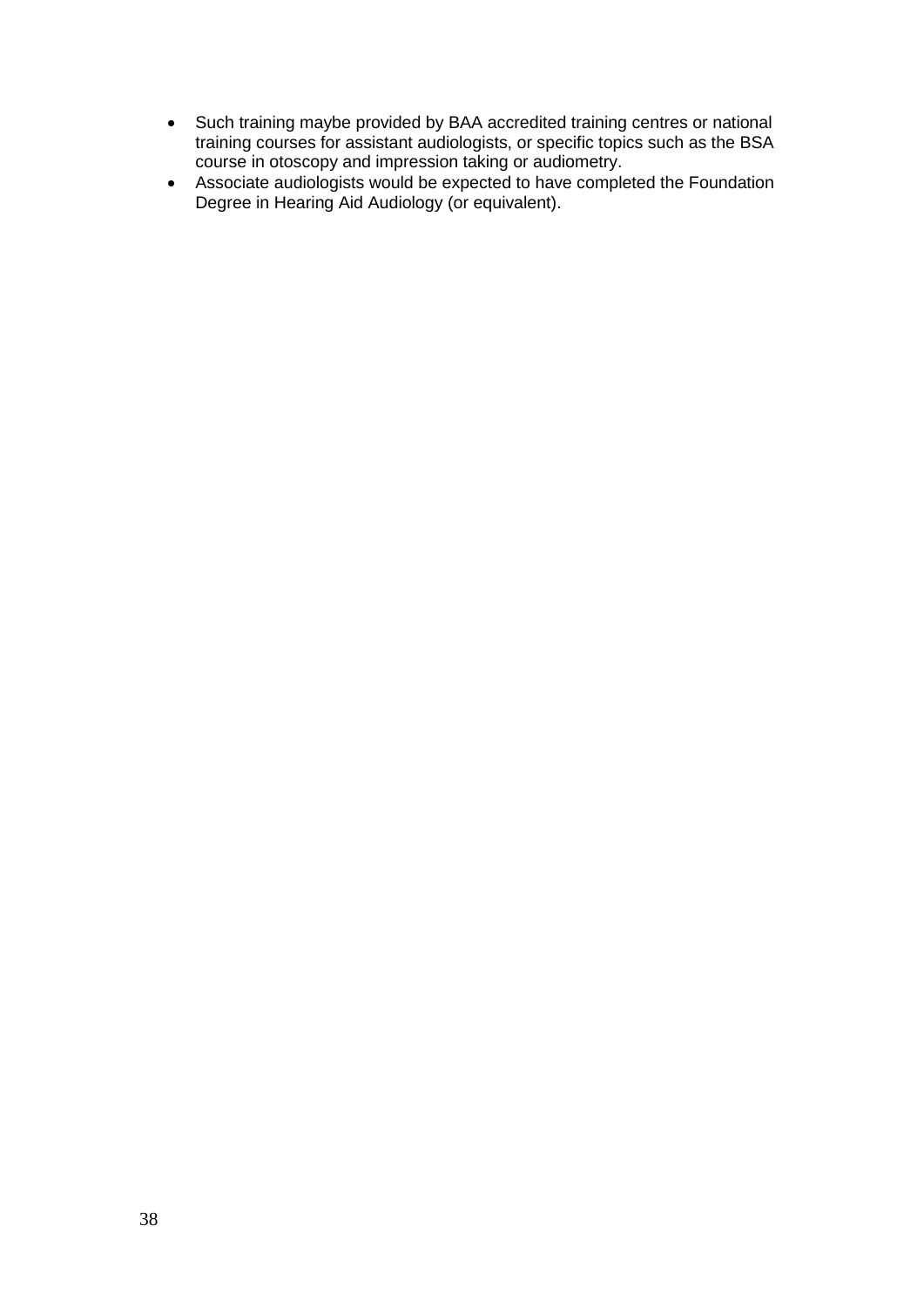# **Appendix 5**

# **GP Hearing Aid pathways**

The below pathways will be promoted and implemented across all GP Practices:

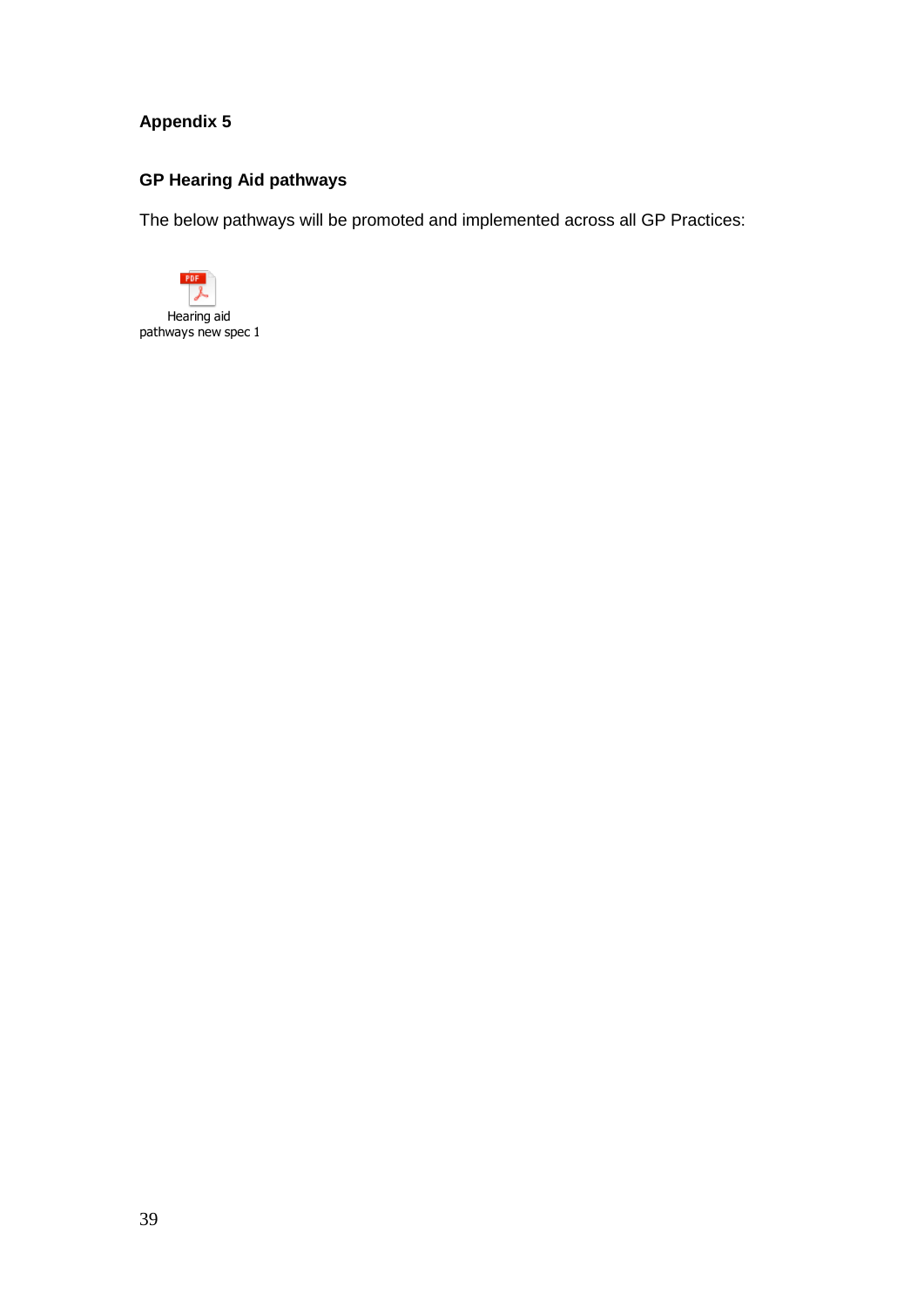# **GP checklist**

The below checklist will complement the pathway as a checklist for GP's to complete prior to referral to audiology services**:**

#### **Age related adult hearing GP referral checklist**

1. Ear examination has been undertaken to rule out wax? Yes/No

If the answer is No, then the examination to be undertaken using an otoscope

2. If wax was present on otoscopy and examination has this been successfully removed? Yes/No

If the answer is No, then referral should not be made until the wax has been successfully removed. Please follow local pathways.

- 3. Has the tympanic membrane been examined for evidence of:
	- a. Perforation Yes/No
	- b. Previous mastoid surgery Yes/No

If the answer to either of the above is Yes and there is any sign of either condition, please refer to ENT or community service.

4. Is there unilateral hearing loss? Yes/No

If the answer to the above question is Yes, then refer to secondary care ENT.

5. Has the patient been asked whether the hearing loss is significant and what impact this is having on the patients day to day activities? Yes/ No

If the answer is No, then this information should be asked and documented.

6. Has the patient been asked whether they are ready to consider wearing hearing aid(s) regularly? Yes/No

If the answer to the above question is No, then the reason for referral should be documented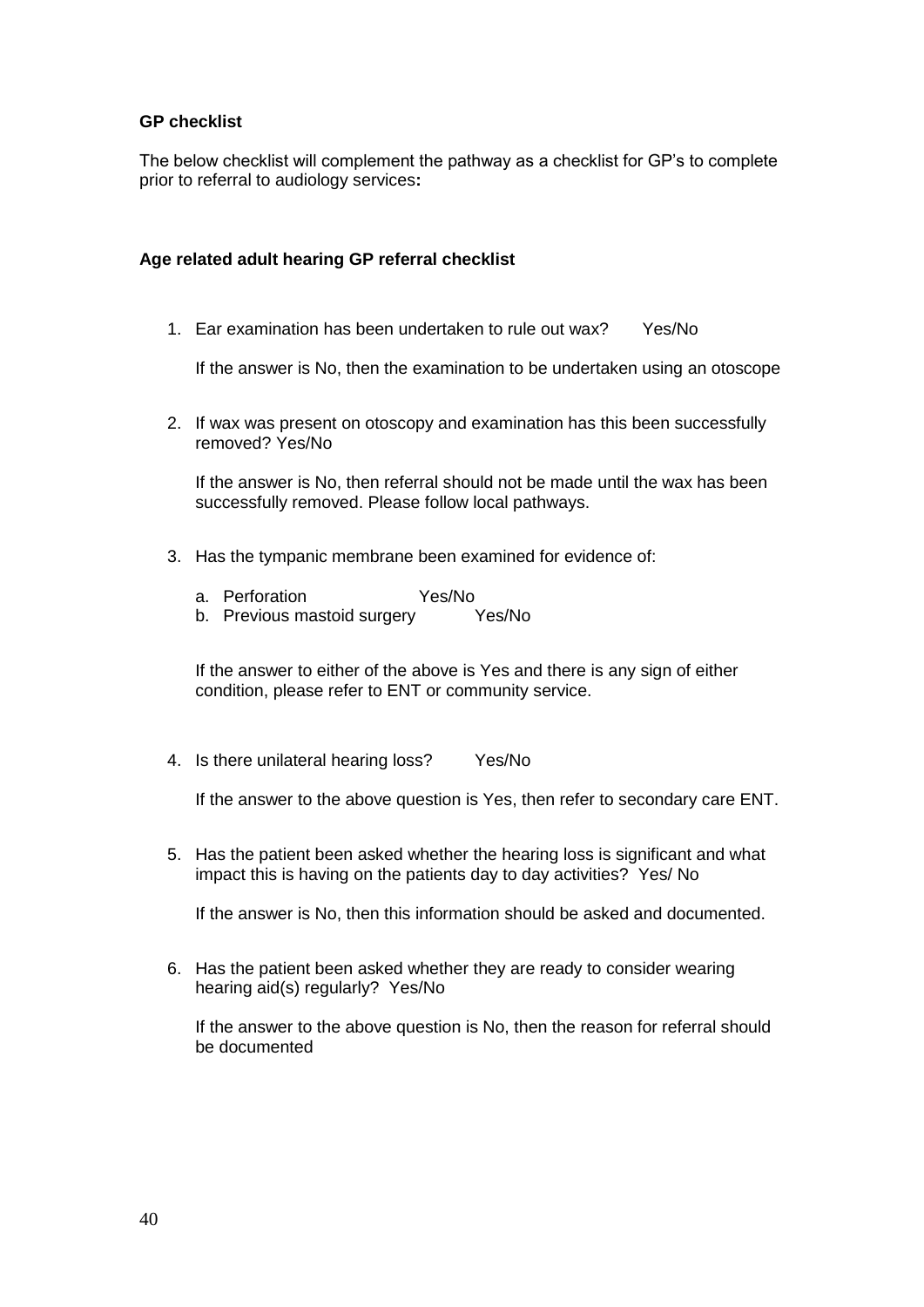# **Appendix 6 –**

| <b>Type</b>                  | <b>Definition</b>                                                                                                                                                                                                                                                                                                                                                                                                                                                                                                                                                                                                                                                                                                                                                                                                                                                                                                                                                                                                                                                                                               |  |  |
|------------------------------|-----------------------------------------------------------------------------------------------------------------------------------------------------------------------------------------------------------------------------------------------------------------------------------------------------------------------------------------------------------------------------------------------------------------------------------------------------------------------------------------------------------------------------------------------------------------------------------------------------------------------------------------------------------------------------------------------------------------------------------------------------------------------------------------------------------------------------------------------------------------------------------------------------------------------------------------------------------------------------------------------------------------------------------------------------------------------------------------------------------------|--|--|
| New/                         | New patient – assessment and fitting, residual wax removal.                                                                                                                                                                                                                                                                                                                                                                                                                                                                                                                                                                                                                                                                                                                                                                                                                                                                                                                                                                                                                                                     |  |  |
| First appointment            |                                                                                                                                                                                                                                                                                                                                                                                                                                                                                                                                                                                                                                                                                                                                                                                                                                                                                                                                                                                                                                                                                                                 |  |  |
|                              | A new tariff is applicable should an existing patient at the end of the 3<br>year pathway have significant hearing changes, in accordance with<br>Assessment of Change Criteria.                                                                                                                                                                                                                                                                                                                                                                                                                                                                                                                                                                                                                                                                                                                                                                                                                                                                                                                                |  |  |
| Follow up                    | Patient appointment/ communication can be face to face or via<br>telephone, must be undertaken within 10 weeks of initial fitting.                                                                                                                                                                                                                                                                                                                                                                                                                                                                                                                                                                                                                                                                                                                                                                                                                                                                                                                                                                              |  |  |
|                              | All current patients must be informed in writing and provided with a<br>patient pack which will include patient leaflet that they have access to<br>the service (as part of their on-going treatment via their current<br>provider) for support, advice and help with their aids as and when this<br>is required to ensure there is no duplication of care. A full breakdown<br>of the content of the pack is available in section 3.4.8.                                                                                                                                                                                                                                                                                                                                                                                                                                                                                                                                                                                                                                                                       |  |  |
|                              | Current patients on 3 year pathway:                                                                                                                                                                                                                                                                                                                                                                                                                                                                                                                                                                                                                                                                                                                                                                                                                                                                                                                                                                                                                                                                             |  |  |
|                              | All patients fitted with a hearing aid are required to be offered an<br>annual follow up appointment as per the patients preferred method,<br>with the exception of the third year which must be face to face. During<br>the appointment they will discuss their hearing needs with the<br>Audiologist on the performance and satisfaction of the hearing aid (s)<br>which can include:                                                                                                                                                                                                                                                                                                                                                                                                                                                                                                                                                                                                                                                                                                                         |  |  |
|                              | Re-programming of the aid(s) if required<br>$\bullet$<br>Replacement or modification of ear moulds (if required)<br>$\bullet$<br>Repair and modification of faulty hearing aid(s)<br>٠<br>Review of patients where a patient is having problems<br>managing their hearing aid(s)/or whether the provider or the<br>patient considers that there has been a significant change in<br>the patients hearing.<br>Continue usage of the preferred validated outcome measure<br>(GHABP/COSI/IOI-HA) plus any additional measures used to<br>assess the effectiveness of the intervention and respond to<br>result<br>Conduct objective measurements e.g. REM (if necessary)<br>٠<br>Provide information (in language and formats to enable access<br>sign-posting<br>for<br>all)<br>and<br>to<br>relevant<br>any<br>communication/social/rehabilitation support services<br>advice, maintenance (Battery, tips, domes, wax filters and tube<br>replacement service)<br>Re-assessment for hearing change (if required) and in line with<br>the assessment for change criteria in section 2.3 of this<br>specification. |  |  |
| Aftercare (after 3<br>years) | The Provider must provide on-going aftercare and equipment<br>maintenance to patients who do not require a re-assessment for a<br>change in their hearing loss. Appointments must not be limited to an<br>annual service and patients must be able to access the Integrated                                                                                                                                                                                                                                                                                                                                                                                                                                                                                                                                                                                                                                                                                                                                                                                                                                     |  |  |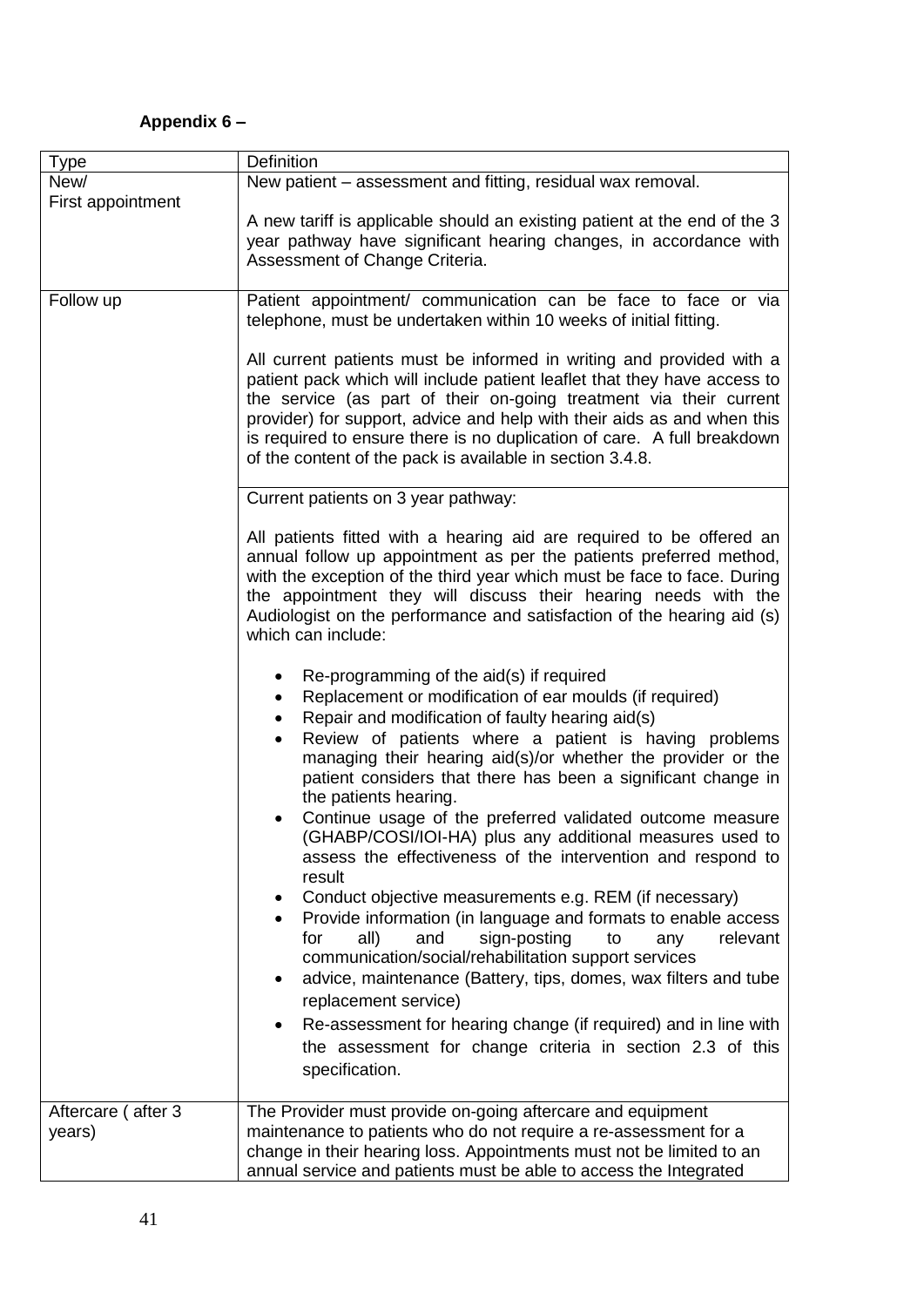| Hearing Service as frequently as required as part of their service<br>delivery. This can include                                                                                                                                                                                                                                |
|---------------------------------------------------------------------------------------------------------------------------------------------------------------------------------------------------------------------------------------------------------------------------------------------------------------------------------|
| Cleaning advice and cleaning aids for patients with limited<br>dexterity                                                                                                                                                                                                                                                        |
| Battery removal devices for those with limited dexterity                                                                                                                                                                                                                                                                        |
| Replacement of batteries, tips, domes, wax filters and tubing,<br>$\bullet$<br>where required                                                                                                                                                                                                                                   |
| Replacement or modification of ear moulds<br>$\bullet$                                                                                                                                                                                                                                                                          |
| Repair or replacement of faulty hearing aids on a like for like<br>$\bullet$<br>basis, documented evidence must be provided as to the<br>rationale for any replacements and associated costs be applied<br>in line with the criteria and agreed exemptions.<br>Re-programming if required<br>$\bullet$                          |
| Provision of information (in a suitable language and format)<br>$\bullet$<br>about wider support services for hearing loss. This should<br>include all communication methods such as email, text<br>message, letters and telephone<br>Annual appointment which is face to face to assess any<br>changes in hearing.             |
| For patients who have a change in their hearing needs should be<br>assessed in line with the assessment for change criteria in section 2.3<br>of this specification to confirm whether they require a new hearing aid.<br>Should a new hearing aid be required, the provider should submit a<br>claim for a new patient tariff. |
|                                                                                                                                                                                                                                                                                                                                 |